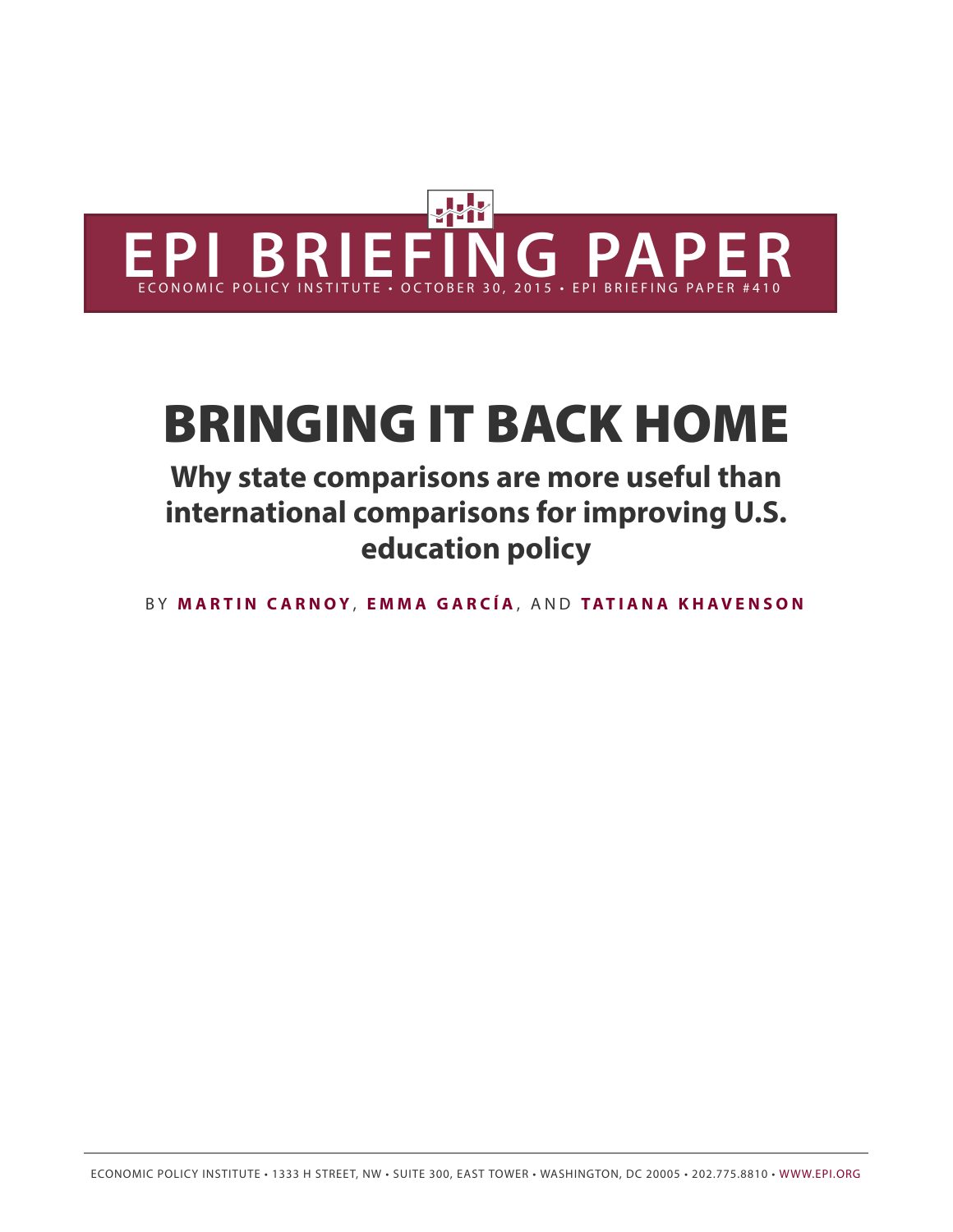# *Table of contents*

| Comparing the 2012 PISA performance of U.S. students with different levels of family academic resources  9   |  |
|--------------------------------------------------------------------------------------------------------------|--|
| Comparing changes in the PISA performance of low FAR and high FAR students in the United States with their   |  |
|                                                                                                              |  |
| Comparing average 2011 TIMSS performance of students in U.S. states, the United States as a whole, and other |  |
|                                                                                                              |  |
| Why it is difficult to learn much about improving U.S. schools from international test comparisons  13       |  |
|                                                                                                              |  |
|                                                                                                              |  |
|                                                                                                              |  |
|                                                                                                              |  |
| Comparing states' performance on the NAEP over 1992-2013 using regression analysis17                         |  |
|                                                                                                              |  |
|                                                                                                              |  |
|                                                                                                              |  |
|                                                                                                              |  |
|                                                                                                              |  |
|                                                                                                              |  |
|                                                                                                              |  |
|                                                                                                              |  |
|                                                                                                              |  |
|                                                                                                              |  |
|                                                                                                              |  |
|                                                                                                              |  |
|                                                                                                              |  |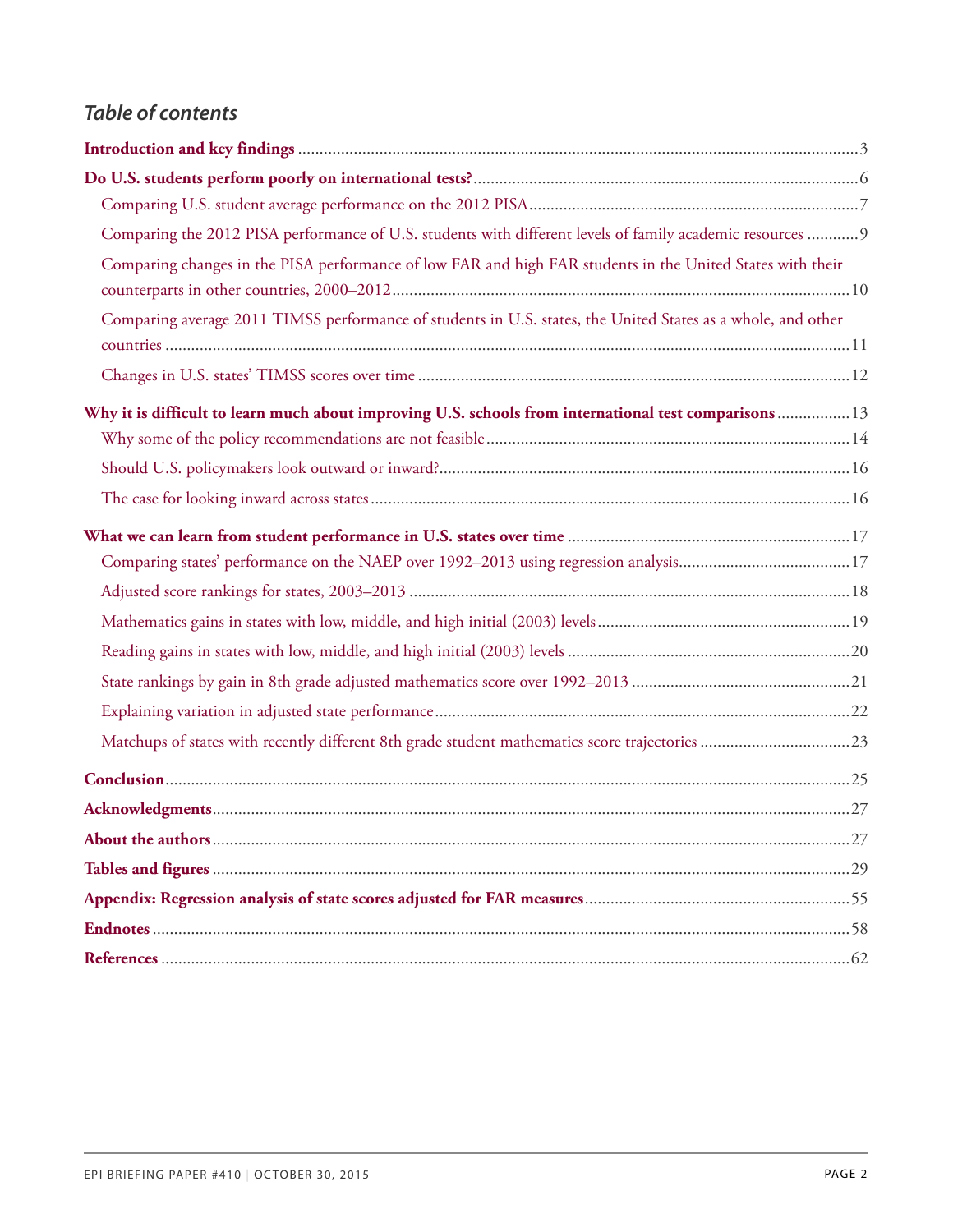# <span id="page-2-0"></span>**Introduction and key findings**

<span id="page-2-1"></span>ince its inception in [2](#page-57-2)000, the Program for International Student Assessment (PISA)<sup>1</sup>—an international reading, math, and science—has shown that American 15-year-olds perform more poorly, on average 15-year-olds in many o ince its inception in 2000, the Program for International Student Assessment  $(PISA)^1$  $(PISA)^1$ —an international test of reading, math, and science—has shown that American 15-year-olds perform more poorly, on average, than 15-year-olds in many other developed countries. This finding is generally consistent with results from another

<span id="page-2-3"></span><span id="page-2-2"></span>International test rankings have come to dominate how politicians and pundits judge the quality of countries' education systems, including highly heterogeneous systems such as that of the United States. While international tests and international comparisons are not without merit, international test data are notoriously limited in their ability to shed light on *why* students in any country have higher or lower test scores than in another. [3](#page-57-3) Policy prescriptions based on these test results therefore risk being largely descriptive, based on correlational evidence that offers limited and less-thanconvincing proof of the factors that actually drive student performance.

Indeed, from such tests, many policymakers and pundits have wrongly concluded that student achievement in the United States lags woefully behind that in many comparable industrialized nations, that this shortcoming threatens the nation's economic future, and that these test results therefore demand radical school reform that includes importing features of schooling in higher-scoring countries.

This report challenges these conclusions. It focuses on the relevance of comparing U.S. *national* student performance with average scores in other countries when U.S. students attend schools in 51 separate education systems run not by the federal government, but by states (plus the District of Columbia). To compare achievement in states with each other and with other countries, we use newly available data for student mathematics and reading performance in U.S. states from the 2011 TIMSS and 2012 PISA, as well as several years of data from the National Assessment of Educational Progress (NAEP).<sup>[4](#page-57-4)</sup> In particular, we use information on mathematics and reading performance of 15-year-olds from the PISA data, information on mathematics performance in 8th grade from the TIMSS data, and information on mathematics and reading performance of students in 4th and 8th grade from the NAEP data.

<span id="page-2-4"></span>We conclude that the most important lessons U.S. policymakers can learn about improving education emerge from examining why some U.S. states have made large gains in math and reading and achieve high average test scores. The lessons embedded in how these states increased student achievement in the past two decades are much more relevant to improving student outcomes in other U.S. states than looking to high-scoring countries with social, political, and educational histories that differ markedly from the U.S. experience. No matter how great the differences among U.S. states' social and educational conditions, they are far smaller than the differences between the United States as a whole and, say, Finland, Poland, Korea, or Singapore. As such, this report starts the process of delving into the rich data available on student academic performance in U.S. states over the past 20 years—and shows that the many major state successes should be our main guide for improving U.S. education.

The report is organized around three main arguments:

**1. Policymakers are not correct in concluding—based on international tests—that U.S. students are failing to make progress in mathematics and reading.**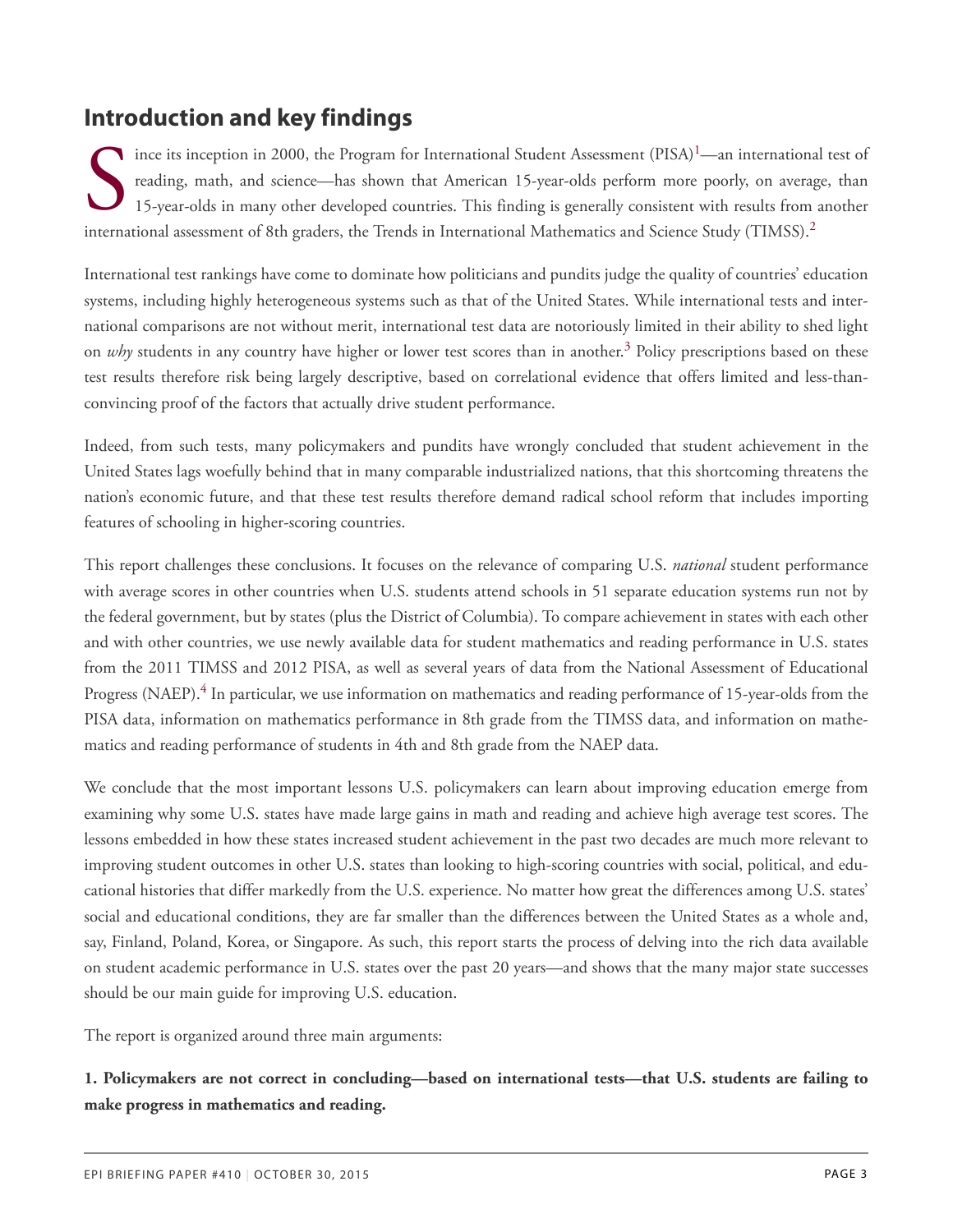- Country averages not adjusted for major national differences in students' family academic resources (such as the number of books in the home or mother's education level) mistakenly attribute U.S. students' performance entirely to the quality of U.S. education. After adjusting for these factors, U.S. students perform considerably better than the raw scores indicate.<sup>[5](#page-57-5)</sup>
- <span id="page-3-0"></span>**F** Focusing on national progress in average test scores obscures the fact that socioeconomically disadvantaged U.S. students in some states have made very large gains in mathematics on both the PISA and TIMSS—gains larger than those made by similarly disadvantaged students in other countries.
- <span id="page-3-1"></span>Student performance in some U.S. states participating in international tests is at least as high as in the high-scoring countries. Additionally, TIMSS gains made by students in several states over the past 12 years are much larger than gains in other countries. Specifically:
	- **Students in Massachusetts and Connecticut perform roughly the same on the PISA reading test as students** in the top-scoring countries (i.e., Canada, Finland, and Korea)<sup>[6](#page-57-6)</sup> and high-scoring newcomer countries (i.e., Poland and Ireland), and higher than students in the post-industrial countries (i.e., France, Germany, and the United Kingdom). Socioeconomically advantaged students in Massachusetts score at least as well in mathematics as advantaged students in high-scoring European countries.
	- On the 2011 TIMSS, advantaged students in Connecticut, Massachusetts, Minnesota, North Carolina, Indiana, and Colorado performed at least as well in mathematics as their counterparts in high-scoring countries/provinces such as Quebec, England, and Finland.
	- Over 1999–2011, students in Massachusetts and North Carolina made average TIMSS mathematics gains at least as large as students' average gains in Finland, Korea, and England. Over 1995–2011, students in Minnesota made TIMSS mathematics gains similar to those in Korea and larger than those in England.

#### **2. It is extremely difficult to learn how to improve U.S. education from international test comparisons.**

- **Policy recommendations based on the features of high-scoring countries' education systems, or on the education** reforms in countries making large gains on international tests, are overwhelmingly correlational and anecdotal. There is no causal evidence that students in some Asian countries, for example, score higher on international tests mainly because of better schooling rather than large investments made by families on academic activities outside of school.
- Reforms in countries such as Germany and Poland, with big gains in PISA scores but with early vocational tracking, seem to have little applicability to the U.S. system. Such differences between the educational cultures of other countries and of the United States make it difficult to draw education policy lessons from student test scores.

### 3. Focusing on U.S. states' experiences is more likely to provide usable education policy lessons for American **schools than are comparisons with higher-scoring countries (such as Korea and Finland).**

There are vast differences between the conditions and contexts of education in various countries. In contrast, among U.S. states, school systems are very similar to one another, teacher labor markets are not drastically different, and education systems are regulated under the same federal rules. If students with similar family academic resources in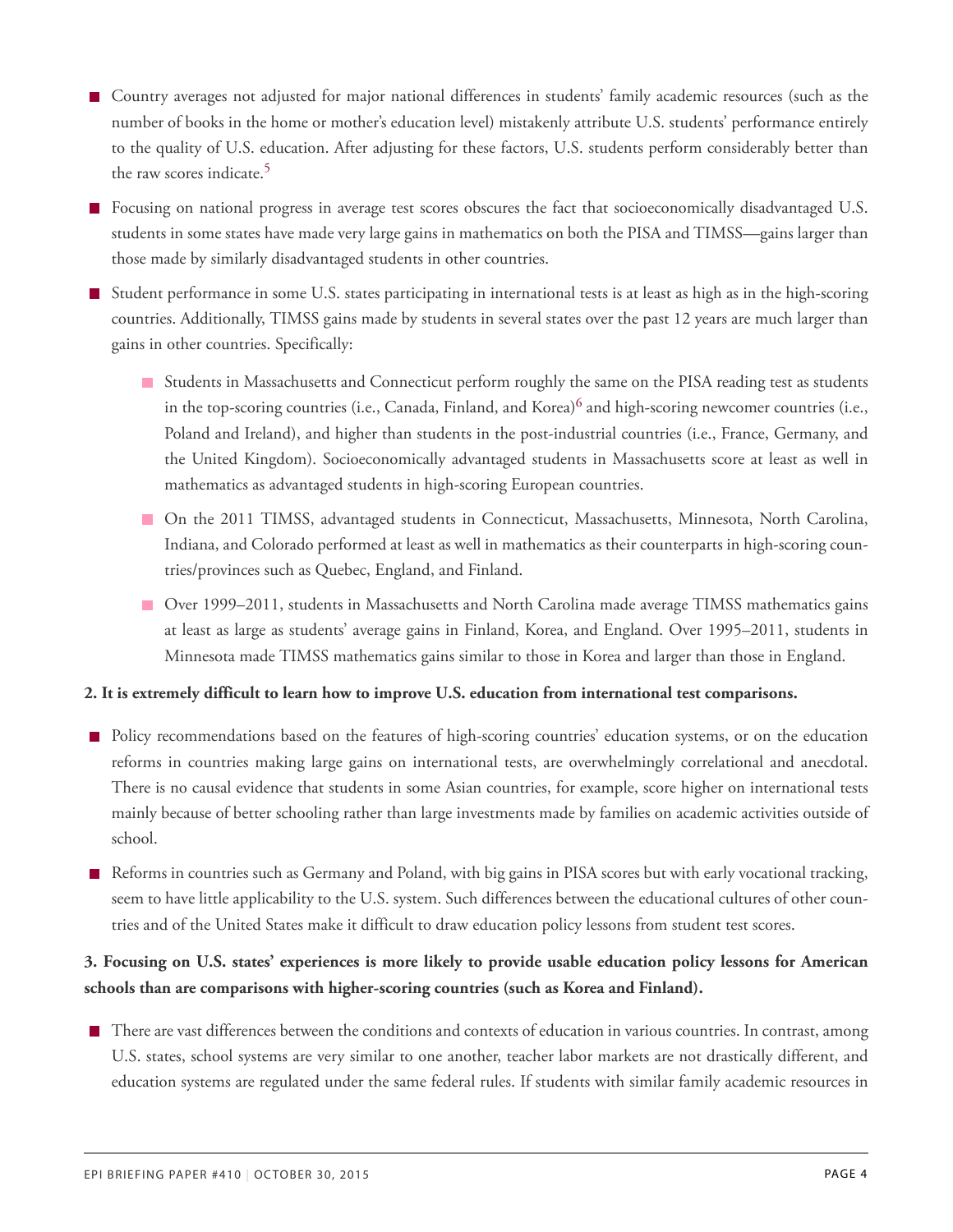some states make much larger gains than in other states, those larger gains are more likely to be related to specific state policies that could then be applied elsewhere in the United States.

- We analyze relative state performance using data from the NAEP mathematics and reading achievement tests over 2003–2013 in all states and over 1992–2003 in most states. We adjust scores to control for differences in the composition of students in each state (e.g., family characteristics, school poverty, and other factors); while this reduces the variation in scores among states, significant differences remain.
	- In general, state gains in mathematics were larger than in reading. However, there were large variations in gains across states.
		- Over 1992–2013, the average annual increase in NAEP 8th grade adjusted mathematics scores in the top-gaining 10 states was 1.6 points per year—double the 0.8 point annual adjusted gain in the bottom-gaining 10 states.
		- Over 2003–2013, a number of states made significantly large gains in 8th grade mathematics and reading. These include Hawaii, Louisiana, North Carolina, Massachusetts, and New Jersey. States that made large reading gains were not necessarily the same states with large mathematics gains. For example, Texas made large gains in mathematics but not reading.
		- Gains for states with improvements were not necessarily a function of the initial level of student performance. Some of these states started from a low level of student performance, others from a middle level, and others from high levels. For example, students in Hawaii, the District of Columbia, Louisiana, and North Carolina started with low adjusted test scores in 8th grade mathematics and made large gains since the 1990s; students in Massachusetts, Vermont, and Texas started with relatively higher test scores and also made large gains.

There are undoubtedly different lessons to be learned in states where students made gains from initially low beginnings and from initially high beginnings, or where students made gains on one subject matter but not the other. The next stage for researchers should be to determine what those lessons are. This paper begins this process.

- When we tested for possible explanations for these variations, we found that students in states with higher child poverty levels perform worse in 8th grade mathematics even when controlling for individual student poverty and the average poverty of students attending a particular school. Thus, students with similar family resources attending school in high-poverty states tend to have lower achievement than students in lowpoverty states. We also found that students in states with stronger accountability systems do better on the NAEP math test, even though that test is not directly linked to the tests used to evaluate students within states.
- As a suggestive strategy for further (qualitative) policy research, we paired off states with different patterns of gains in 8th grade math. This reveals, for example, that 8th grade students in Massachusetts made much larger gains after 2003 than students in Connecticut, that students in New Jersey made larger gains than students in New York after 2003, and that students in Texas already started out scoring higher in 8th grade math in 1992, but still made larger gains over 1992–2013 than students in California, especially after 2003.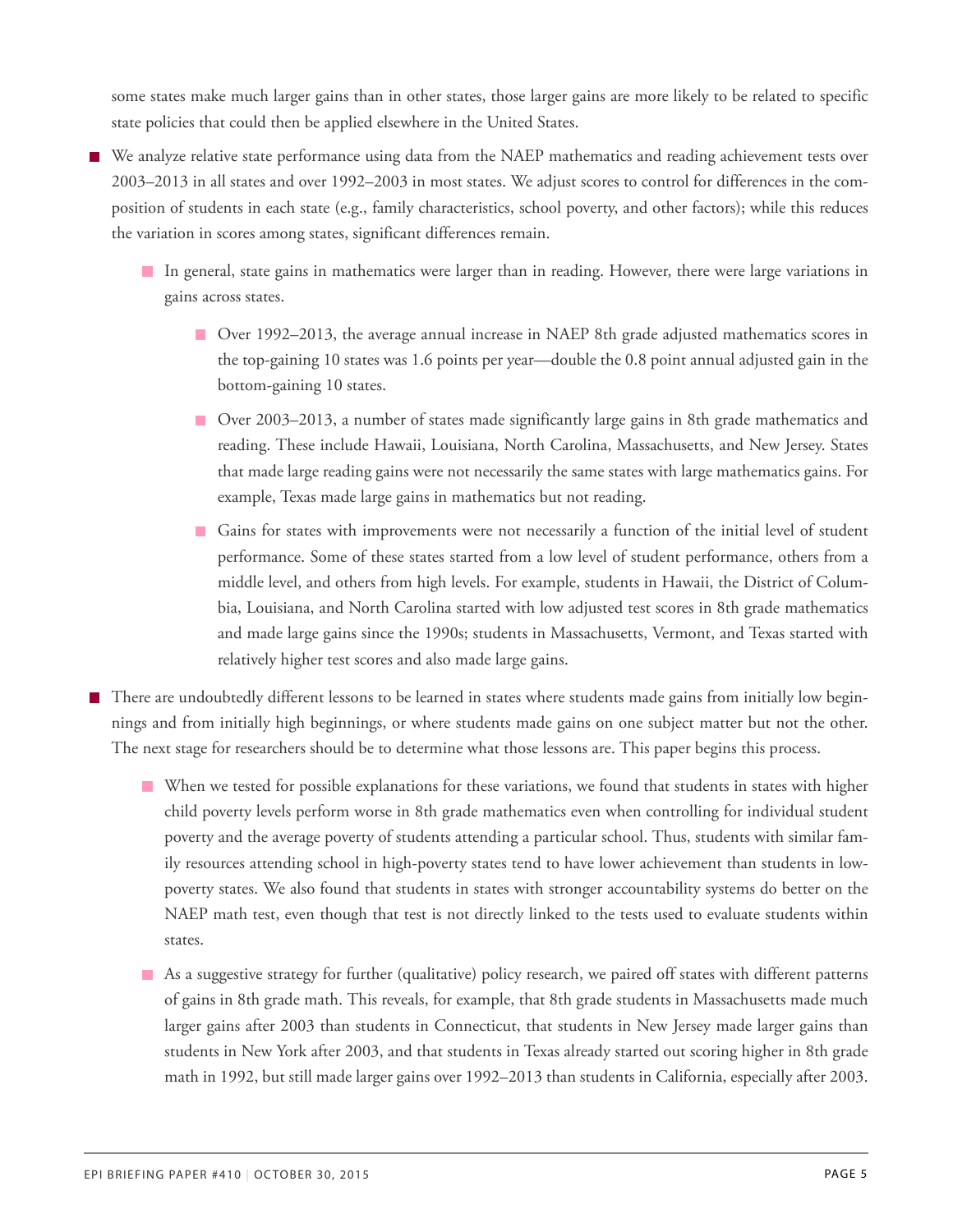**These and other comparison groups could provide important insights into the kinds of policies that** enabled students in some states to make much larger adjusted gains in math scores than students in states that are geographically proximate and/or that have similar population sizes.

**The tables and figures referenced in the text can be found at the end of the report.**

# <span id="page-5-0"></span>**Do U.S. students perform poorly on international tests?**

U.S. students score lower, on average, on international tests than students in other developed countries. This has led many policymakers and journalists to conclude that American student achievement lags woefully behind that in many comparable industrialized nations, that this shortcoming threatens the nation's economic future, and that the United States therefore needs radical school reform.

Upon release of the 2011 TIMSS results, for example, U.S. Secretary of Education Arne Duncan called them "unacceptable," saying that they "underscore the urgency of accelerating achievement in secondary school and the need to close large and persistent achievement gaps" (Duncan 2012). A year later, when the 2012 PISA results were released, he stated, "The big picture … is straightforward and stark: It is a picture of educational stagnation." He continued, "The problem is not that our 15-year-olds are performing worse today than before. The problem instead is that they are not making progress. Yet students in many nations … are advancing, instead of standing still" (Duncan 2013). He highlighted the urgent nature of addressing this lack of progress by going on to argue, "In a knowledge-based, global economy, where education is more important than ever before, both to individual success and collective prosperity, our students are basically losing ground. We're running in place, as other high-performing countries start to lap us" (Duncan 2013).

Is Secretary Duncan correct in his conclusions? In 2013, the Economic Policy Institute published a comprehensive report, *What Do International Tests Really Show About American Students' Performance?* (Carnoy and Rothstein 2013), that criticized the common interpretation of U.S. students' performance on international tests. Carnoy and Rothstein (2013, 7) wrote that the interpretation was "…oversimplified, exaggerated, and misleading. It ignores the complexity of the content of test results and may well be leading policymakers to pursue inappropriate and even harmful reforms that change aspects of the U.S. education system that may be working well and neglect aspects that may be working poorly."

The report argued that by focusing on country averages not adjusted for major national differences in students' family academic resources—such as the number of books in the home or mother's education level—policymakers and journalists mistakenly attributed the poor performance of U.S. students entirely to the quality of U.S. education. The results from PISA and TIMSS tests suggest that when adjusted for differences in the family academic resources of samples in various countries, middle school and high school students in the United States *as a whole* do reasonably well in reading compared with students in large European countries, but do not score as highly in mathematics either on the TIMSS or the PISA as students in other developed countries, including larger European countries such as France and Germany (Carnoy and Rothstein 2013). This is particularly true for U.S. middle and highly advantaged students.

The report also argued that focusing on "national progress in average test scores" in one year failed to differentiate gains over time for disadvantaged and advantaged students and how these compared with gains over time for similarly advan-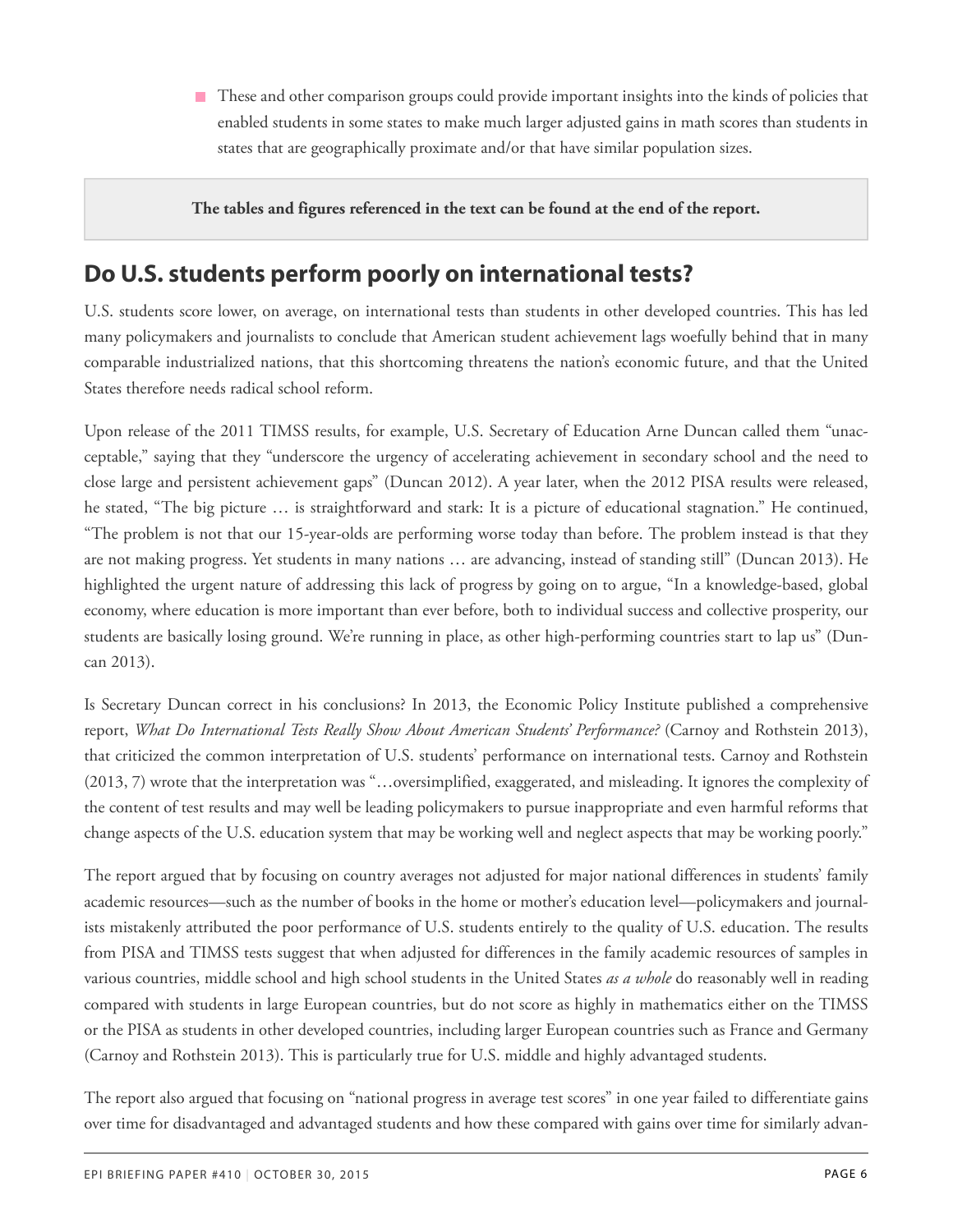taged or disadvantaged students in other countries. The report's final argument was that different international and national tests produced different pictures of mathematics achievement gains by U.S. students in the same 1999–2011 period, and that these differences suggested using caution when basing calls for education reform upon the results of any single test. Specifically, when adjusted for the varying family academic resources of the students sampled, U.S. students' average TIMSS mathematics scores increased substantially in the 12 years between 1999 and 2011; the same was not true for adjusted U.S. scores on the PISA mathematics test over 2000–2009. Because the full range of knowledge and skills that we describe as "mathematics" cannot possibly be covered in a single brief test, the report urged policymakers to examine carefully whether an assessment called a "mathematics" test necessarily covers knowledge and skills similar to those covered by other assessments also called "mathematics" tests, and whether performance on these different assess-ments can reasonably be compared.<sup>[7](#page-57-7)</sup>

<span id="page-6-1"></span>The most recent PISA (2012) and TIMSS (2011) results discussed below confirm Carnoy and Rothstein's earlier findings. Compared with students in other countries, U.S. students as a whole continue to perform better, on average, on the PISA reading test than in mathematics, and the results in mathematics suggest that U.S. students, on average, are performing well below students in many other countries. The results also continue to show that when scores on the PISA and TIMSS are adjusted for differences in family academic resources of students in the samples, U.S. students do considerably better than the raw scores indicate, and the results show that disadvantaged U.S. students have made large gains in mathematics on both tests since 1999–2000.

Further, the latest PISA and TIMSS tests included results for a number of U.S. states. Three U.S. states (Massachusetts, Connecticut, and Florida) participated in the PISA in 2012, and nine U.S. states (Alabama, California, Connecticut, Colorado, Florida, Indiana, Massachusetts, Minnesota, and North Carolina) participated in the 2011 TIMSS. The state data give a much more varied picture of U.S. student performance. Students in some of these states performed at very high levels in all subjects, as high as students in the highest-scoring countries. Conversely, students in others performed considerably below the OECD average.

Thus, the PISA and TIMSS results provide a more mixed picture of U.S. student performance than Secretary Duncan claims, with low average scores in mathematics and middle-of-the-road scores in reading for the United States as a whole, but large mathematics gains for disadvantaged students in the past 12–14 years, and a number of U.S. states where students perform at least as well as students in higher-scoring countries, with much larger gains in mathematics in the past decade for students in these states than for students in other countries. Secretary Duncan can claim "stagnation" and "lack of progress," but the data we present below show that the truth is more nuanced.

### <span id="page-6-0"></span>*Comparing U.S. student average performance on the 2012 PISA*

<span id="page-6-2"></span>To simplify our comparisons of national average PISA scores and of these scores disaggregated by family academic resources (FAR),<sup>[8](#page-57-8)</sup> we focus on comparing students in the United States with students in eight other countries—Canada, Finland, South Korea, France, Germany, the United Kingdom, Poland, and Ireland.

We refer to three of these countries (Canada, Finland, and South Korea) as "top-scoring countries" because they score much better overall than the United States in reading and math—about one-third of a standard deviation better. Canada, Finland, and South Korea are also the three "consistent high-performers" that Secretary Duncan highlighted when he released the U.S. PISA 2009 results (Duncan 2010).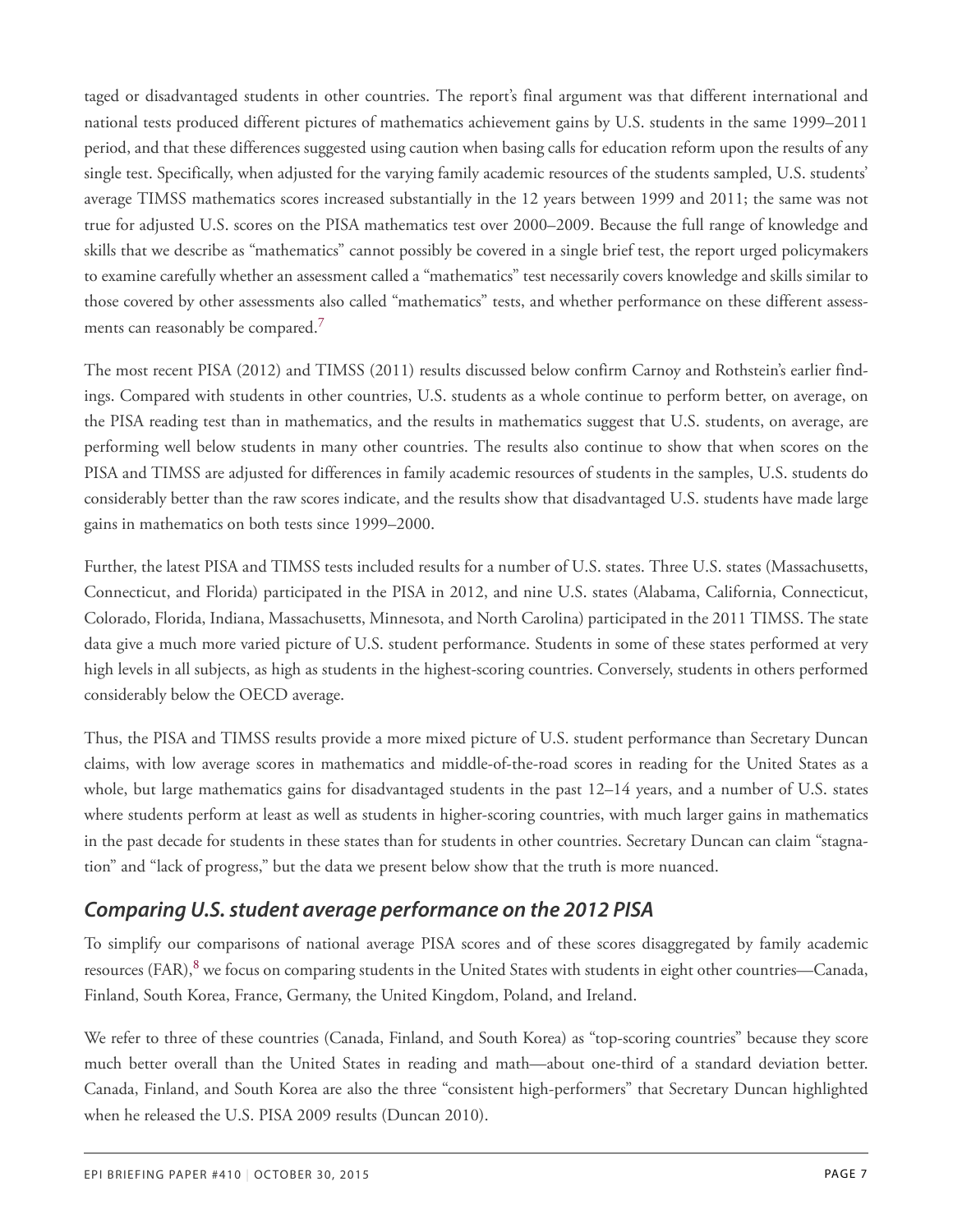We call three others (France, Germany, and the United Kingdom) "similar post-industrial countries" because they score similarly overall to the United States. They also are countries whose firms are major competitors of U.S. firms in the production of higher-end manufactured goods and services for world markets. Their firms are not the only competitors of U.S. firms, but if the educational preparation of young workers is a factor in national firms' competitiveness, it is worth comparing student performance in these countries with student performance in the United States to see if these countries' education systems—so different from that in the United States—play a role in their firms' success.

We call the remaining two comparison countries (Poland and Ireland) "high-scoring newcomer countries" because they have been cited by the Organization for Economic Cooperation and Development (OECD), the sponsor of PISA, for their high performance in PISA scores, and were middle-income European countries in the 1990s that have had relative economic success since (although Ireland's economy went into a sharp downturn in the 2008 recession).

**Table 1** shows that, on average, U.S. performance on the 2012 PISA (498 points in reading and 481 points in math) was substantially worse than performance in the top-scoring countries and high-scoring newcomer countries in both math (49 and 28 points less than in the two groups, respectively) and reading (30 and 23 points less than those groups, respectively), was about the same as performance in the similar post-industrial countries in reading, and was substantially worse than performance in the similar post-industrial countries in math (19 points lower).

#### **How we describe PISA scores in this report**

PISA is scored on a scale that covers very wide ranges of ability in math and reading. When scales were created for reading in 2000 and for math in 2003, the mean for all test takers from countries in the OECD was set at 500, with a standard deviation of 100. When statisticians describe score comparisons, they generally talk about differences that are "significant." Yet while "significance" is a useful term for technical discussion, it can be misleading for policy purposes, because a difference can be statistically significant but too small to influence policy. Therefore, in this report, we avoid describing differences in terms of statistical significance. Instead, we use terms like "better (or worse)" and "substantially better (or worse)" (both of which are significantly better for statistical purposes), and "about the same." We also sometimes use "substantially higher (or lower)" interchangeably with "substantially better (or worse)," etc. In general, in this report we use the term "about the same" to describe average PISA score differences that are less than 8 scale points, we use the term "better (or worse)" to describe differences that are at least 8 scale points but less than 18 scale points, and we use the term "substantially (or much) better (or worse)" to describe differences that are 18 scale points or more.

Eighteen scale points in most cases is equivalent to about 0.2 standard deviations. Policy experts generally consider an intervention that is 0.2 standard deviations or more to be an effective intervention; such an intervention, for example, would improve performance such that the typical participant would now perform better than about 57 percent of all participants performed prior to the intervention.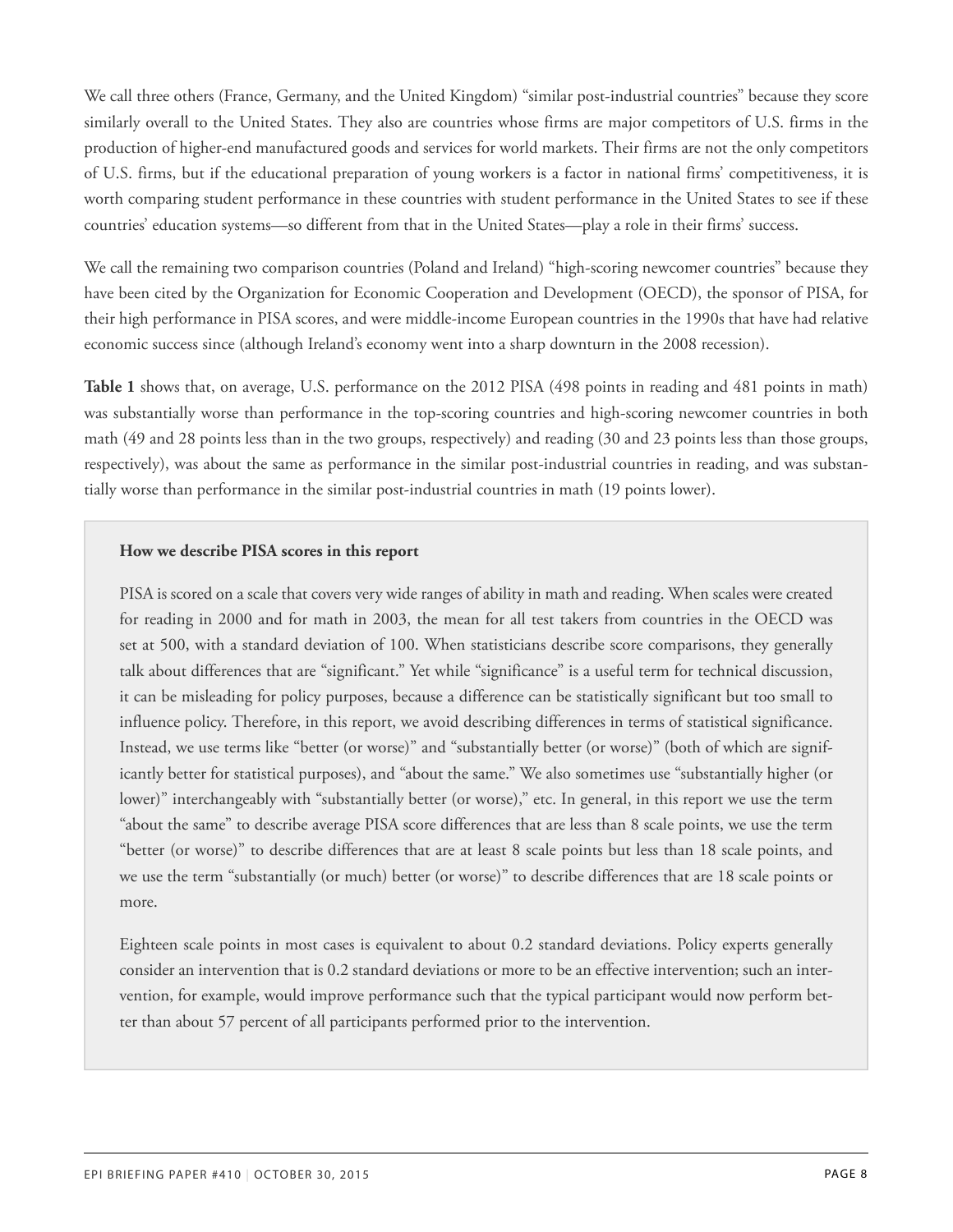And in the case of trends, we sometimes speak of scores that were "mostly unchanged," a phrase with identical meaning as "about the same." Further, it is difficult to interpret and compare the results from various assessments because each test has its own unique (and arbitrary) scale.

However, the variation among U.S. states is large. In reading, students in Massachusetts (527 points) and Connecticut (521 points) perform about the same as students in the top-scoring and high-scoring newcomer countries and higher than students in the post-industrial countries. (Indeed, in reading, Massachusetts students only perform worse than students in Korea.) However, students in Florida (492 points) perform worse or substantially worse than all the comparison groups of countries. In mathematics, where the U.S. average is substantially lower than in all three comparison groups of countries, students in Massachusetts and Connecticut (514 and 506 points, respectively) perform as well as or better than students in all three post-industrial countries and in one of the high-scoring newcomers, Ireland. They only perform worse than the average of the group of high-scoring countries and Poland. On the other hand, students in Florida (467 points) perform substantially worse in math (as was the case in reading) than students in all three comparison groups of countries.

### <span id="page-8-0"></span>*Comparing the 2012 PISA performance of U.S. students with different levels of family academic resources*

<span id="page-8-1"></span>We next disaggregate scores in the U.S. states, in the United States as a whole, and in the eight comparison countries by an estimate of the family academic resource status of test takers, dividing them into six groups, from the least to the most advantaged.[9](#page-57-9) We refer to these as Group 1 (lowest FAR), 2 (lower FAR), 3 (lower-middle FAR), 4 (upper-middle FAR), 5 (higher FAR), and 6 (highest FAR). We also refer to Groups 1 and 2 together as disadvantaged students, to Groups 3 and 4 together as middle-class students, and to Groups 5 and 6 together as advantaged students.

From **Tables 2A and 2B** we can observe that more U.S. 15-year-olds (40.2 percent) and Florida 15-year-olds (48.3 percent) are in the disadvantaged FAR groups (Groups 1 and 2) than in any of the eight comparison countries or Massachusetts and Connecticut. We can therefore see why comparisons that do not control for differences in family academic resource distributions between countries and states may differ greatly from those that do. Yet, even Connecticut and Massachusetts have a higher percentage of 15-year-olds in the disadvantaged groups (29.1 and 32.0 percent) than the high-scoring countries—Canada, Finland, and Korea (25.2, 22.6, and 12.9 percent, respectively). The proportion of advantaged students in the Massachusetts and Connecticut samples (21.7 and 24.2 percent, respectively) are more similar to the proportions in all the comparison countries except Poland, which has a somewhat lower proportion (17.8) percent).

Any comparison of average performance in a country as a whole that is not adjusted for these differences is hardly a meaningful measure of learning differences possibly due to quality of schooling. Also, in comparing across countries, differences in the student body composition in the different countries need to be accounted for. We know that familyresource-disadvantaged students universally have lower academic performance than more advantaged students. Tables 2A and 2B allow us to compare the scores of students by FAR group in the United States as a whole (and in the three U.S. states) with students in the same FAR group in other countries. The tables also show the typical "unadjusted" PISA score for each state and country and the score adjusted for differences in the proportion of students in each FAR group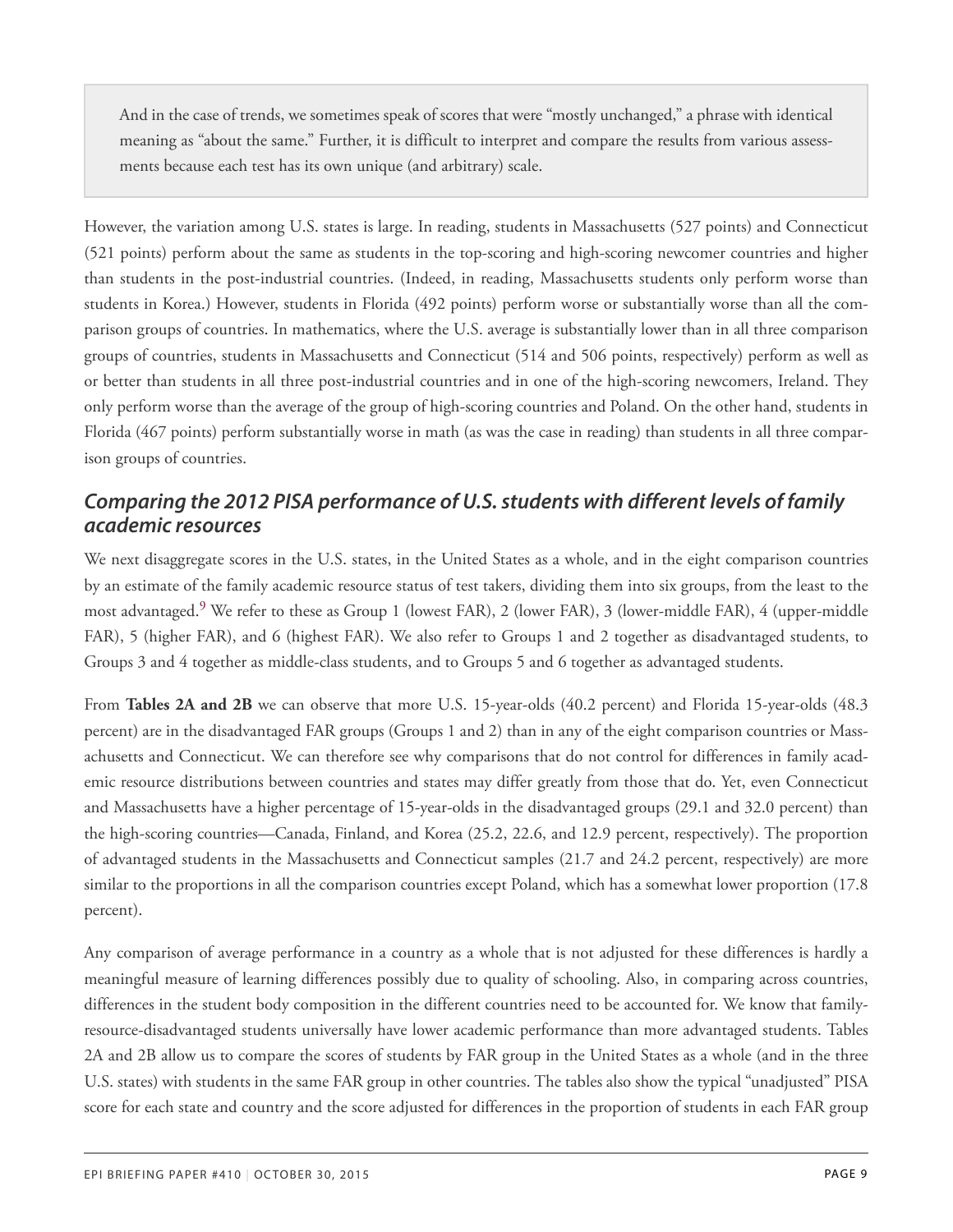in each country's sample (these scores are depicted graphically in **Figure A**). We make the adjustment by assuming that each country and state has the same proportion of students in each FAR group as the U.S. sample. This "adjusted" score offers a more accurate comparison of how students' schooling influences academic performance.

<span id="page-9-1"></span>These results confirm earlier findings suggesting that disadvantaged FAR students in the United States compare more favorably to their foreign counterparts than do U.S. middle and highly advantaged students.[10](#page-58-0) The results also show that although adjusting average PISA mathematics and reading scores reduces the difference between U.S. and comparison country averages, scores remain lower in the United States than in the high-scoring and newly high-scoring countries.

However, students across all FAR groups in higher-scoring U.S. states, such as Massachusetts and Connecticut, do at least as well in reading as students in four of the highest-scoring countries (Canada, Finland, Poland, and Ireland) on the 2012 PISA test (see Table 2A). It is important to note that in sharp contrast to the United States as a whole and in sharp contrast to lower-scoring (and poorer) states such as Florida, Massachusetts and Connecticut's substantial proportion of advantaged students (more than 20 percent of the sample in each state) generally do at least as well in mathematics as advantaged students in the highest-scoring countries (including the newly high-performing), and in the post-industrial countries.<sup>[11](#page-58-1) [12](#page-58-2)</sup> The only exception is that the most advantaged students in Korea (i.e., those in Group 6) score substantially higher in math than the most advantaged students in Connecticut and Massachusetts.

<span id="page-9-2"></span>Even so, Massachusetts students do slightly better than Korean students on the PISA reading test when we adjust for differences in student FAR (the difference is 7 points, which we typically classify as "about the same") (Table 2A). In addition, there is one group in Massachusetts that may be comparable to students in Korea in terms of out-of-school activities: self-identified Asian-origin students. Students who identified themselves as being of Asian origin in the Massachusetts PISA sample scored 569 on the 2012 PISA mathematics test, significantly higher than the unadjusted average in Korea (554), and about the same as students in Singapore (573).

# <span id="page-9-0"></span>*Comparing changes in the PISA performance of low FAR and high FAR students in the United States with their counterparts in other countries, 2000–2012*

The results in **Table 2C** show that although average U.S. PISA scores stagnated over 2000–2012, U.S. disadvantaged students (those in FAR Groups 1 and 2) made very large gains compared with similarly disadvantaged students in a number of post-industrial and high-scoring countries (in line with the findings in Carnoy and Rothstein 2013). A positive number in the table indicates that U.S. students in a particular FAR group gained that many scale points in reading or math over 2000–2012 compared with the same FAR group in the comparison country. A negative number means that U.S. students fell further behind their counterpart FAR group in the comparison country. Thus, compared with Group 1 and 2 students in other countries, U.S. students made relative gains on the PISA mathematics test of between 13 scale points (compared with Group 2 in Ireland) to 60 scale points (compared with Group 1 in Finland) between 2000 and 2012, and made even larger relative gains on the reading test. However, U.S. Group 5 students lost ground to students in every country except the U.K. in both reading and math.<sup>[13](#page-58-3)</sup> Furthermore, U.S. students in every group lost considerable ground to their corresponding group students in Germany and Poland.

<span id="page-9-3"></span>The results in Table 2C also confirm that high FAR students in the United States have been performing steadily worse on the PISA compared with their counterparts in other countries (a conclusion of Carnoy and Rothstein 2013). This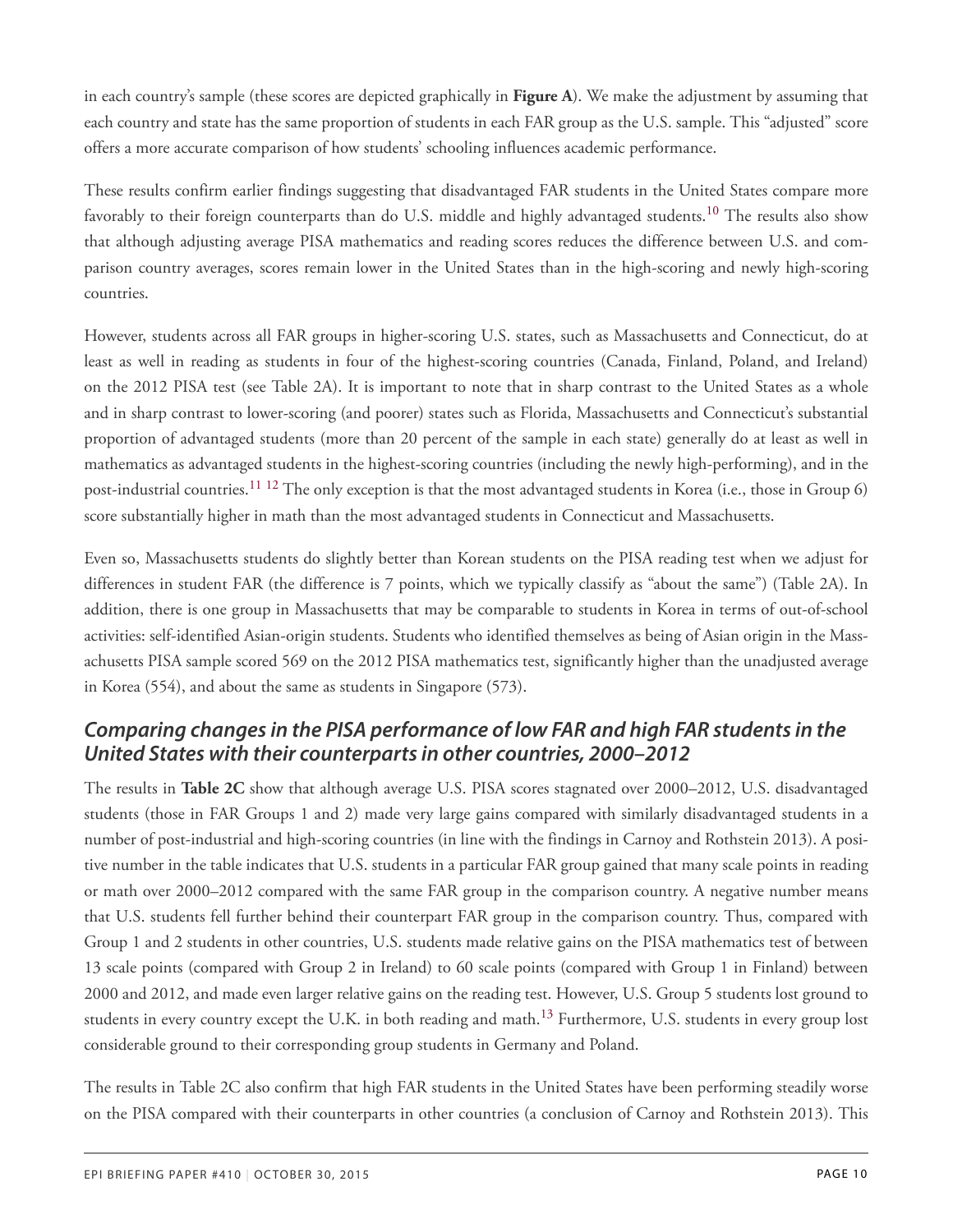<span id="page-10-1"></span>has important implications for U.S. policymakers—implications that require a more nuanced analysis of where to focus in trying to raise U.S. students' mathematics performance.<sup>[14](#page-58-4)</sup>

### <span id="page-10-0"></span>*Comparing average 2011 TIMSS performance of students in U.S. states, the United States as a whole, and other countries*

**Table 3A** compares 2011 TIMSS mathematics results for the United States as a whole, the participating Canadian provinces (Alberta, Ontario, and Quebec; Canada as a whole did not participate), Finland, South Korea, and England. **Table 3B** presents results for the nine U.S. states that participated individually in the 2011 TIMSS (Massachusetts, Minnesota, Connecticut, Indiana, Alabama, Colorado, North Carolina, California, and Florida).

Column 6 of Tables 3A and 3B displays the published average 2011 TIMSS scores of each country, state, or province. Column 7 of both tables reweights the average scores, assuming that each country, state, or province had a FAR distribution similar to that of the United States nationwide. It shows that adjusting for FAR composition makes little difference in the overall average scores of most countries, provinces, and states. The greatest differences are in the cases of Ontario, Korea, Massachusetts, Minnesota, and Alabama.

The results in Tables 3A and 3B add support to the results we found in the PISA comparisons, contradicting the general lament that the United States performs relatively poorly in mathematics. After adjusting for FAR distribution differences by applying the overall U.S. FAR distribution to the various countries, provinces, and states, students in seven of the nine U.S. states that took the TIMSS in 2011 performed better than students in all but Korea and Quebec. Students in Korea perform substantially better in every FAR group than in any U.S. state, including Massachusetts.

Since Finland has been held up as having an exemplary education system, it is noteworthy that each FAR group in Massachusetts, Minnesota, and North Carolina outperformed or substantially outperformed comparable students in Finland. Students in Indiana, Colorado, and Florida performed the same as or better than students in Finland in every FAR group.

Overall, students in Massachusetts in every FAR group performed substantially better than comparable students in the three Canadian provinces, Finland, and England. The exceptions are the Group 1 students in Quebec, who performed as well as comparable students in Massachusetts. Students in North Carolina and Minnesota also performed as well as or better than comparable students in these provinces and countries in all but the lowest (North Carolina, Minnesota) and lower (Minnesota) FAR groups.

As in the case of Massachusetts and Connecticut in the 2012 PISA results, on the 2011 TIMSS mathematics test higher FAR students (Groups 4 and 5/6) in states such as Massachusetts, Minnesota, and Connecticut outperformed their counterparts in comparison provinces and countries to a greater degree than did disadvantaged students (Groups 1 and 2) in those states. As in the 2012 PISA, the one exception to this trend is Korea. Excluding the Korean exception, this overall result suggests two possibilities. The first is that advantaged students in higher-scoring U.S. states are being more adequately prepared in mathematics, relative to disadvantaged students, when compared with other high-scoring countries and provinces. The second is that there are factors in the disadvantaged student groups in many states (including Massachusetts, Minnesota, and North Carolina) other than the number of books in the home that may negatively affect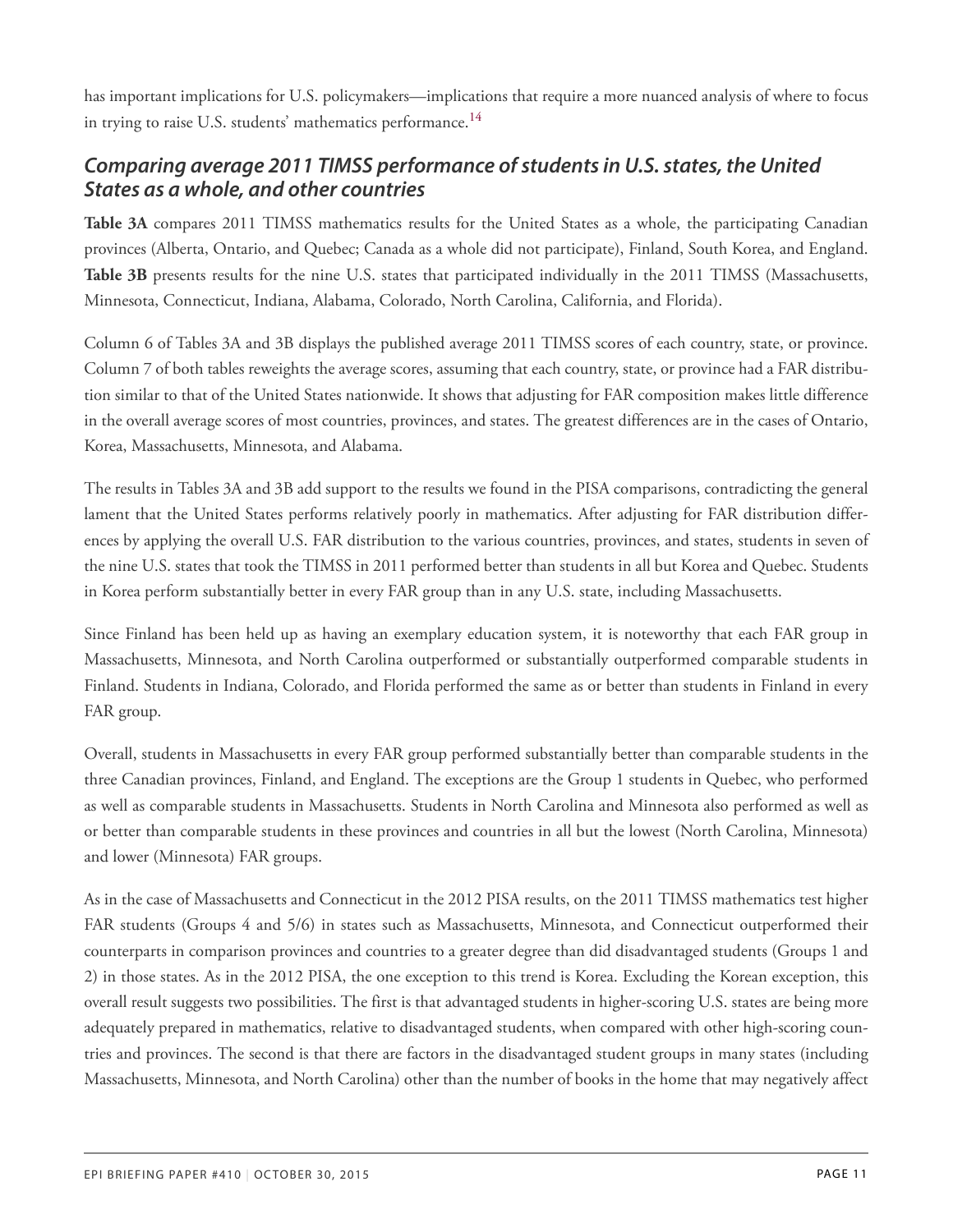test scores. These factors—such as English language proficiency and some factors mediated by race—may be less prevalent in Canada's provinces, Finland, or England.

These TIMSS results for several other states, in addition to Connecticut and Massachusetts, that also scored highly on the PISA test—Colorado, Indiana, Minnesota, and North Carolina—suggest that students in various parts of the United States, particularly advantaged students, are performing at least as well in mathematics as their counterparts in "high-scoring" countries such as Canada and Finland, but not as well as advantaged students in Korea.

### <span id="page-11-0"></span>*Changes in U.S. states' TIMSS scores over time*

Three U.S. states took the PISA test for the first time in 2012, but a number of U.S. states have participated in the TIMSS test since 1995—Connecticut, Massachusetts, Minnesota, North Carolina, Indiana, Missouri, and Oregon. This allows us to observe how well students in various states performed on the TIMSS mathematics test over 1995–2011, and we can compare these changes to those in several of our comparison countries/provinces that also took the TIMSS over this period.

**Table 4** shows the results for those states that participated in more than one administration of the TIMSS. Students in Missouri and Oregon, which participated only in 1995 and 1999, scored lower in 1999 than in 1995. Five states made gains: Minnesota (over 1995–2011) and Connecticut, Indiana, Massachusetts, and North Carolina (over 1999–2011). The gains in North Carolina and Massachusetts are particularly large.<sup>[15](#page-58-5)</sup>

<span id="page-11-1"></span>**Table 5A** compares changes in TIMSS scores across FAR groups in 1999–2011 in Connecticut, Massachusetts, Indiana, and North Carolina with changes in the same FAR groups in Finland, Korea, England, and the United States as a whole over this period. **Table 5B** compares changes in Minnesota over 1995–2011 with changes in Korea, England, and the United States as a whole over this period.

Table 5A shows that the increases in TIMSS mathematics test scores in all FAR groups in Massachusetts and North Carolina were very large over 1999–2011, about 50 scale points, or one-half a standard deviation. Mathematics gains in Connecticut and Indiana were smaller, ranging between 0.1 and 0.3 standard deviations in Connecticut and about 0.2 to 0.4 standard deviations in Indiana. In the United States as a whole, advantaged students (Groups 5/6) made smaller gains than disadvantaged and middle FAR students. However, in these four states, this pattern of gains was shared only in Indiana, and even in Indiana, the gain for advantaged students was almost 0.3 of a standard deviation. In this same period, students' performance in Finland stayed about the same, but the score of Group 1 fell 18 points, or about 0.2 standard deviations. Students in Korea also made gains, but these were much smaller than those in Massachusetts and North Carolina, and more similar to those in Connecticut and Indiana. The pattern of gains in Korea tended to be larger for advantaged students than disadvantaged students.

As shown in Table 5B, students in Minnesota made large gains in 1995–2011 across all groups, with somewhat larger gains in middle and disadvantaged groups. The gains were about the same as in the United States as a whole, Korea, and England.

The distribution of students among FAR groups in the U.S. TIMSS samples changed radically over 1995–2011. It was more similar to the distributions in Korea's and England's samples in 1995 and more similar to Finland's, Korea's, and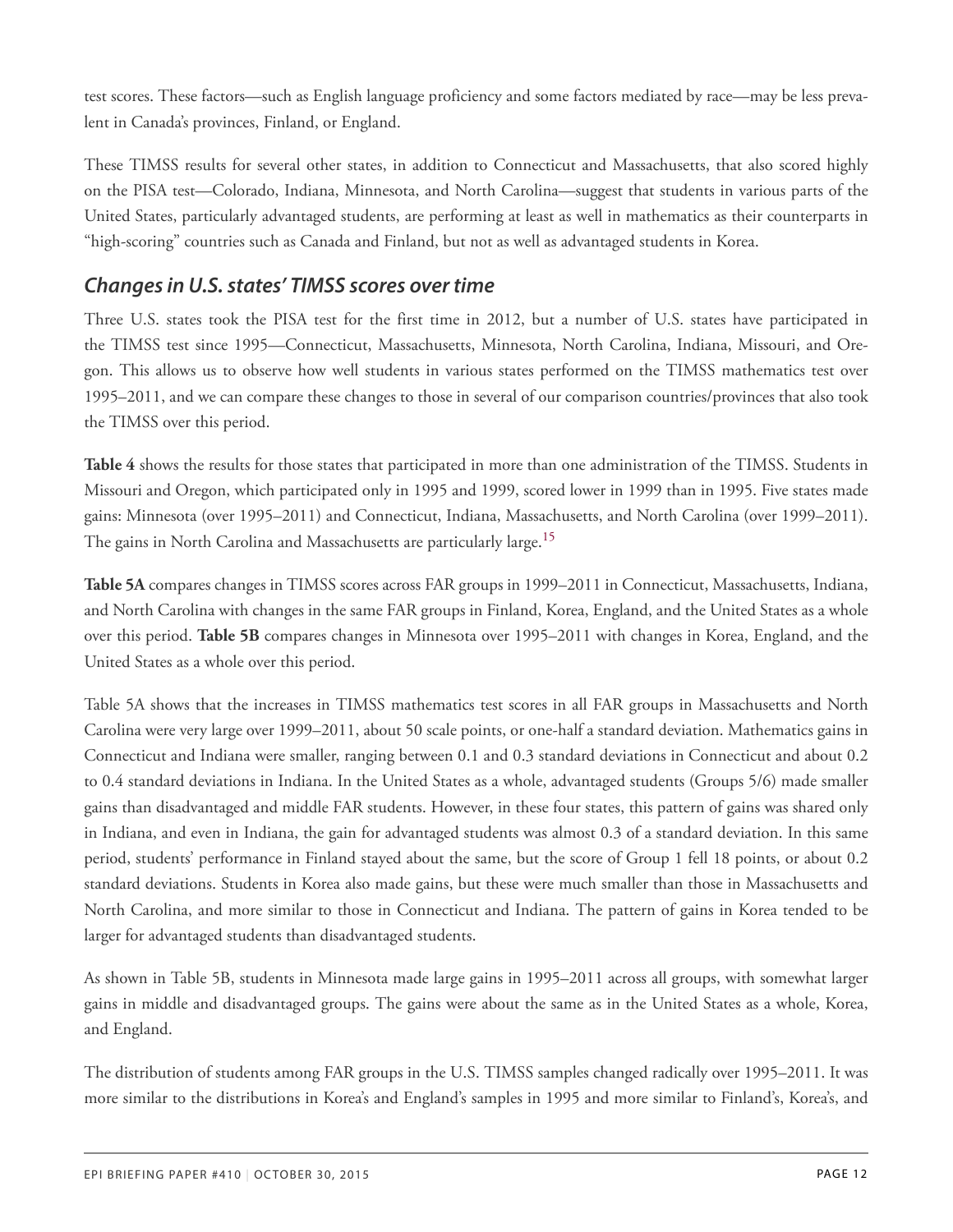England's samples in 1999 than in 2011. The percentage of disadvantaged students in the U.S. sample increased considerably in the years after 1995 and 1999.

In column 7 of Tables 5A and 5B (shown graphically in **Figures B** and **C**), we estimate the hypothetical score each state and country would have had were the distribution of the sample among FAR groups the same as the distribution in the United States as a whole in 2011. This adjustment increases the gain for every state, for the United States as a whole, and for England. Finland's loss stays about the same, and Korea's gain from 1999 to 2011 drops significantly (however, Korea's gain from 1995 to 2011, shown in Table 5B, stays about the same).

Such very large gains in mathematics for students in U.S. states, particularly those in Massachusetts and North Carolina, do not conform to the characterization of U.S. education as failing. This more positive image of U.S. education in several of these states is reinforced by the fact that, as we showed in Tables 3A and 3B, students in several states (Massachusetts, Minnesota, and North Carolina)—once their average TIMSS scores and those of comparison countries are adjusted to a common FAR sample distribution—perform at least as well in mathematics as students in the Canadian provinces, Finland, and England (but worse than in Korea).

# <span id="page-12-0"></span>**Why it is difficult to learn much about improving U.S. schools from international test comparisons**

Over the past several years, the controversy around the validity and politics of using international tests to draw conclusions for educational policy and practice has intensified. The critiques cover a broad range of issues. Some question the reliability of the PISA test and the PISA rankings (Stewart 2013). Others cast doubt on the representativeness of a key PISA sample, Shanghai, continuously held up by the OECD as a symbol of educational excellence (Loveless 2013, 2014; Harvey 2015).[16](#page-58-6) The discussions about the validity of international tests as measures of students' knowledge and the representativeness of PISA samples reveal an important aspect of these tests.

<span id="page-12-1"></span>The most cogent of the recent critiques is that international agencies—especially the OECD—are often too quick to use international test score data to argue that particular education policies are the reason test scores are high in some countries and low in others. A main policy recommendation coming out of international comparisons is to copy or adapt the policies of higher-scoring countries (see OECD 2011). For example, because students in some East Asian countries and cities—such as Korea, Japan, Singapore, and, most recently, Shanghai—achieve such high test scores, the OECD and others consistently feature these as exemplary education systems. Some reasons given for educational quality in East Asia are the high level of teacher skills, high teacher pay, and, in some countries, such as Korea, a rather equal distribution of students from different social class backgrounds across schools.<sup>[17](#page-58-7)</sup> Yet these explanations are only backed by correlational, not causal, evidence.

<span id="page-12-2"></span>Furthermore, out of 55 countries that have taken the PISA mathematics test over a number of years, only 18 trend upward. Of these 18, about half are low-scoring developing countries with levels of educational and economic development very different from those of the United States. The OECD has focused heavily on the high-scoring countries and big gainers, but it has failed to balance the discussion with explanations for why students in countries with "good" school systems—such as Finland, Australia, New Zealand, Canada, Belgium, Hungary, the Czech Republic, and Sweden—did significantly worse on the PISA mathematics test in 2012 than in 2003 (OECD 2013a, Figure I.2.16).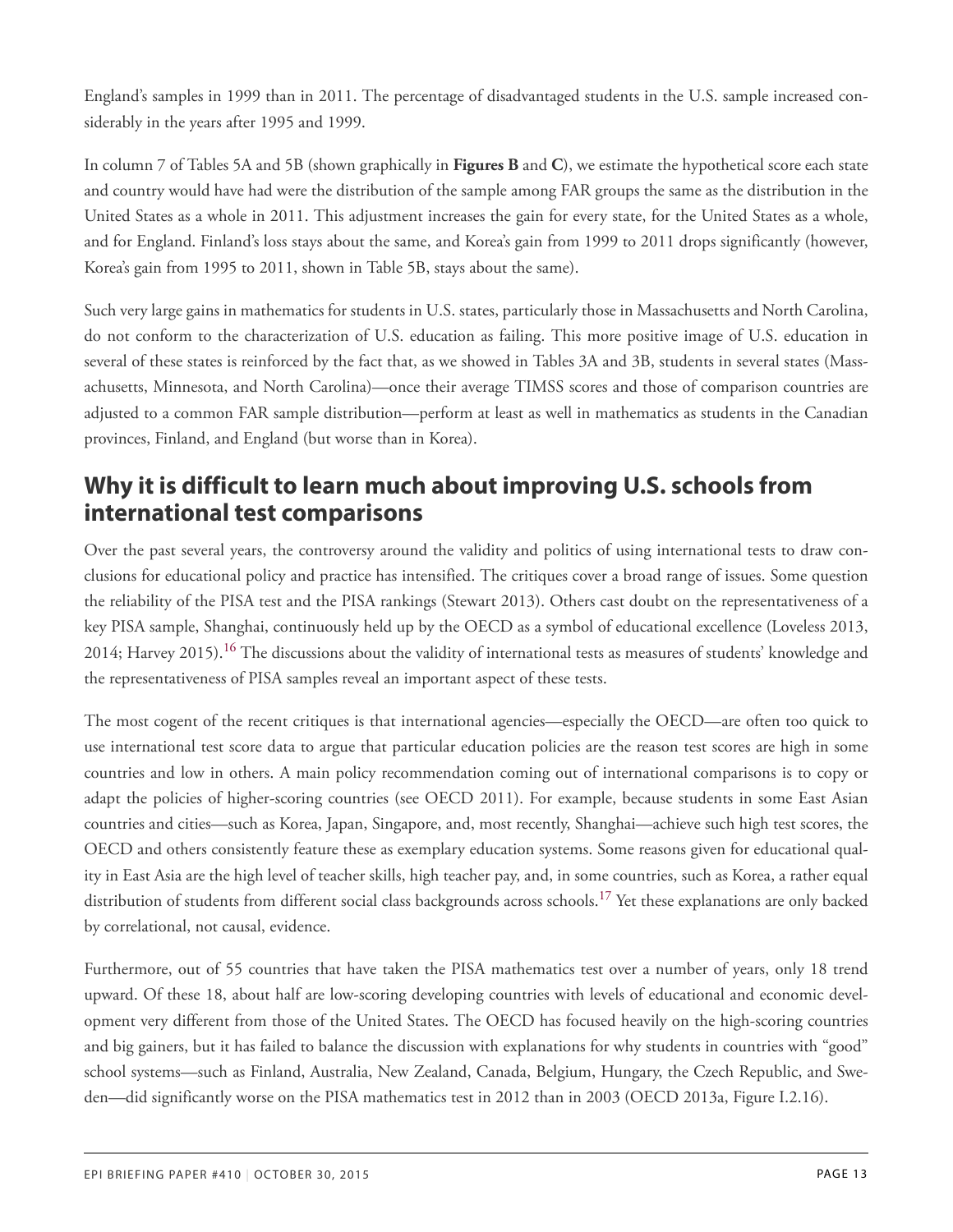U.S. policymakers seem to be a particular target for recommendations drawn from the PISA data on how to improve U.S. education, and these recommendations further illustrate the pitfalls of using other countries to draw lessons for U.S. policy. In the wake of the PISA 2009 score release, Secretary Duncan requested that the OECD prepare a report on lessons for the United States from international test data. In that report, *Lessons from PISA for the United States*, the OECD advised Duncan to follow the lead of educators in Ontario, Shanghai, Hong Kong, Japan, Germany, Finland, Singapore, and Brazil, in each case drawing "lessons" of how schooling in those countries/provinces/cities brought students to high or higher levels of performance (OECD 2011). In 2013, OECD produced a second *Lessons from PISA* aimed at U.S. policymakers, this time making more general recommendations drawn from correlational analyses of the 2012 PISA data (OECD 2013d).

As we have shown, there is reason to agree with international testing proponents that the U.S. education system could be improved to teach students mathematics better, and, less urgently, to make U.S. students into better readers. Detailed studies about why other countries' education systems do well or badly can certainly provide many points of discussion for U.S. educators and policymakers about how school systems are organized, about curriculum differences, and about teacher training, among many other themes. For example, 20 years ago, based on international comparisons of 1995 TIMSS test scores, studies were able to argue convincingly that students in the United States did poorly on the 8th grade TIMSS mathematics test mainly because only one-quarter of U.S. students were exposed to algebra and an even lower share were exposed to geometry by the 8th grade (Schmidt et al. 2001). Scholars also argued that the U.S. math curriculum was a "mile wide and an inch deep" (Schmidt et al. 1997). This was a wise use of international comparisons to make policy changes in mathematics. Likewise, there may also be useful research in other countries on the impact of education policies on student outcomes. However, as we shall see, looking to other countries to find solutions for education issues involving nationally or even regionally specific and complex student-teacher-administrative interactions is certainly not the only option that U.S. education policymakers can contemplate.

### <span id="page-13-0"></span>*Why some of the policy recommendations are not feasible*

<span id="page-13-1"></span>Education systems develop in social and political contexts and are inseparable from those contexts. Families in some cultures are more likely to put great emphasis on academic achievement, particularly on achievement as measured by tests. They act on this emphasis by investing heavily in their children's out-of-school academic activities, including "cram courses," which focus on test preparation (Ripley 2012; Bray 2006; Wantanabe 2013; Bray and Lykins 2012; Byun 2014).<sup>[18](#page-59-0)</sup> In a world that puts high value on test scores, perhaps such intensive focus on children's academic achievement should be applauded. However, whether it is a good choice for middle and high schoolers to spend most of their waking hours studying how to do math and science problems, and whether it is likely that families in other societies would buy into this choice for their children, are highly controversial questions and certainly only somewhat related to the quality of schooling received by students in a particular society.<sup>[19](#page-59-1)</sup>

<span id="page-13-2"></span>There is some evidence that mathematics instruction in certain Asian countries is better than in the United States. Comparisons of mathematics instruction in Japanese and U.S. schools (Hiebert et al. 1999) support the "mile wide, inch deep" critique of U.S. mathematics education made almost 20 years ago (Schmidt et al. 1997). There is also evidence that greater "exposure to formal mathematics" has a positive effect on TIMSS and PISA mathematics performance (Schmidt et al. 2001; Schmidt et al. 2015; Carnoy et al. 2015a). However, the relevant questions are whether there is something specific we can learn from Japanese school practices that we know will increase U.S. student mathe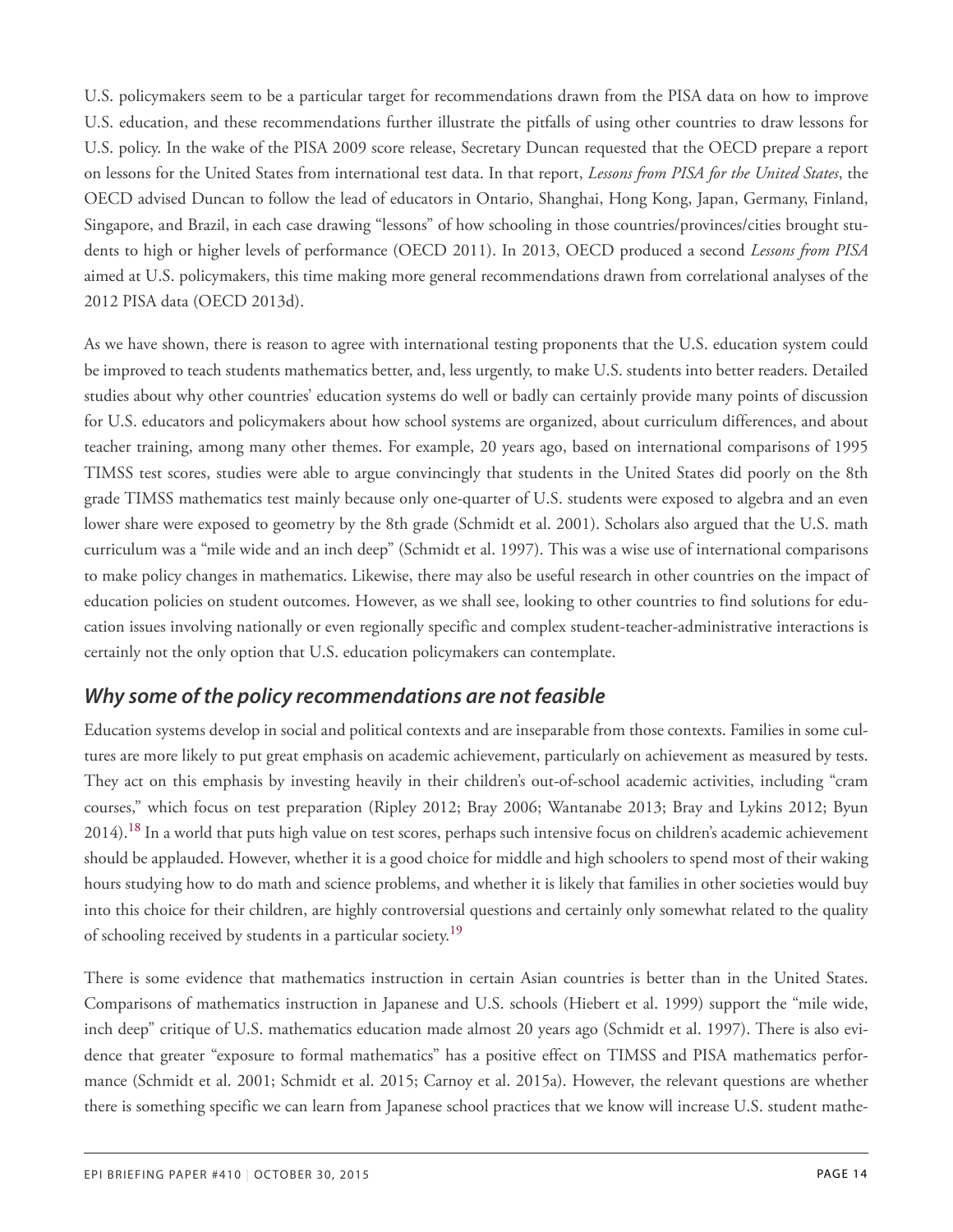<span id="page-14-0"></span>matics performance, and whether greater exposure to formal mathematics is taking place mainly in schools.<sup>[20](#page-59-2)</sup> As noted, if greater exposure outside of school is the more important reason that students in the PISA sample, in, say, Korea, Japan, Singapore, Hong Kong, or Singapore do better on the PISA mathematics test than students in the United States, we would need to change core behavior patterns in most U.S. families. Simply improving mathematics instruction in school would not help much if spending significantly more time on mathematics outside school is the main reason 15-year-olds in Korea score higher on the PISA test.

<span id="page-14-2"></span><span id="page-14-1"></span>Finland has also been touted as having a model education system, mainly because of its highly trained teachers and the autonomy teachers and principals in the country allegedly have in their classrooms and schools.<sup>[21](#page-59-3)</sup> Teacher education and classroom teaching in Finland indeed seem very good, but neither the OECD nor the Finns ever offered any evidence approaching causality to support these claims.<sup>[22](#page-59-4)</sup> Furthermore, performance on PISA reading and mathematics tests by students in the country's lower FAR groups has deteriorated considerably over the past decade (Table 2C), though this decline has not been addressed by PISA analyses.

Two recent examples of "successful" reforms featured in OECD reports are those undertaken by Germany and Poland (OECD 2013b, Volume II, Box II.3.2; OECD 2013c, Volume IV, Box IV.2.1). Students in those two countries scored near the OECD average in 2003 and have made large gains since. One study of the Polish reforms argues that Poland's 1999 reform postponing vocational tracking from the 9th to the 10th grade lifted by one standard deviation the PISA reading scores of students who would have gone to vocational school in the 9th grade. The study argues that this explains much of Polish reading test score gains in 2000–2006 (Jakubowski et al. 2010). Yet, thanks to a special followup sample in Poland, that same study is also able to show that in 10th grade, the 9th grade cohort entering the vocational education track "lost" the gains they had made in 9th grade. $^{23}$  $^{23}$  $^{23}$ 

<span id="page-14-3"></span>Germany had a PISA-reported increase in its sample of disadvantaged students in the 2000s, making the achievement in that decade of substantial gains for such students more interesting and impressive. Nevertheless, the gain in average test scores from 2000 to 2009 apparently came from gains made by children from Slavic-country immigrant families. The gains of ethnic German students were negligible (Stanat et al. 2010). The reported concentration of German student performance gains in first- and second-generation immigrants, most from Russia and Eastern Europe, raises questions about whether school reforms were related to such gains or whether lessons learned in Germany from educating Russian and Eastern European immigrants are applicable to the U.S. context, where most low-scoring immigrants are from Mexico and come to the country with considerably less family academic resources. An OECD report on lessons for the United States from other countries discusses German reforms but concedes that there seems to be no empirical link between those reforms and German test score gains (OECD 2011).<sup>[24](#page-59-6)</sup>

<span id="page-14-4"></span>These are just a few cases illustrating how a lack of relevance and causal evidence does not impede the OECD and others from drawing conclusions from PISA data on what works to increase student test scores. The OECD has made a regular practice of recommending what countries and even schools should do to increase their students' learning even though there is no link to particular country situations and no causal evidence for these claims (OECD 2013a, Chapter 6).

When evaluating such recommendations, U.S. policymakers need first to ask whether they are relevant to the U.S. context—whether the experiences described above, such as those in Asia, Finland, Germany, and Poland, are meaningful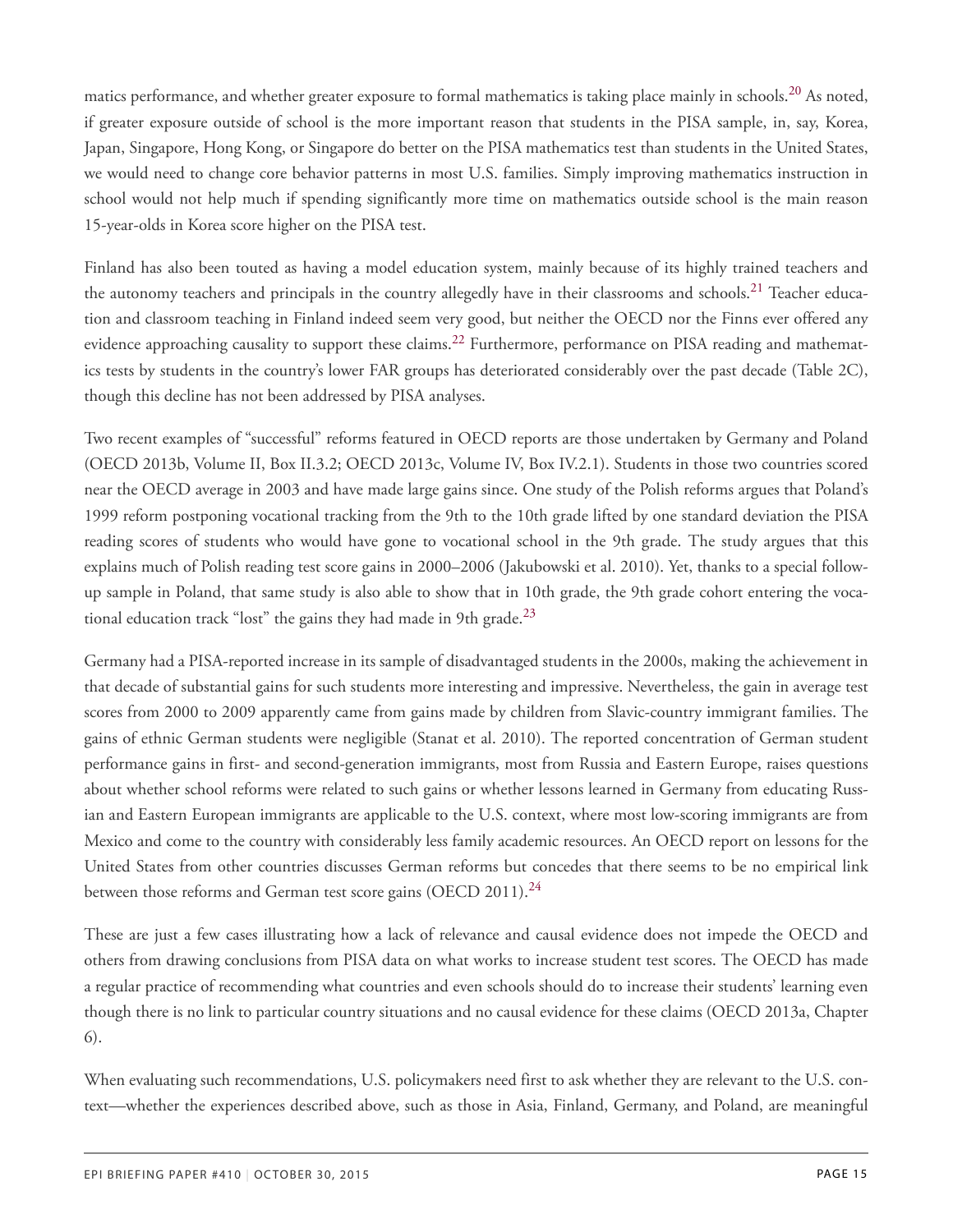for U.S. educational conditions. Secondly, U.S. policymakers need to ask whether the analysis underlying the recommended intervention or reform makes a reasonable inferential case that the intervention or reform is linked to improved education outcomes. It is a challenge to find any OECD recommendations in the two *Lessons from PISA for the United States* volumes that meet these criteria. For all these reasons, it is challenging to learn about improving U.S. schools from comparisons based on international tests.

### <span id="page-15-0"></span>*Should U.S. policymakers look outward or inward?*

Because of all these issues of comparability, the PISA and TIMSS results in various U.S. states are particularly interesting. Our analysis in the previous section suggests that the average of even usually lower-scoring advantaged students in the United States *as a whole* may be a poor measure of success or failure of such students in *many of the administrative units that actually administer U.S. education*. In a number of states that have participated in international tests, advantaged students do at least as well in mathematics—in which students in the United States as a whole do not perform very well—as advantaged students in high-scoring PISA and TIMSS countries. At the same time, advantaged students in many other states do worse than their counterparts in large industrial European countries and much worse than students in high-achieving countries.

Thus, the question U.S. policymakers and educators should ask is whether they need to turn to the rest of the world to find out what will make relevant contributions to improving U.S. education—or whether they should look within the United States' varied multi-educational state-based systems to find these answers.

### <span id="page-15-1"></span>*The case for looking inward across states*

The case for looking inward, across U.S. states, is compelling. When considered carefully, the concept of a "United States education system" is largely a construct of agencies administering international tests and the U.S. Department of Education. Education policies are, in the environment of the past 20 years, largely formulated by states and local school districts, even though federal legislation and programs such as the Civil Rights Act, Title I, Title IX, No Child Left Behind, Race to the Top, and Common Core are important in holding states and districts to certain requirements and steering them in certain directions. Ultimately, however, implementation varies, and the result is considerable variation in the quality of education systems even among states. As would be expected, student performance in mathematics on international tests varies greatly among U.S. states.

Secondly, successful states' results and experiences are more relevant for drawing policy lessons for state policymakers because the conditions and context of education are more similar among U.S. states than among the United States and other countries. School systems are very similar in U.S. states, teacher labor markets are not drastically different, and the state systems are regulated under the same federal rules. If students with similar family academic resources in some states make much larger gains than in other states, those larger gains are reasonably likely to be related to specific state policies that are *transferable across states*.

If we are to learn lessons for improving 15-year-olds' mathematics and reading performance, we argue that looking at the great number of successful education systems within the United States is far more useful and feasible than turning for lessons to Finland or Germany (which is also not a single education system) or Poland. If test score levels were not very high in the best-performing U.S. states, one could argue against this approach. But this is not the case. Students in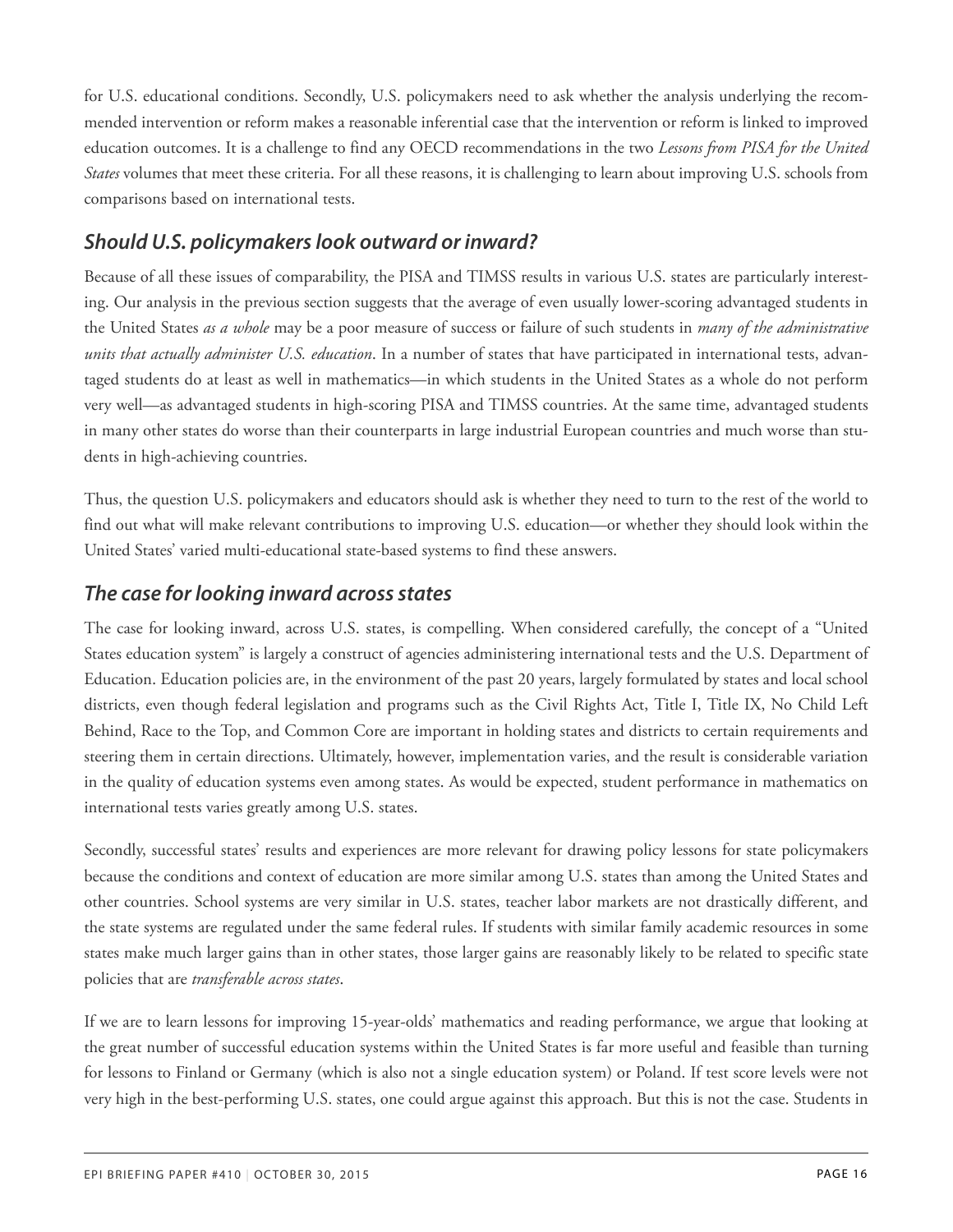Massachusetts with similar family academic resources do at least as well as students in all but a limited group of Asian countries, and were students in Texas or North Carolina or Vermont to take the PISA test, so probably would they.

Thirdly, as shown, many states have made large gains—particularly in mathematics—since the 1990s. As evidenced by the TIMSS test, in some of these states, these gains have been larger than in countries such as Finland, held up as examples of good education policy. In Indiana, for example, the largest gains on the TIMSS mathematics test appear to be among disadvantaged students, and in others, such as Connecticut, the gains appear to be largest for advantaged students. In three states—Minnesota, Massachusetts, and North Carolina—large gains are spread across all family academic resource groups. Differences in states' policy changes may reveal important lessons for policymakers.

For all these reasons, it makes greater sense to use student performance across U.S. states to understand why students in some are able to achieve high mathematics scores on several kinds of tests than to look to other countries for educational policy direction.

# <span id="page-16-0"></span>**What we can learn from student performance in U.S. states over time**

<span id="page-16-2"></span>Having made the case that systematically comparing student performance in U.S. states could be highly valuable for education policymakers, we now turn to an analysis of the differences in student achievement in mathematics and reading across U.S. states over the past 10 and 20 years, using microdata available from the National Assessment of Educa-tional Progress (NAEP).<sup>[25](#page-59-7)</sup> We have established that there is considerable variation in student performance among U.S. states on both the PISA and TIMSS tests, and that student gains on the TIMSS mathematics test for five states also vary considerably from the 1990s to 2011. NAEP data allow us to extend this analysis to all U.S. states and to begin to suggest ways to draw lessons from the results to improve student achievement.

### <span id="page-16-1"></span>*Comparing states' performance on the NAEP over 1992–2013 using regression analysis*

Among its multiple uses (see, for example, Lubienski 2002; Lubienski and Lubienski 2014), the NAEP, the United States' national assessment test, is the main data source for interstate comparisons. It provides state-level data since 1990 and sufficiently consistent samples of states since 1992. The NAEP is applied to students in specific grades (4th, 8th, and 12th). We focus on the 8th grade results in mathematics and reading but also estimate results for students in the 4th grade to check on the possibility that changes in 4th grade scores in a state drive changes in 8th grade scores four years later. These are called "cohort effects."

Student performance on the NAEP varies considerably across states in each year the NAEP is given. For example, in 8th grade mathematics in 2013, students in the lowest-performing jurisdictions, the District of Columbia and Alabama, averaged mathematics scale scores of 265 and 269. At the top of the spectrum, students in New Jersey scored 296, and students in Massachusetts scored 301. This represents a spread of about one standard deviation in average scores among individual students taking the test and about 0.8 of a standard deviation among state averages.

Just as in our analysis of TIMSS and PISA results across countries and states, average NAEP scores can also differ among states for reasons other than the quality of schooling. One of these is demographics. In states with a higher percentage of students from low-academic-resource families, average scores would tend to be lower. In states with a higher percentage of minorities such as African Americans or Hispanics—groups that because of a history of discrimination or, in the case of recent immigrants, because of limited English language ability, traditionally do less well on such tests—average scores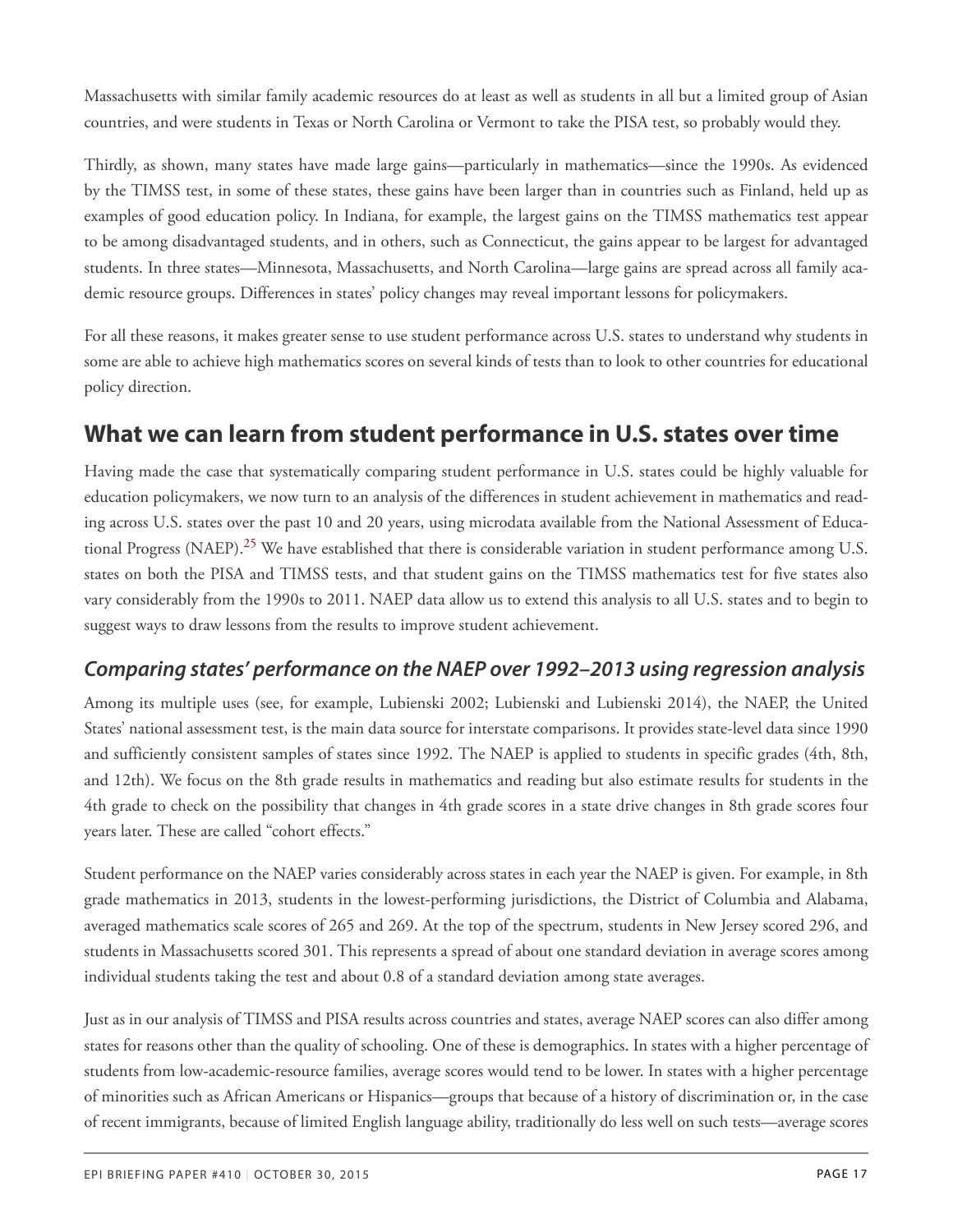are likely to be lower. The portion of the lower scores resulting from differences in the composition of students' characteristics (including gender, race/ethnicity, and age), or differences in the composition of students with different levels of family resources (including language spoken in the home, mother's education, and individual poverty, measured by eligibility for free or reduced lunch), cannot reasonably be attributed to the performance of the education system.

Using the NAEP individual- and school-level microdata, we estimate student performance on the NAEP as a function of students' characteristics, students' family academic resources, and variables identifying each state. The coefficients for each state show how students in that state score once we account for that part of the variation in test scores associated with these student and family resource differences among states. We know that part of the variation in observed test scores among students is related to the family-academic-related skills that students bring to school, and that the level and distribution of students' family resources vary across states. Thus, to get a better understanding of how educational quality differences vary across states, we want to take out student demographic variation, regardless of what the ultimate source of those differences across states might be. We call this our Model 1 adjustment.

In addition to adjusting student achievement for student sample demographics, as we were able to do with the international test data, NAEP offers the opportunity to dig further into the sources of state differences. With NAEP, in addition to controlling for student family characteristics, we can control for some school- and teacher-level factors that may differ across states and are likely to be correlated with student academic performance. Specifically, we can control for the concentration in schools of free and reduced-price lunch students and of black or Hispanic students—two types of school-level "peer effects." We call this our Model 2 adjustment. If we want to adjust further to get at how well states are doing given educational resources available in the states, we can also control for the several characteristics of teachers measured by the NAEP in the schools attended by the sampled students, and for whether the school they attended is public or private. We call this our Model 3 adjustment.

<span id="page-17-1"></span>Furthermore, unlike PISA or TIMSS data, the NAEP data allow us to track changes in test scores over time in *all* the states (after 2003).[26](#page-59-8) If some states are making larger gains in test scores compared with other states and these gains are not the result of favorable changes in student demographics, we could posit that *something* about those states' school systems is contributing to greater student performance gains. If we also adjust the test scores for the several available measures of teacher resources in each state, the coefficients for each state represent a "state effect" on student performance net of student family academic resources, peer effects from the way state education systems concentrate students in schools, and some measurable teacher resources.

### <span id="page-17-0"></span>*Adjusted score rankings for states, 2003–2013*

Because all states were required to take all the tests beginning in 2003, estimates for the adjusted scores for each state in both NAEP reading and mathematics are available for 2003–2013. For this period, we compared the relative positions of each state and their relative gains during that period, and we proceed as mentioned above: We first estimated the regressions using the NAEP microdata files, including, stepwise, student characteristics (Model 1), then adding the social class and race concentration of students in schools (Model 2), then, in a third step, adding type of school (private, charter, or public), teacher experience, and whether teachers had majored in the tested subject (mathematics or reading) in undergraduate or graduate studies (Model 3). In order to enter all the states in the regressions as discrete variables, we needed to omit one state as a reference variable. In our estimates we left out California, a large and relatively low-scoring state. The "adjusted state fixed effects" in each of these three regressions were estimated from the coefficient of the states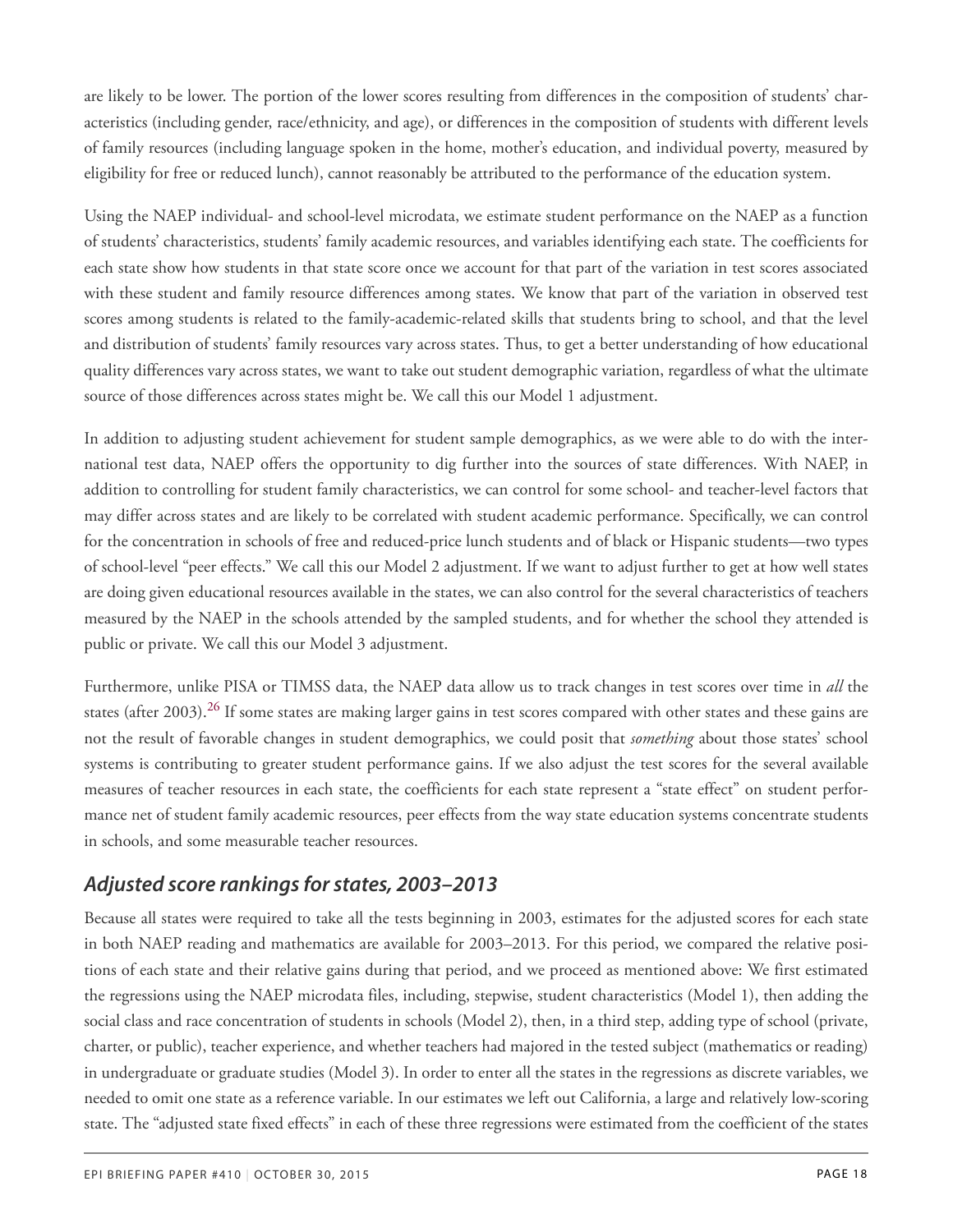<span id="page-18-2"></span><span id="page-18-1"></span>added as variables in the regressions.<sup>[27](#page-60-0)</sup> This process (using Model 3) is followed to estimate the "adjusted state fixed effects" for students in 4th and 8th grade, in math and reading.<sup>[28](#page-60-1)</sup><sup>[29](#page-60-2)</sup>

The results for the average state scores are shown in **Tables 6A1** and **6A2** and **Tables 6B1** and **6B2** (the tables show average state scores "corrected" or adjusted for all of the variables included in models 1, 2, and 3 that are relevant to student performance). Table 6A1 shows the rankings of the states by their adjusted mathematics scores for the years 2003, 2007, 2011, and 2013 for 8th grade mathematics, and Table 6A2 displays the same information for 4th grade mathematics. Table 6B1 shows similar results for 8th grade reading, and Table 6B2 displays data for 4th grade reading.

<span id="page-18-3"></span>Our adjustments to reported state average NAEP test scores reduce the variation in students' average performance among states, as would be expected. Table 6A1 shows that in 8th grade mathematics, the state with the lowest average score in 2013 was Alabama (278 points), and the highest-scoring state was Massachusetts (298 points). The 20-point difference in adjusted scores was well below the 36-point spread in observed (i.e., unadjusted) scores between D.C. (265) and Massachusetts ([30](#page-60-3)1).<sup>30</sup> We obtain similar decreases in the spread of 4th grade math scores. In 2013, there was a 24-point spread between lowest-scoring D.C. (229) and highest-scoring Minnesota (253) in the average observed score, compared with a 14-point spread in adjusted scores between lowest-scoring California (235) and highest-scoring Indiana (249) (the adjusted scores are shown in Table 6A2).

In 8th grade reading in 2013, the spread fell from 29 points in observed scores—lower than in math—between D.C. (248) and Massachusetts (277), compared with a 14-point spread in adjusted scores between lowest-scoring West Virginia (260) and highest-scoring Massachusetts (274) (the adjusted scores are shown in Table 6B1). In 4th grade reading, the spread falls from 26 points between lowest-scoring D.C. (206) and highest-scoring Massachusetts (232) to 22 points in the adjusted scores, between lowest-scoring Hawaii (209) and highest-scoring Florida (231) (the adjusted scores are shown in Table 6B2). If we consider that the high Florida score may be an anomaly, omitting it yields a spread between Hawaii and Maryland or Massachusetts of 18 points—even this lower figure is a high percentage of the observed range. When we adjust only for average family resources of individual students and within schools as a whole, the adjusted range is the same.

The most evident takeaway from the rankings in each year and from the changes in the adjusted rankings over time is that some states start out low in 2003 and remain low in 2013 because their students made relatively small gains in math or reading over the decade. In other states, students made large gains. The gains were not restricted to states that started out with low scores in 2003; improvements were observed among a wide variety of states, and were not uniquely determined by initial scores. These trends are explained below in more detail.<sup>[31](#page-60-4)</sup>

### <span id="page-18-4"></span><span id="page-18-0"></span>*Mathematics gains in states with low, middle, and high initial (2003) levels*

In 8th grade mathematics, students in Alabama, California, Michigan, Utah, and West Virginia scored relatively low (275 or below) in 2003 and remained low in 2013 (281 or below) because they made relatively small gains (7–9 scale points). In 4th grade mathematics, students in Alabama, California, Idaho, and Utah also had relatively low scores in 2003 (225–231 scale points) and scored low in 2013 (235–237 scale points). Michigan students were nearer the middle of the distribution (233 points) in 2003 but only made a 3-point gain in 10 years. However, students in West Virginia, Kentucky, and Tennessee began low in 2003 (229–231 points) but made a rather large gain to 241 points, climbing to the middle of the pack in 4th grade math by 2013.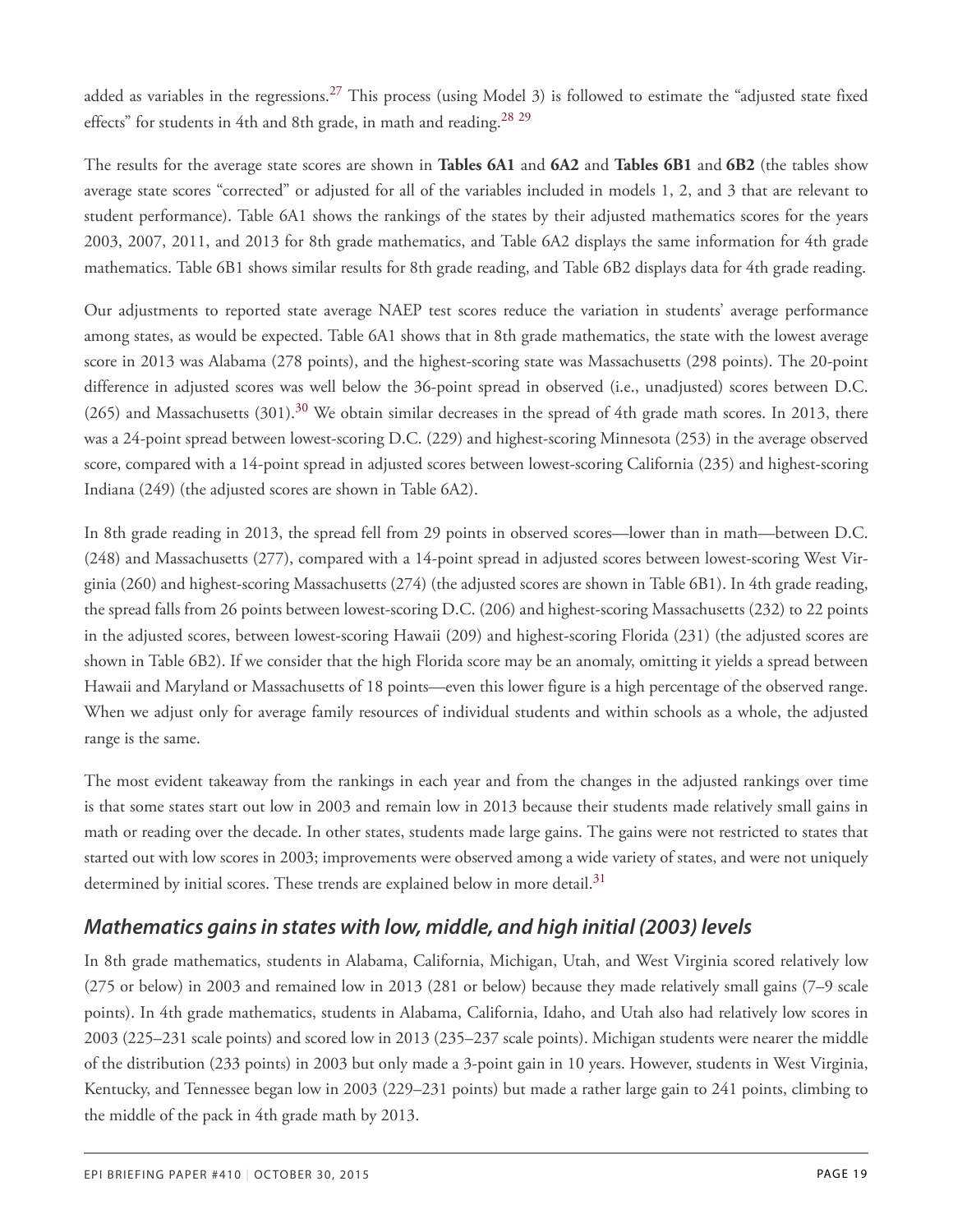A number of states where students had relatively low scores on the 8th and 4th grade NAEP mathematics test in 2003 made large adjusted gains by 2013. These include Hawaii, Rhode Island, Nevada, Tennessee, Arkansas, Mississippi, and the District of Columbia. Although there are several caveats to this generalization when we compare 4th and 8th grade initial scores, these six states and D.C. can be considered examples of lower-scoring states whose students made large math gains in 2003–2013.

The boundary between a middle- and high-scoring state is somewhat arbitrary, but we chose 277 to less than 280 as the mid-range for the 2003 8th grade math test, and 232 to less than 235 for the 2003 4th grade test. Students in states such as Nebraska, North Dakota, Wyoming, Idaho, Arizona, New York, and Connecticut had mid-level adjusted scores in 2003 on the 8th grade test, and made small gains in 2003–2013. Students in some of these states, such as Arizona, made larger gains on the 4th grade math test, but others, such as the 8th and 4th grade students in Connecticut and New York, hardly made any gains. Michigan 4th graders also were mid-level scorers in 2003 who made little or no gain in those 10 years.

Students in Louisiana, Maryland, Maine, Massachusetts, New Jersey, and Pennsylvania scored at or extremely close to the middle level in the 2003 8th grade test and made large gains (greater than 14 points) over 2003–2013. Students in New Hampshire also made somewhat smaller but substantial gains from a mid-level 2003 starting score. Students in all these states but Louisiana (238) and Massachusetts (236) began at a middle level in 2003 on the 4th grade math test, and all but Louisiana and Pennsylvania students made large gains over 2003–2013.

Of those states whose students were already achieving at a relatively high adjusted level in mathematics in 2003, a number made little or no progress over 2003–2013. These include South Carolina and South Dakota in 8th grade math, and Louisiana in 4th grade math.

Yet, many more states whose students began at a high level on the 2003 8th grade math test made large gains over 2003–2013. These include Delaware, Kansas, Texas, North Carolina, Indiana, and Vermont. Students in all these states made large gains on the 4th grade math test.

### <span id="page-19-0"></span>*Reading gains in states with low, middle, and high initial (2003) levels*

Tables 6B1 and 6B2 show 8th and 4th grade adjusted reading scores, respectively, by state in 2003, 2007, 2011, and 2013. In 8th grade reading, Alabama and West Virginia students were low scoring in 2003 and made small (or slightly negative) gains over 2003–2013. In 4th grade reading, Arizona and Utah start out relatively low and stay relatively low—their 4th grade students made no or very small gains over the decade. Students in Hawaii scored very low in 2003 in both 8th and 4th grade reading and by 2013 made an 11-point gain in 8th grade reading and a 7-point gain in 4th grade reading. Yet Hawaii remained among the very lowest-scoring states in both grades from 2003 to 2013.

Eighth grade students in D.C., California, Maryland, Nevada, and Utah started relatively low in 2003 and made substantial gains by 2013 (7–14 scale points). In all but Utah, the 4th graders in these states also made substantial increases. One caveat is that Maryland 4th graders initially scored at the middle level (216 points in 2003); even so, Maryland students made substantial increases in average 4th grade reading scores over 2003–2013.

Students in Arizona and North Dakota had mid-level 8th grade reading scores in 2003 and made small gains over 2003–2013. North Dakota students also made small gains on the 4th grade reading test. However, in a number of other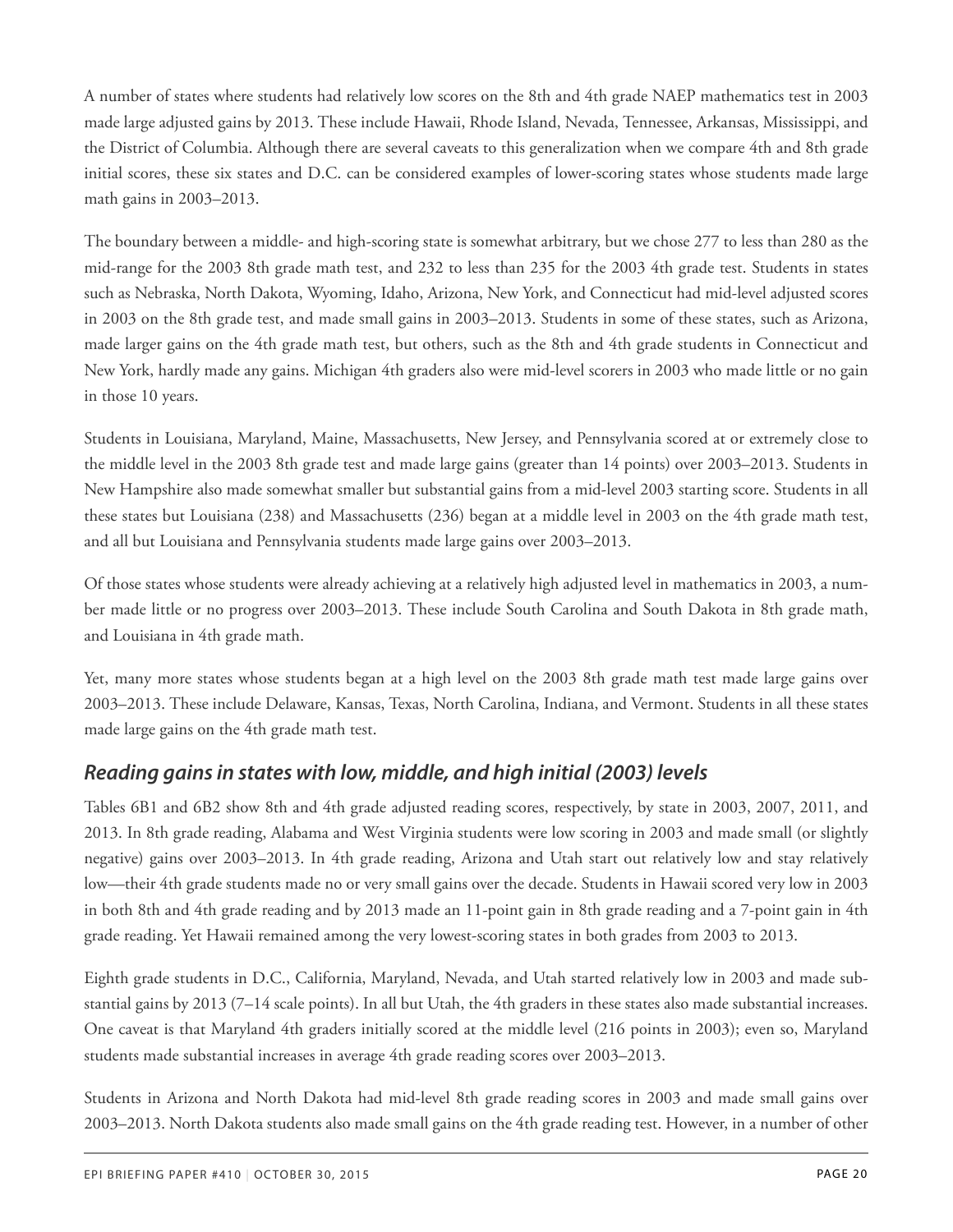states besides North Dakota, students scored at the middle level in 2003 and made very low or even negative gains on the 4th grade reading test over 2003–2013. These include Iowa, Nebraska, and New Mexico.

Students in a larger number of states with mid-level scores in 2003 showed substantial increases in their average 8th grade reading scores by 2013. Idaho, Louisiana, Pennsylvania, and Washington all made 6- to 9-point increases in average reading scores. However, of these states, only Pennsylvania showed a substantial (8-point) average increase on the 4th grade test.

A number of states—Mississippi, New York, South Dakota, and Virginia—with high initial average 8th grade scores showed small increases in these average scores over 2003–2013, and all but Virginia showed small or even negative changes in their average 4th grade scores over this period.

Students in a larger number of states with initially high average adjusted scores on the 2003 8th grade reading test made substantial increases by 2013. These include Connecticut, Kentucky, Massachusetts, Florida, New Jersey, and Vermont. But of these, only Massachusetts, Florida, and New Jersey made relatively large increases in their average 4th grade reading scores.

In summary, there are a group of states with relatively small increases in average adjusted NAEP 8th and 4th grade mathematics scores over 2003–2013, and a group of states with relatively large increases. Similarly, there are a group of states with relatively small increases in average adjusted 8th and 4th grade reading scores, and a group of states with relatively large increases. The overlap between states that made small increases in all four tests is considerable, but some states do better in math than reading, and vice-versa. Texas is one example of a state where students have scored very high in math and made large gains, yet, while still scoring reasonably high in reading, have made much smaller gains.

### <span id="page-20-0"></span>*State rankings by gain in 8th grade adjusted mathematics score over 1992–2013*

<span id="page-20-1"></span>**Table 7** shows how NAEP 8th grade mathematics test scores by state—adjusted just for student characteristics, students' family academic resources,<sup>[32](#page-60-5)</sup> and schools' racial and free/reduced lunch composition—increased from 1992 to 2013.<sup>[33](#page-60-6)</sup> Thus, the estimated changes in state test scores are based on scores adjusted for student and school demographic differences among states. In addition, the overall test score gain for each state is adjusted for the changing student and school demography of the U.S. NAEP sample. Over this period the U.S. NAEP sample has become progressively poorer, and the share of disadvantaged minority students has grown. Thus, the average adjusted gain in 8th grade math scores across the total sample is greater than the change in observed scores. We chose 8th grade mathematics for our comparison of state gains over this longer period because our overall analysis focuses on mathematics achievement on the PISA, TIMSS, and NAEP tests. However, as noted previously, the gains by states across grades (8th and 4th) and subjects (mathematics and reading) do vary somewhat (see Tables 6A1, 6A2, 6B1, 6B2).<sup>[34](#page-60-7)</sup>

<span id="page-20-3"></span><span id="page-20-2"></span>The states in Table 7 are ranked by the average annual point gain in 8th grade math scores between the first time the state participated in NAEP and 2013—in most cases, between 1992 and 2013 (21 years), in some cases between 1996 and 2013 (17 years), and in some cases between 2000 and 2013 (13 years).<sup>[35](#page-60-8)</sup> The takeaways on state performance from this ranking are, not surprisingly, quite similar to the conclusions we drew from Tables 6A1, 6A2, 6B1, and 6B2 for 2003–2013. Students in a group of initially high-scoring, mainly Midwestern/mountain states made very small gains in the 1990s and 2000s. Another group of initially mid- and lower-scoring states—such as Connecticut, California,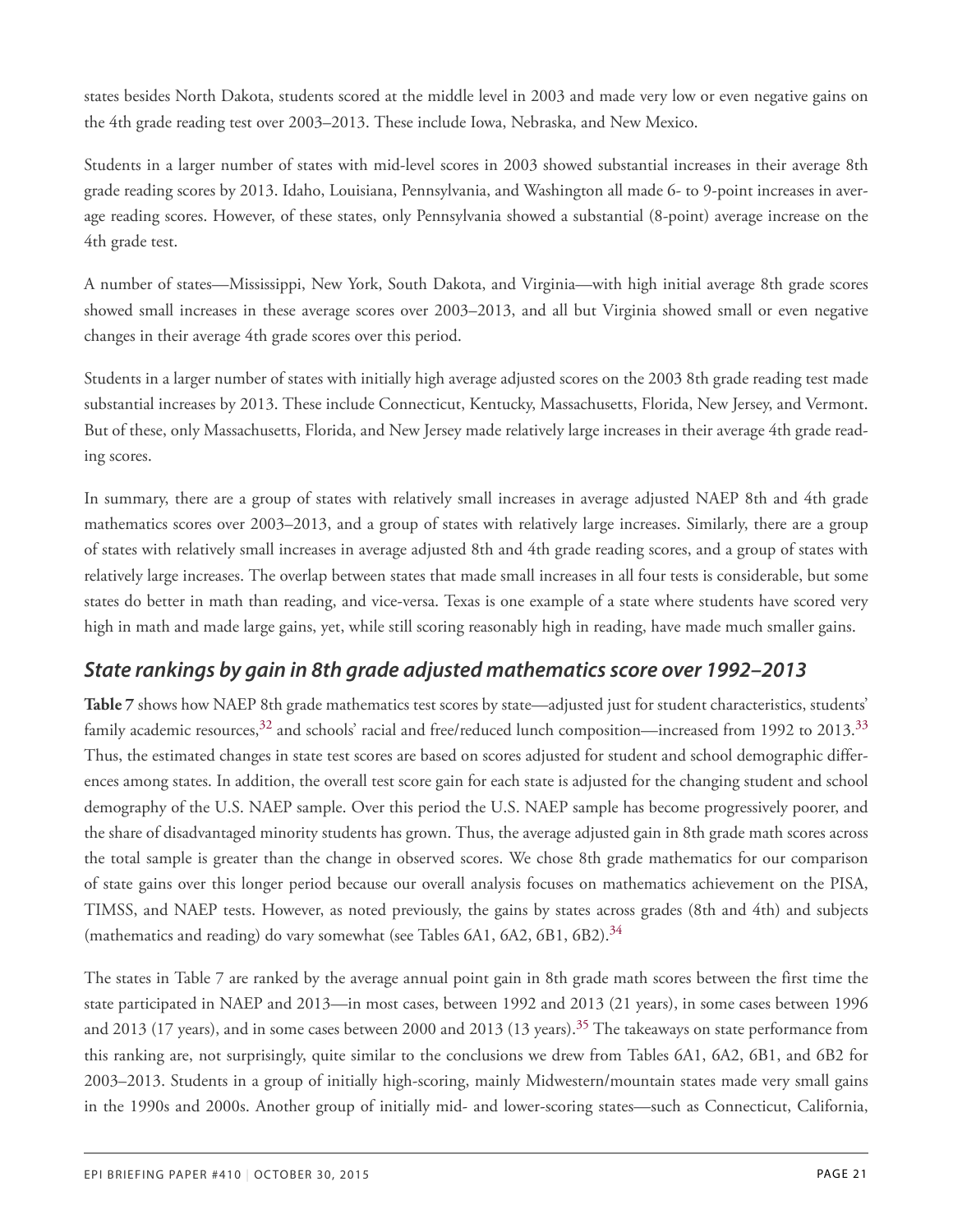and Michigan—also made relatively smaller gains (1 point or less per year). At the other end of the spectrum, some states' students made very large gains: a group of initially high-scoring states (Texas and Vermont), initially low- to middle-scoring states (Delaware, Maryland, Massachusetts, Indiana, and Ohio), initially low-scoring states (Louisiana, North Carolina, and Rhode Island), and one initially very low-scoring state (Hawaii) and the District of Columbia. The argument that it is easier to make large gains when initial scores are lower is in part supported by these results, but both initially lower-scoring and higher-scoring states are represented in the low-gain and high-gain groups. Thus, factors other than the low or high starting point for student math performance should explain why states achieved small or large math gains.

### <span id="page-21-0"></span>*Explaining variation in adjusted state performance*

Despite the decline in variance in reported scores after 2009, and the further reduction in variation we obtained by controlling for socioeconomic differences among the states, the remaining state variation in average adjusted scores in Table 7 may be related to state-level variables influencing schools and student performance. These can include spending per student, state-level poverty, teacher union strength, and school accountability, among others. If this were the case, using this information would help us understand further why students in some states score so much higher than students in other states once we take account of variables that explain a large proportion of the differences in observed state average test scores.

It is possible, for example, that the average level of child poverty in a state when these 8th graders were young children—10 years before they took the 8th grade test—is related to the adjusted test score in a state (even though the test score is adjusted for individual student poverty and school-level student poverty). It is possible that students in states with a higher fraction of poor children are less likely to achieve at high levels on the NAEP because of a "low expectations" effect, or a lower cultural capital effect. That is, states with high levels of child poverty may also have lower average levels of ideas and knowledge that raise educational expectations or support student learning in school. Further, strong state accountability systems (Carnoy and Loeb 2003) may be related to higher average state test scores because those states put more emphasis on their students performing well on tests and on constantly improving school performance as measured by those tests. Others have argued that stronger teachers' unions have a negative impact on test scores (Hoxby 1996) and that higher education spending per pupil is not related to student achievement (Hanushek 1986).

<span id="page-21-1"></span>We tested whether these variables are related to the residual state 8th grade mathematics test scores shown in Table 7 (as noted previously, these are the state scores adjusted for student and school demographics). We regress the "stacked" test scores on lagged state child poverty, the proportion of the state's population 25 or older with bachelor's degrees, state accountability strength (as calculated in Carnoy and Loeb 2003; Lee and Wong 2004; and Hanushek and Raymond 2005), a measure of union strength from the Current Population Survey, [36](#page-60-9) and spending per pupil taken from the *Digest of Educational Statistics* (NCES, various years). We divided the analysis into two periods, 1992–2003 (before the No Child Left Behind Act took effect) and 2003–2013 (after the act took effect). We stack the estimated adjusted state scores over four years of observations (1992, 1996, 2000, 2003) or six years (2003, 2005, 2007, 2009, 2011, 2013) to estimate the influence of the variables just described on state-level test scores over the four or six observed years.<sup>[37](#page-61-1)</sup>

<span id="page-21-2"></span>We find that two variables are significantly related to these adjusted state scores: the rate of child poverty in the state 10 years earlier than the 8th grade test date, and the strength of accountability in the state approximately at the time of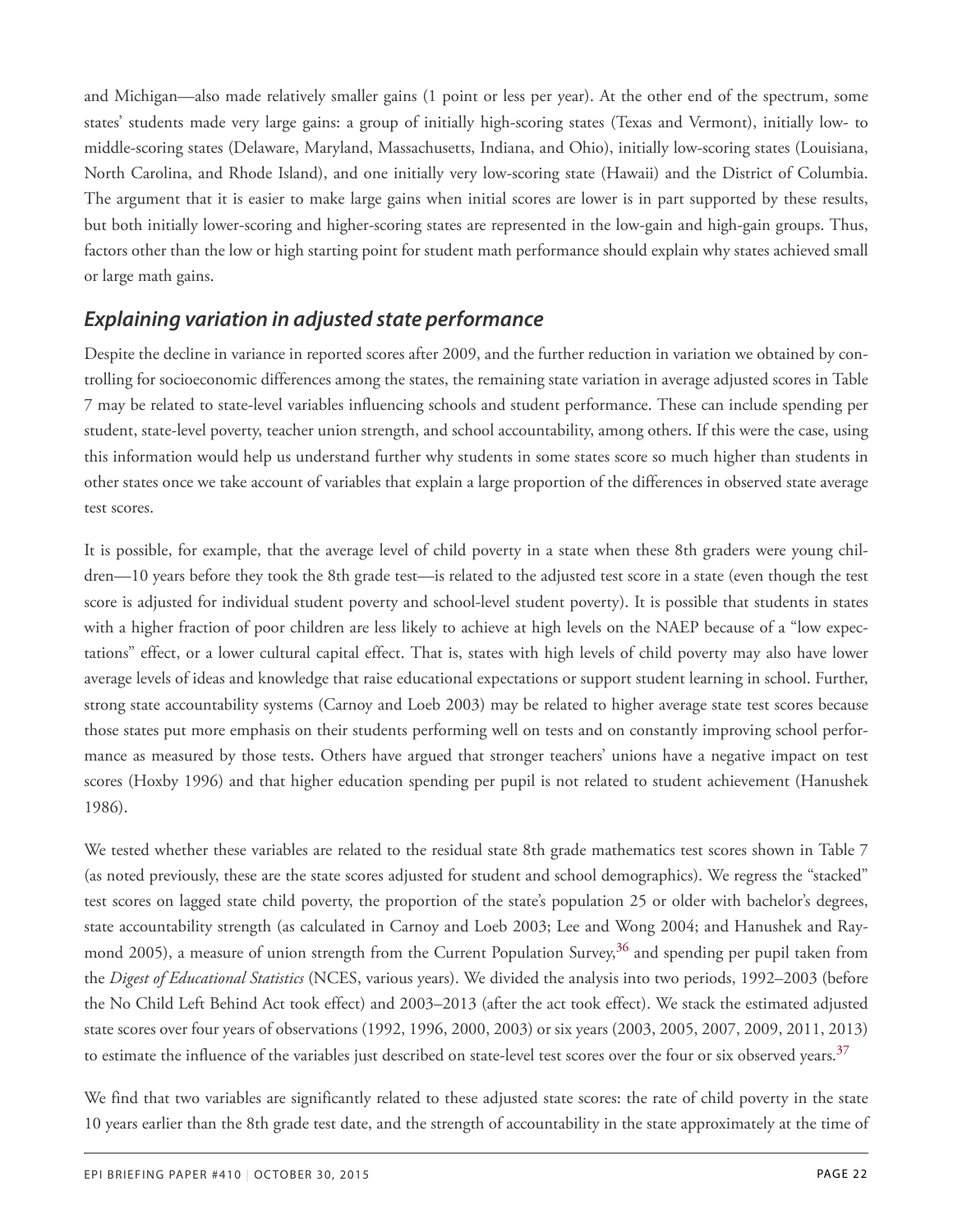the test date. The same two variables are significantly related to average adjusted 8th grade math scores in 1992–2003 and in 2003–2013. Lagged child poverty has a negative relation to state adjusted average test scores, and the coefficient is considerably larger in 1992–2003 than in 2003–2013, -0.39 compared with -0.22. This means that for each 5 percentage-point increase in state-level child poverty (one standard deviation in 1992–2003), test scores decrease in the first period by 2 points (0.25 standard deviations). In the second period, for each increase in state-level child poverty of 6 percentage points (one standard deviation in 2003–2013), average adjusted state test scores decrease by 1.2 points, or about 0.2 standard deviations.

The significant negative relationship between state child poverty and average state test scores (scores that have already been adjusted for individual student race and poverty status, as well as for the degree of concentration of black, Hispanic, and poor students in schools) suggests that there are poverty effects at the state level over and above individual race and social class effects and peer effects at the school level. This implies that students in states with more poverty are likely to have lower achievement whether they are poor or well off, white, black, or Hispanic. This is a very important finding, as it shows that the effect of poverty on education performance is a three-level effect: In addition to the welldocumented impact of individual and school-level poverty, state-level poverty puts students at all socioeconomic levels at additional educational disadvantage.

Our other finding is that states that have implemented stronger accountability measures are also likely to have achieved higher adjusted 8th grade math test scores. An increase of 1.4 levels of accountability (one standard deviation) on a scale of 0 to 5 is associated with about one-quarter of a standard deviation increase in average adjusted state test score over 2003–2013. In the earlier period, 1992–2003, the relationship is weaker, with a standard deviation in accountability score (1.28 levels) associated with a 0.15 standard deviation increase in average adjusted test score.

We find no relationship in either period between the adjusted average 8th grade math test score in each state and a state's average expenditures per student in primary and secondary schooling. Rather, it may be that the underlying social conditions or policies associated with higher levels of child poverty are also associated with lower levels of education quality—lower expectations, lower education standards, etc. This holds even when we adjust spending per student for regional price parity, which measures the relative cost of living in each state. A lack of association was also found when examining the relationship between average student performance and the degree of teacher union presence in a state. This finding suggests that the degree of teacher union presence in states provides no additional explanation of student achievement variance across states. Finally, no correlation was found between the proportion of college graduates in a state's adult population and adjusted student performance.

### <span id="page-22-0"></span>*Matchups of states with recently different 8th grade student mathematics score trajectories*

We now match and graph the average adjusted and reported 8th grade NAEP mathematics test score trajectories over 1992–2013 for four pairs and one trio of neighboring and/or demographically similar states. It is important to note that these are just examples of state matchups. They were chosen because of geography, demographic similarity, and because they show how neighboring states can differ greatly in their student test score gains over the past 20 years. The four pairs of states are Massachusetts and Connecticut, New York and New Jersey, California and Texas, and Minnesota and Iowa. The trio of neighboring states is Kentucky, Tennessee, and North Carolina.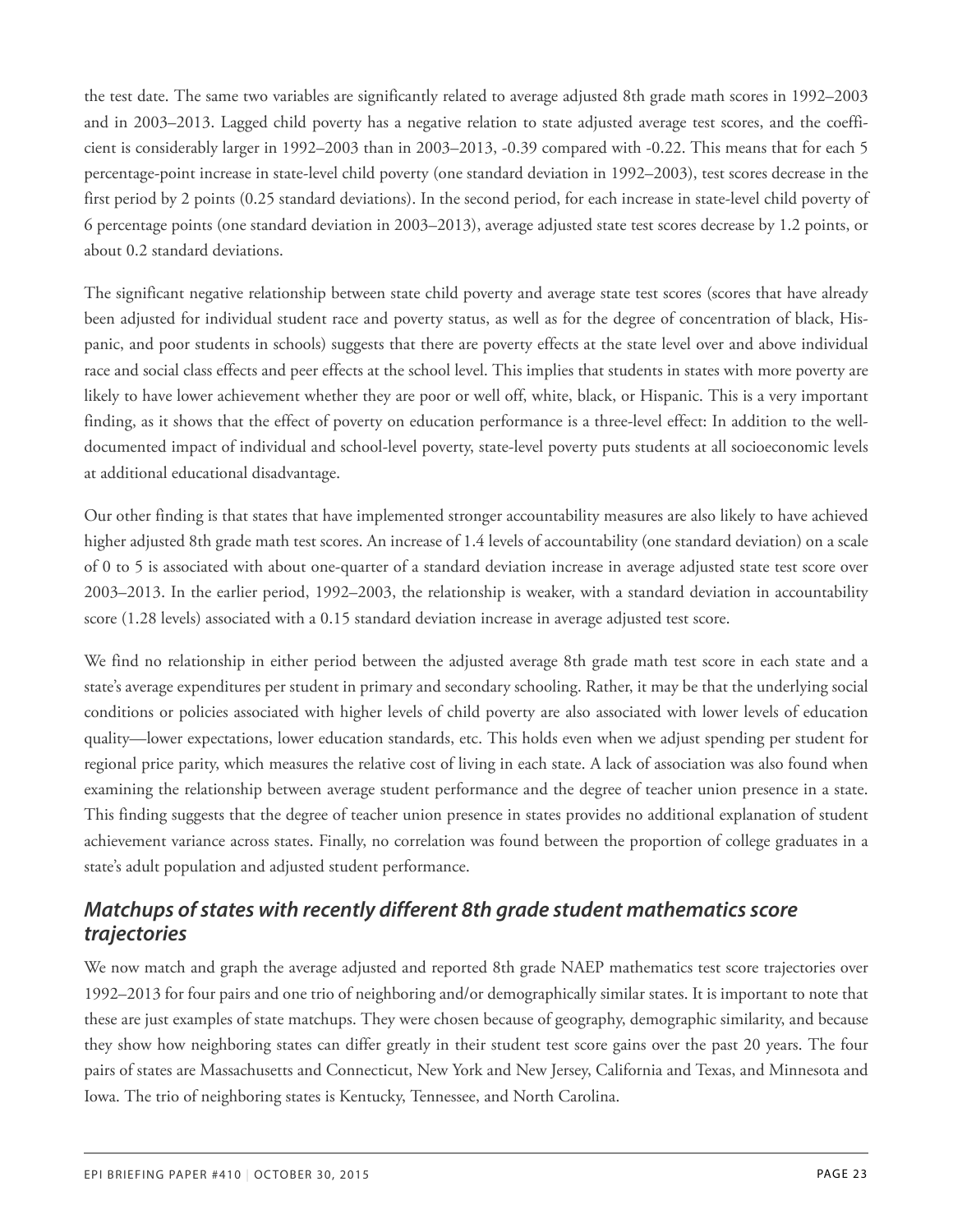As shown in **Figure D,** Massachusetts's average 8th grade adjusted mathematics score increased much more than Connecticut's after 2003. In 2003, students in the two states had very similar adjusted and observed scores, but in 2013, adjusted scores were about 0.5 standard deviations higher in Massachusetts than in Connecticut. Similarly, as shown in **Figure E,** New Jersey students' adjusted average score increased more than New York students' after 2003, although the opposite was true before 2003.

**Figure F** depicts how Texas's average adjusted scores increased slightly more than California's over 1992–2003, and how the gap increased much more rapidly after 2003, despite a recent closing of the gap in 2011–2013. In addition, Texas's adjusted scores were much higher than California's throughout this period.

As shown in **Figure G,** students in the neighboring states of Kentucky, Tennessee, and North Carolina had very similar adjusted 8th grade math scores in 1992. However, North Carolina saw a sharp increase over 1992–2003, so that in 2003, students in North Carolina were scoring 12 to 15 points higher than their counterparts in the other two states. As North Carolina's gains slowed considerably over 2003–2013, Kentucky and Tennessee somewhat closed the gap—first Kentucky, followed by Tennessee over 2011–2013. Thus, after 21 years of change, North Carolina's scores are substantially higher than Kentucky's and Tennessee's.

**Figure H** shows how in 2000–2003 and again in 2007–2011, Minnesota students made much larger adjusted gains in 8th grade math than did Iowa students. Consequently, by 2013 Minnesota students had opened up a large difference in scores compared with their Iowa counterparts.

<span id="page-23-0"></span>Why these different patterns in these matched states? One explanation is that some states undertake successful, systemwide reforms that eventually have larger positive effects on 8th grade students' mathematics scores than in states where reforms are less successful. It is telling that although 8th grade math test scores have risen in all states, they have increased much more in some than in others. Massachusetts apparently was able to enact a combination of changes in its schools, system-wide, in the late 1990s that Connecticut did not. What the state did differently from Connecticut probably influenced its students' mathematics performance.<sup>[38](#page-61-2)</sup> Identifying this difference would be far more productive for policymakers in lower-scoring states than to know what another country did to achieve high test scores sometime in the past. Tanden and Reville (2013) argue that high-scoring Massachusetts managed to make these substantial gains through an improvement effort that began "more than 20 years ago when state legislators passed a major reform law that put rigorous academic goals and well-designed assessments front and center. Importantly, the state also doubled its investment in K-12 education over a seven-year period to help schools and students reach those high standards."

<span id="page-23-1"></span>Minnesota apparently made significant changes to its mathematics curriculum in the late 1990s that Iowa did not. This may have been responsible for the greater student performance gains in Minnesota.<sup>[39](#page-61-3)</sup> Similarly, Texas seems to have taken steps in the 1980s and 1990s to raise mathematics scores significantly above California's. Some critics have claimed that Texas excludes a higher fraction of its potential NAEP test takers from the NAEP test than does California. There may be some truth to that, but it does not explain the large difference in math scores between Texas's and California's 8th graders, and particularly the greater increase in test scores in Texas since 2003.

It is worth noting that students in California made somewhat greater gains in the 8th grade and 4th grade reading test over 2003–2013 than students in Texas. Also, students in Connecticut made greater gains in 8th grade reading scores than students in Massachusetts, although students in Massachusetts made larger gains on the 4th grade reading test.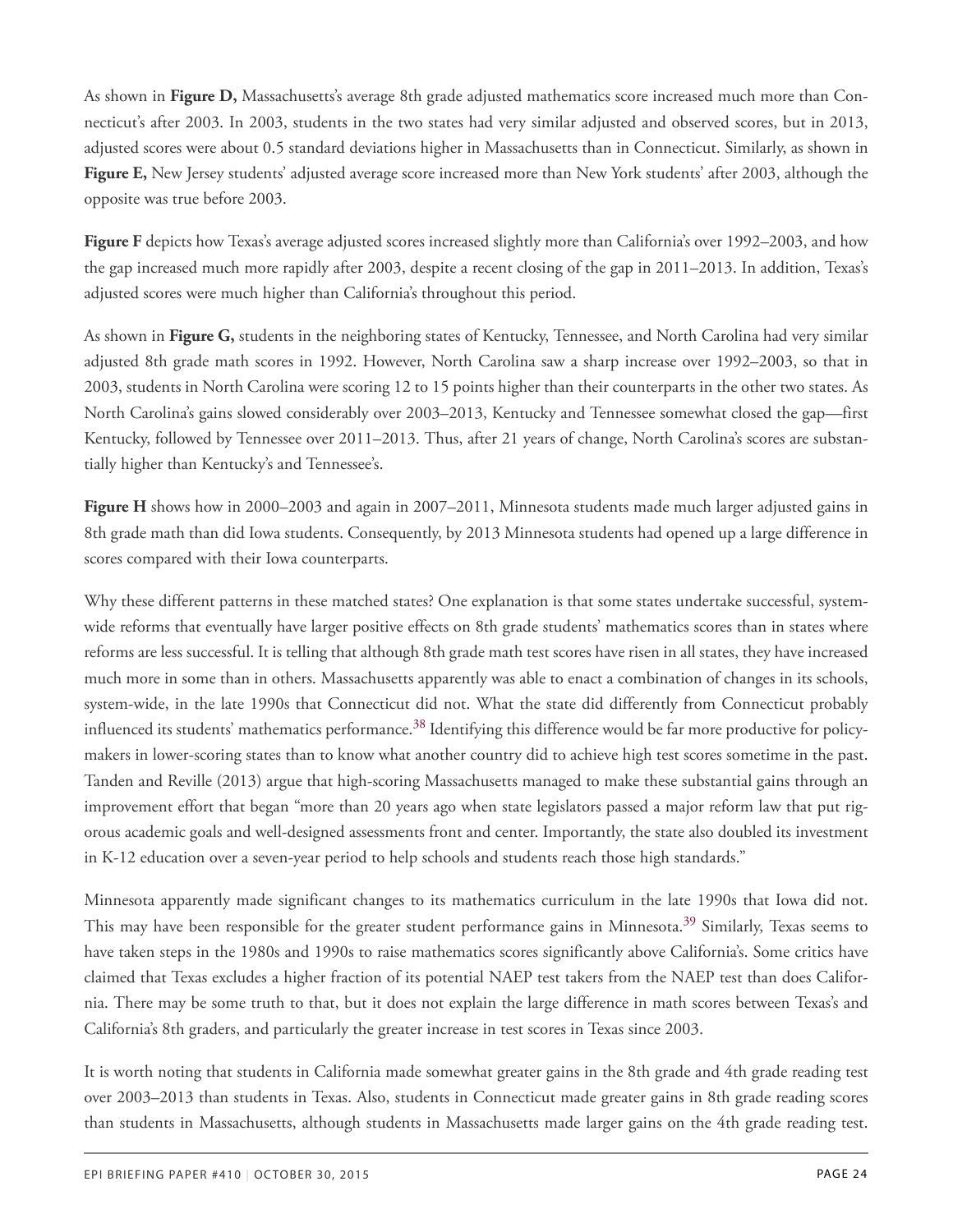Similarly, students in Iowa made about the same gains on the 8th grade reading test as students in Minnesota, but students in Minnesota made larger gains in 4th grade reading. Kentucky and Tennessee students also made generally somewhat larger gains in both 8th and 4th grade reading test scores over 2003–2013 than students in North Carolina (Tables 6B1 and 6B2), although by 2003 students in North Carolina were not making larger gains in 8th grade mathematics than students in either Kentucky or Tennessee.

Thus, at least in the comparisons between Massachusetts and Connecticut and between Texas and California, whatever the policies were that contributed to the greater gains in mathematics in Texas and Massachusetts did not particularly carry over to improving reading gains, although, adjusted for demographic differences, students in Texas score higher in reading than students in California, and students in Massachusetts score higher in reading than students in Connecticut. There are many reasons why it may have been easier to implement policies that influenced student mathematics performance more than reading performance. Most relevant for this study, however, is the fact that some states were able to have a large impact on how students performed in mathematics—precisely the subject in which U.S. students allegedly perform most poorly on international tests.

# <span id="page-24-0"></span>**Conclusion**

For at least two decades, evidence-based policy has been a goal of American education policymakers, who seek data about student knowledge and skills in an effort to use this information to improve schools. One category of such evidence, international test results, has seemingly permitted comparisons of student performance in the United States with that in other countries. Such comparisons have frequently been interpreted to show that American students perform poorly compared with students internationally. From this, reformers conclude that U.S. public education is failing and that its failure imperils America's economic competitiveness.

We have demonstrated that such comparisons are too simplistic and why they need to be used and interpreted with great care. This aligns with the findings of Carnoy and Rothstein (2013). A closer look at the data reveals that disadvantaged FAR students in the United States continue to make very large mathematics and reading gains compared with disadvantaged FAR students in most other countries (Germany and Poland are the exceptions), and that the opposite is true for U.S. advantaged FAR students (Table 2C). Although not quite as extreme, the gains on the TIMSS over 1999–2011 for the United States as a whole follow the same pattern—much greater gains for low FAR groups than for high FAR groups.

We have also shown that international test score interpretations based on U.S. average scores are too simplistic for another reason: The U.S. education system is actually 51 different education systems, as each of the states plus the District of Columbia constitutes its own system. (In fact, there are many more systems when we consider the thousands of school districts, many of them urban districts the size of systems in small countries, that operate quite independently even of their state education administrations.) We show that students in the states vary widely in their performance on the PISA and TIMSS and in their performance gains on the TIMSS. In some states, such as Massachusetts, Minnesota, and North Carolina, students have made large gains in mathematics performance in the 2000s, and these gains have been large for both low and high FAR groups. The gains have also been higher than in Finland, England, and Korea (Tables 5A and 5B).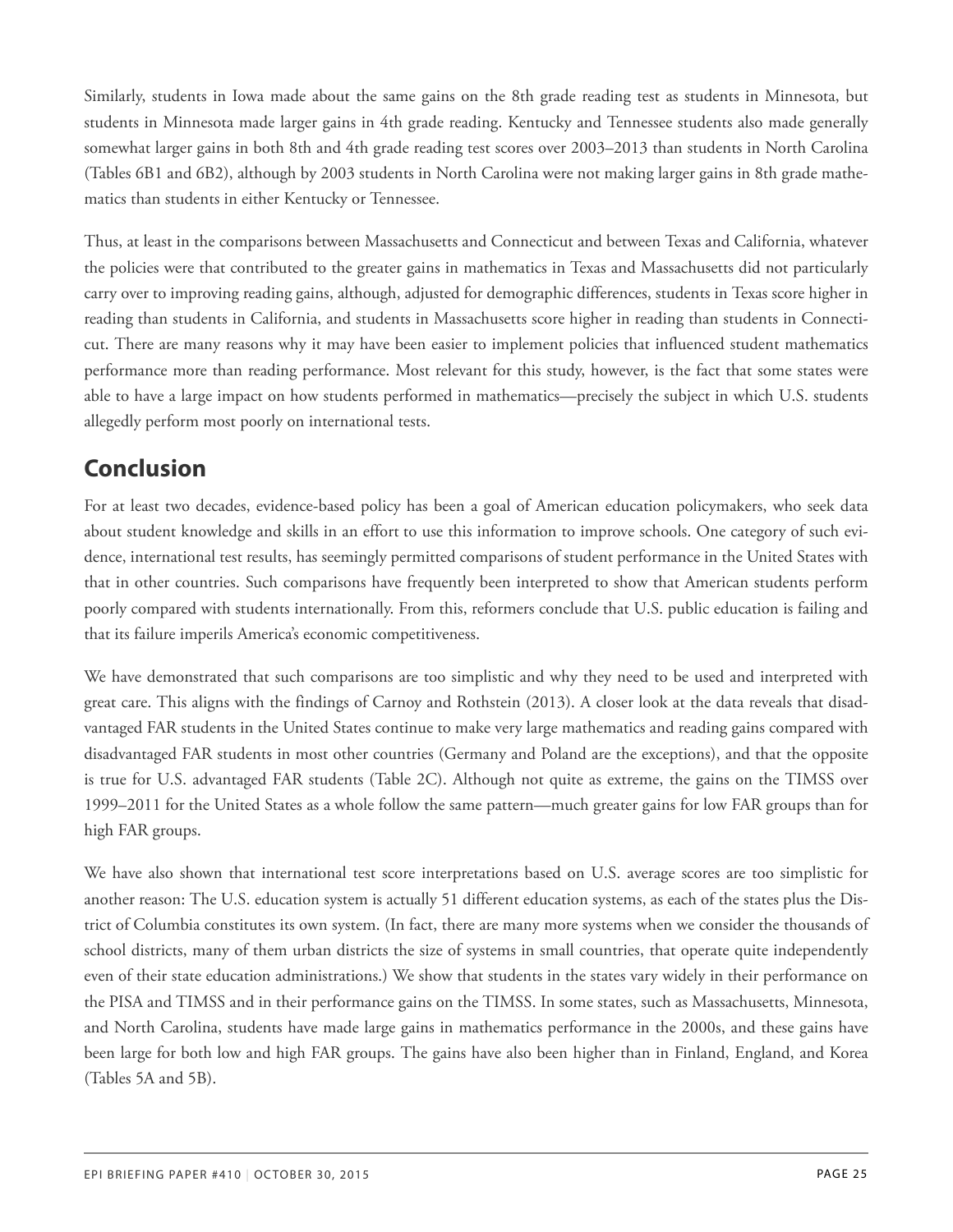The wide variation in student test performance in U.S. states (as well as among FAR groups and between subjects described earlier) suggests that U.S. policymakers should reconsider looking to East Asia and some of the European countries for lessons on improving education in lower-performing states. U.S. states that have made large gains and have achieved high performance among all FAR groups are much more likely to provide relevant policy lessons and more pertinent guidance for improving education in states that have made less progress. The contexts for education systems differ among states, but these differences are much smaller than those among lower-performing states on the one hand and, on the other hand, countries with different social, cultural, and educational histories. For example, it makes much more sense for Alabama to look to North Carolina for lessons than to Finland, Poland, or Korea. These reasons, in addition to the others explained in this paper, all illustrate why it is difficult to learn about improving U.S. schools from international test comparisons.

In an attempt to explore what we can learn from student performance in U.S. states over time, we developed a detailed within-country/across-states analysis of NAEP results in mathematics and reading over recent decades. The results of that analysis showed a great variation in how students in various states have progressed over the past decades, with a number of states having made substantial gains in mathematics and reading in the past decade.

In our analysis of how students in various states have progressed over 1992–2013 (Table 7), we showed that students in all states made considerable gains in adjusted 8th grade mathematics test scores, but that the average annual increase in the top-gaining 10 states was 1.6 points, double the annual gain of students in the bottom-gaining 10 states.

For the period 2003–2013, large or small gains were not associated with having either low or high starting levels of student performance. Large gains in mathematics were made, for example, in states starting from a low level of student performance in 2003, such as Hawaii, Rhode Island, Louisiana, and the District of Columbia. Large gains were also made in Texas, North Carolina, Massachusetts, and New Jersey, which started from middle and high levels in 2003. Small gains were made in Alabama and Utah, which started out with low scores, and in Connecticut, Iowa, Michigan, New York, and South Dakota, which started out with middle or high scores.

Also, we learned that states that made large reading gains were not necessarily the same states that made large mathematics gains, and that in some states, mathematics and reading gains were made in one grade, but not in the other. West Virginia 8th graders made small gains in mathematics from a low start, but 4th graders made large gains. California 4th graders made very low gains in mathematics from a low start, but 8th graders made moderate gains. A few high-scoring states such as Massachusetts, Vermont, and New Jersey made large gains in both subjects, and initially low-scoring states such as Hawaii and D.C. made large gains in reading as well as mathematics.

When we explored possible explanations for the variation that remains in average 8th grade mathematics state test scores after adjustments were made, we found that the strength of state school accountability measures is significantly related to adjusted state test scores over both 1992–2003 and 2003–2013. Students in states with stronger accountability systems do better in the NAEP math test, even though that test is not directly linked to the tests that are used to evaluate students within states. Additionally, we tested whether this remaining variation is related to spending per student, and found it is not. We also found that lagged state child poverty rates are significantly related to test scores; students in states with higher child poverty levels perform worse in 8th grade mathematics even when we control for individual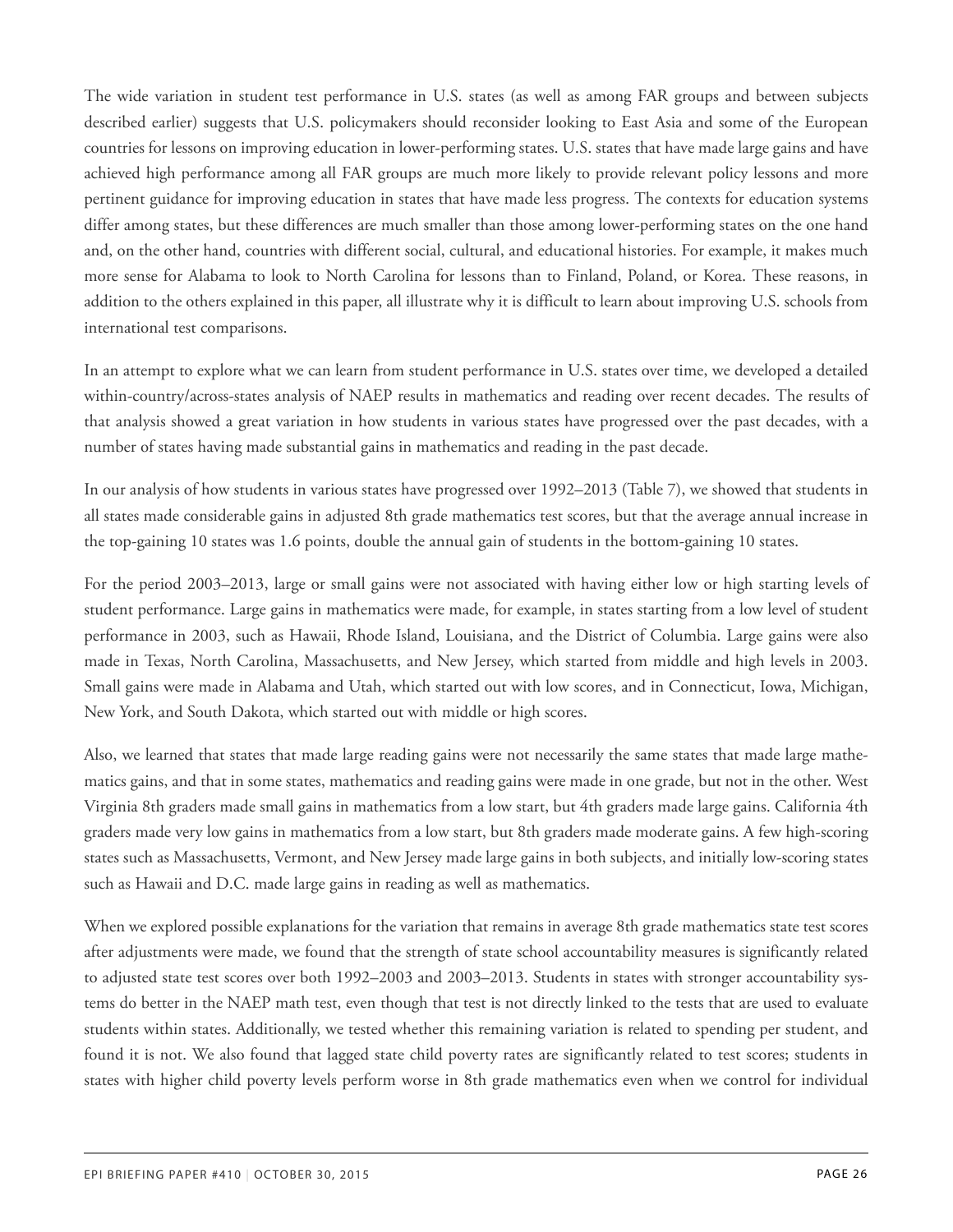student poverty and average school poverty. In other words, students in states with more poverty are likely to have lower achievement whether they are poor or well off, white, black, or Hispanic.

As a suggestive strategy for further (qualitative) policy research, we paired off neighboring and/or demographically similar states with different patterns of gains in average student performance in 8th grade math. We showed that students in Massachusetts made much larger gains after 2003 than students in neighboring Connecticut; that students in New Jersey made larger gains than students in New York after 2003; that students in Texas already started out scoring higher than students in California in 8th grade math in 1992, but still made larger gains over 1992–2013, especially after 2003; that students in North Carolina made much larger gains over 1992–2003 than students in neighboring Kentucky and Tennessee, but that students first in Kentucky and then in Tennessee caught up somewhat after 2003; and that students in Minnesota made larger gains than students in Iowa almost throughout the entire 20-year period. We argued that each of these comparison groups could provide important insights into the kinds of policies that enabled students in some states to make much larger adjusted gains in math scores than students in neighboring and/or demographically similar states.

In short, instead of looking to foreign countries, U.S. education policymakers should look to U.S. states for the most relevant insights into how to improve student performance. In particular, states with high student performance and substantial performance gains serve as an excellent starting point for this process. We urge researchers and policymakers to make full use of the NAEP results, in combination with suitable qualitative work, to identify the key policies within states that produce such large differences in student achievement trajectories.

# <span id="page-26-0"></span>**Acknowledgments**

The authors gratefully acknowledge professors Henry M. Levin, Helen F. Ladd, and David Berliner for their helpful comments and advice on earlier drafts of the paper. They also appreciate Lawrence Mishel's and Elaine Weiss's feedback on versions prior to the completion of the report. The authors are also grateful to Michael McCarthy for having edited this report, to Chris Roof and Tanyell Cooke for their work formatting the tables and figures, and to Alyssa Davis and Will Kimball for their data assistance. Finally, they appreciate the assistance of the Economic Policy Institute communications staff who helped to disseminate it.

# <span id="page-26-1"></span>**About the authors**

**Martin Carnoy** is Vida Jacks Professor of Education and Economics at Stanford University and a research associate of the Economic Policy Institute. He has written more than 30 books and 150 articles on political economy, educational issues, and labor economics. He holds an electrical engineering degree from Caltech and a Ph.D. in economics from the University of Chicago. Much of his work is comparative and international. His recent books include *Sustaining the New Economy: Work, Family and Community in the Information Age*, *The Charter School Dust-Up* (coauthored with Richard Rothstein), *Vouchers and Public School Performance*, *Cuba's Academic Advantage*, and *The Low Achievement Trap*.

**Emma García** joined the Economic Policy Institute as an economist in 2013. She specializes in the economics of education and education policy. Her areas of research include analysis of the production of education, returns to education, program evaluation, international comparative education, human development, and cost-effectiveness and cost-benefit analysis in education. Prior to joining EPI, García conducted research for the Center for Benefit-Cost Studies of Edu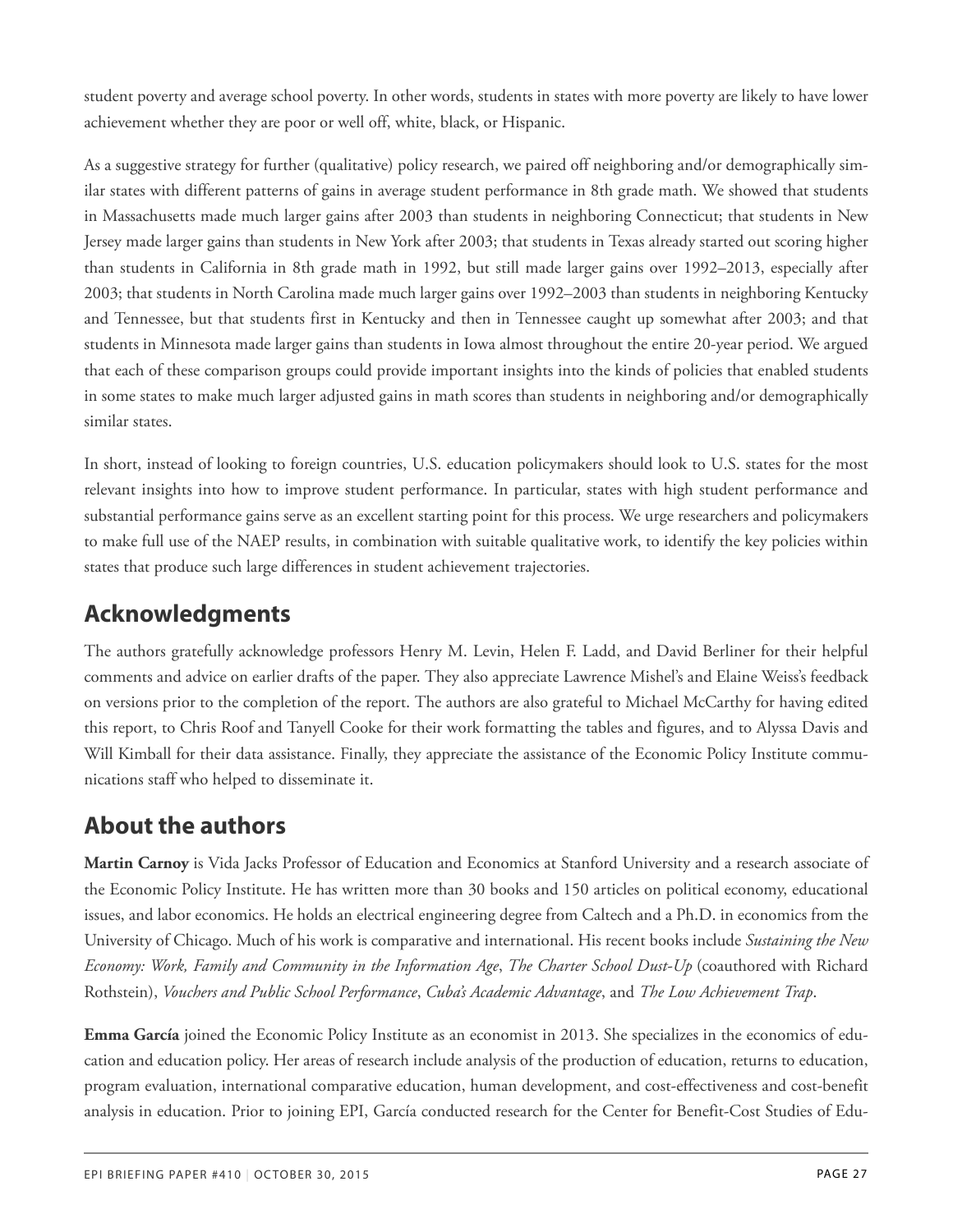cation and other research centers at Teachers College, Columbia University, and did consulting work for MDRC, the Inter-American Development Bank, and the National Institute for Early Education Research. García has a Ph.D. in Economics and Education from Teachers College, Columbia University.

**Tatiana Khavenson** is a researcher at the Institute of Education at National Research University Higher School of Economics in Moscow. She is a graduate of the sociology department at Moscow State University. Her research interests are studying the factors that influence students' performance in school, and understanding the social sources of educational inequalities, including the social structures that influence students' educational trajectories. Her most recent publications include *Is Brazilian education improving? Evidence from PISA and SAEB; Using TIMSS and PISA results to* inform educational policy: A study of Russia and its neighbours; Relationship between the Unified State Exam and higher *education performance;* and *Teacher characteristics and student achievements in TIMSS: Findings gained from applying the "first-difference" method to TIMSS-2007 data*.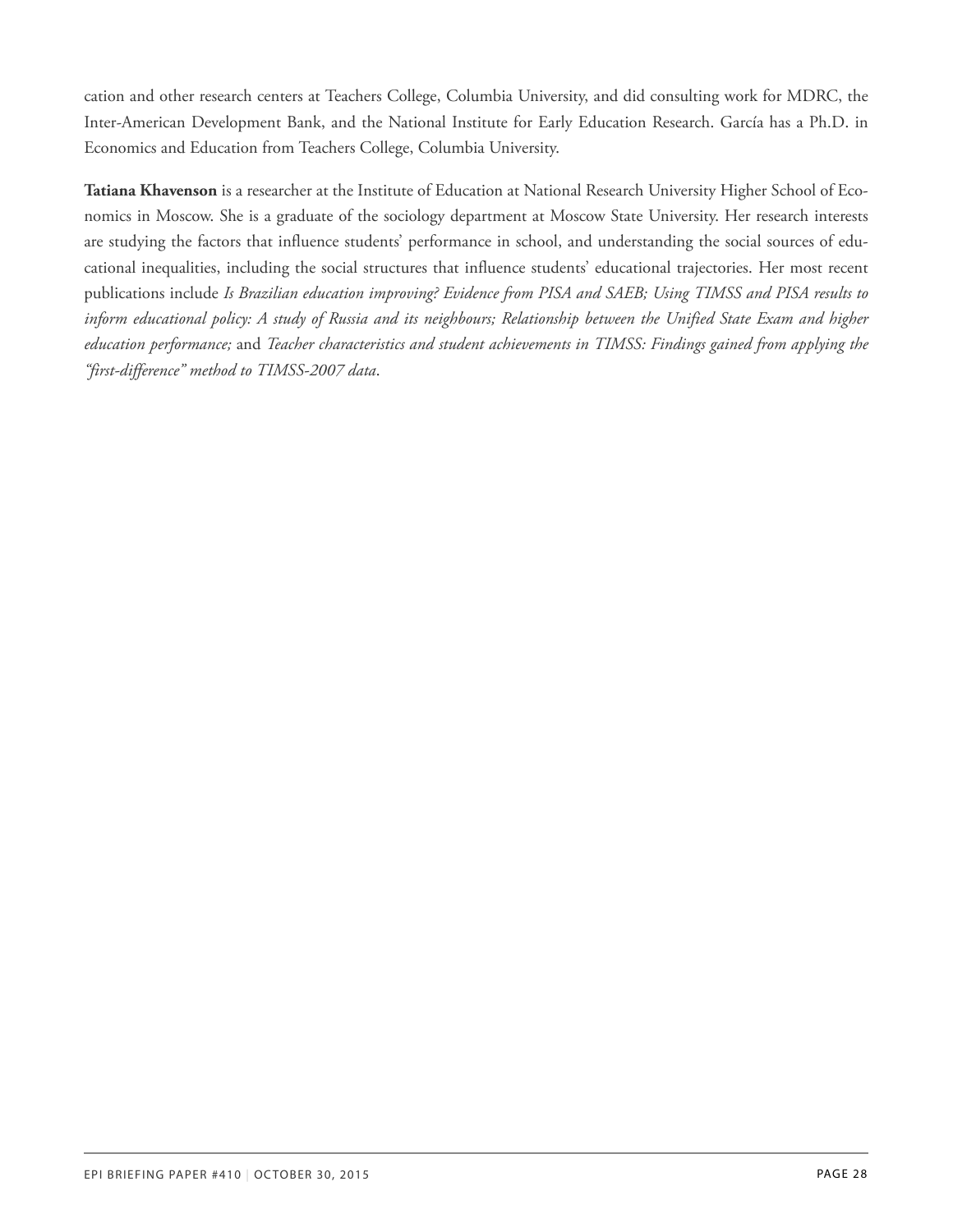# <span id="page-28-0"></span>**Tables and figures**

|                                            |                                 | Reading | Math  |
|--------------------------------------------|---------------------------------|---------|-------|
|                                            | Canada                          | 523     | 518   |
| <b>Top-scoring countries</b>               | <b>Finland</b>                  | 524     | 519   |
|                                            | Korea                           | 536     | 554   |
|                                            | Average*                        | 528     | 530   |
|                                            | France                          | 505     | 495   |
|                                            | Germany                         | 508     | 514   |
| Similar post-industrial countries          | U.K.                            | 499     | 494   |
|                                            | Average*                        | 504     | 501   |
|                                            | Poland                          | 518     | 518   |
| High-scoring newcomer countries            | <b>Ireland</b>                  | 523     | 501   |
|                                            | Average*                        | 521     | 509   |
|                                            | U.S. average                    | 498     | 481   |
|                                            | <b>Massachusetts</b>            | 527     | 514   |
| United States, overall and selected states | Connecticut                     | 521     | 506   |
|                                            | Florida                         | 492     | 467   |
|                                            | <b>Top-scoring average</b>      | $-30$   | $-49$ |
| U.S. versus:                               | Similar post-industrial average | $-7$    | $-19$ |
|                                            | High-scoring newcomer average   | $-23$   | $-28$ |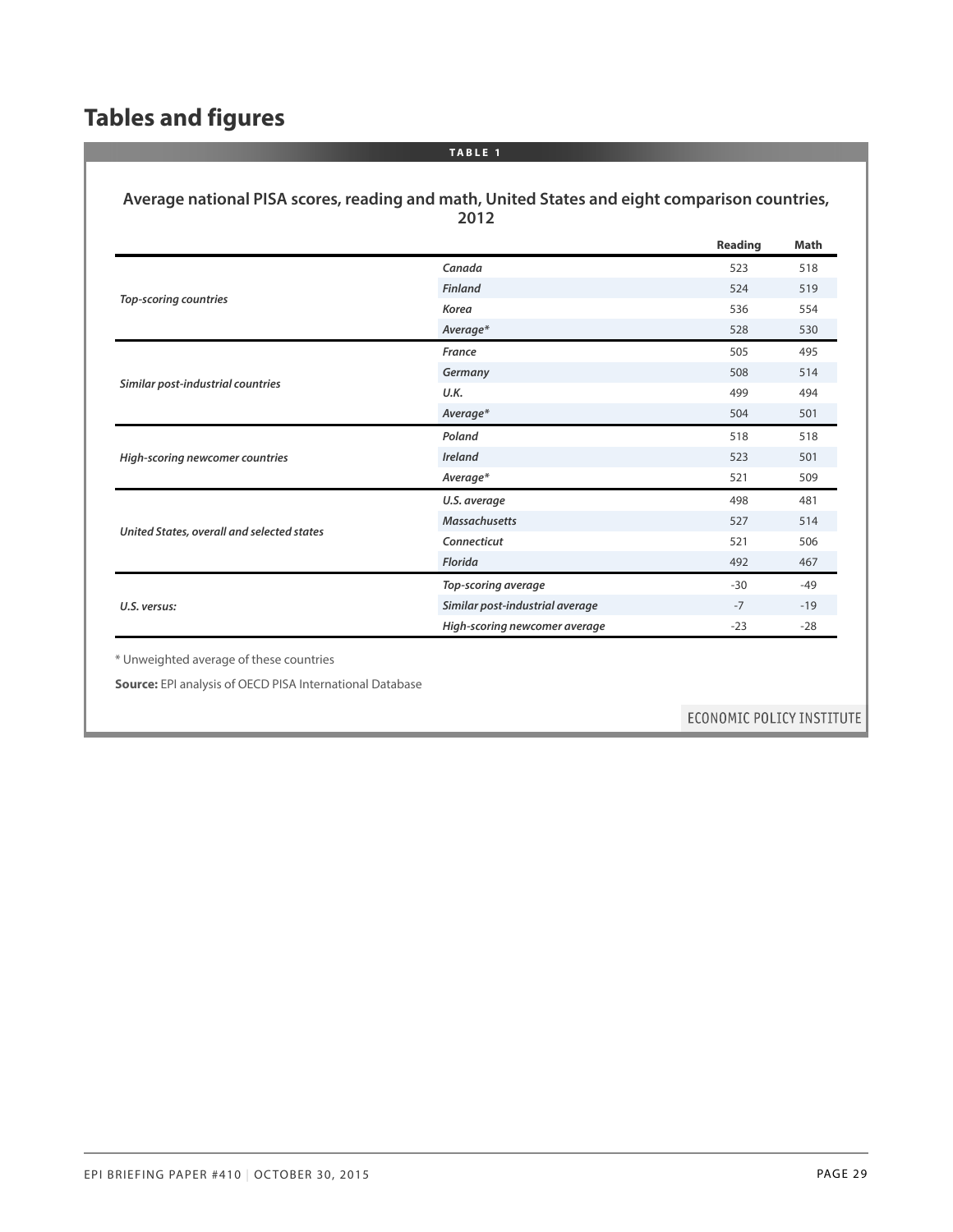#### **TABLE 2A**

| PISA reading scores, U.S., selected states, and comparison countries, 2012 |  |  |  |  |  |
|----------------------------------------------------------------------------|--|--|--|--|--|
|----------------------------------------------------------------------------|--|--|--|--|--|

|                      |                                          |                  | Family academic resource (FAR) group |              |                                        |                                   |             |                              |                               |
|----------------------|------------------------------------------|------------------|--------------------------------------|--------------|----------------------------------------|-----------------------------------|-------------|------------------------------|-------------------------------|
|                      |                                          | Group 1 (Lowest) | Group 2                              | Group 3      | Group 4                                | Group 5                           | Group 6     | Average with own FAR weights | Average with U.S. FAR weights |
|                      |                                          |                  |                                      |              |                                        | <b>United States</b>              |             |                              |                               |
|                      | <b>FAR</b> distribution                  | 22.2%            | 18.0%                                | 30.0%        | 14.4%                                  | 11.0%                             | 4.3%        |                              |                               |
| U.S. overall         | Average score                            | 448              | 477                                  | 508          | 536                                    | 554                               | 530         | 498*                         | 499*                          |
|                      | <b>FAR</b> distribution                  | 25.2%            | 23.1%                                | 27.9%        | 12.7%                                  | 7.5%                              | 3.6%        |                              |                               |
| Florida              | Average score                            | 452              | 482                                  | 507          | 529                                    | 539                               | 535         | 492                          | 498                           |
|                      | <b>FAR distribution</b>                  | 14.1%            | 15.0%                                | 28.5%        | 18.3%                                  | 16.4%                             | 7.8%        |                              |                               |
| Connecticut          | Average score                            | 448              | 472                                  | 522          | 541                                    | 584                               | 588         | 521                          | 509                           |
|                      | <b>FAR distribution</b>                  | 15.9%            | 16.1%                                | 30.0%        | 16.4%                                  | 15.0%                             | 6.7%        |                              |                               |
| <b>Massachusetts</b> | Average score                            | 460              | 485                                  | 529          | 558                                    | 588                               | 576         | 527                          | 519                           |
|                      |                                          |                  |                                      |              |                                        | Similar post-industrial countries |             |                              |                               |
|                      | <b>FAR</b> distribution                  | 17.7%            | 18%                                  | 27.5%        | 17.2%                                  | 12.8%                             | 6.8%        |                              |                               |
| France               | Average score                            | 428              | 470                                  | 511          | 546                                    | 577                               | 581         | 505                          | 501                           |
|                      | <b>FAR distribution</b>                  | 9.6%             | 13.3%                                | 28.3%        | 20.1%                                  | 18%                               | 10.7%       |                              |                               |
| Germany              | Average score                            | 430              | 469                                  | 506          | 530                                    | 565                               | 560         | 508                          | 495                           |
|                      | <b>FAR</b> distribution                  | 14.5%            | 16.5%                                | 29%          | 17.8%                                  | 14.7%                             | 7.3%        |                              |                               |
| U.K.                 | Average score                            | 425              | 465                                  | 498          | 531                                    | 561                               | 561         | 499                          | 490                           |
|                      |                                          |                  |                                      |              |                                        | <b>Top-scoring countries</b>      |             |                              |                               |
|                      | <b>FAR</b> distribution                  | 10.4%            | 14.8%                                | 31.4%        | 20.1%                                  | 15.3%                             | 8.1%        |                              |                               |
| Canada               | Average score                            | 462              | 495                                  | 520          | 546                                    | 565                               | 567         | 523                          | 513                           |
|                      | <b>FAR</b> distribution                  | 8.7%             | 13.9%                                | 34.9%        | 21.4%                                  | 15.8%                             | 5.4%        |                              |                               |
| <b>Finland</b>       | Average score                            | 462              | 486                                  | 518          | 543                                    | 574                               | 573         | 524                          | 512                           |
|                      | <b>FAR distribution</b>                  | 4.6%             | 8.3%                                 | 26.9%        | 23.3%                                  | 25.5%                             | 11.4%       |                              |                               |
| Korea                | Average score                            | 464              | 491                                  | 522          | 537                                    | 557                               | 582         | 536                          | 512                           |
|                      |                                          |                  |                                      |              |                                        |                                   |             |                              |                               |
|                      | <b>FAR</b> distribution                  | 11.2%            | 20.0%                                |              | <b>High-scoring newcomer countries</b> |                                   |             |                              |                               |
| Poland               | Average score                            | 459              | 490                                  | 33.7%<br>519 | 17.3%<br>537                           | 10.9%<br>568                      | 6.9%<br>569 | 518                          | 511                           |
|                      |                                          |                  |                                      |              |                                        |                                   |             |                              |                               |
| Ireland              | <b>FAR distribution</b><br>Average score | 13.6%<br>450     | 16.0%<br>487                         | 29.1%<br>517 | 19.5%<br>555                           | 14.8%<br>576                      | 7.0%<br>581 | 523                          | 512                           |

**Source:** EPI analysis of OECD PISA International Database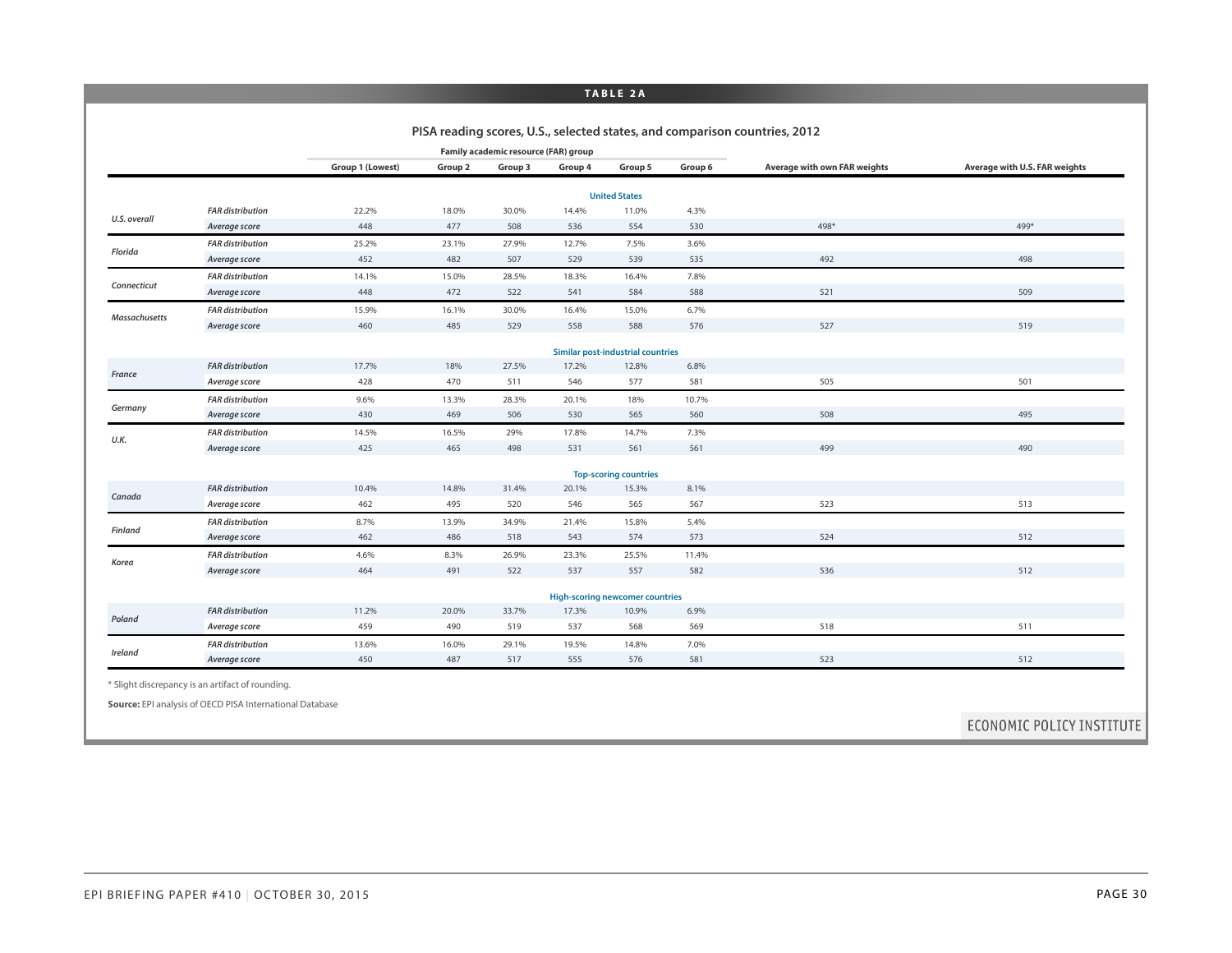#### **TABLE 2B**

|                      |                         |                  |         |                                      |                                        |                                   |         | PISA mathematics scores, U.S., selected states, and comparison countries, 2012 |                               |
|----------------------|-------------------------|------------------|---------|--------------------------------------|----------------------------------------|-----------------------------------|---------|--------------------------------------------------------------------------------|-------------------------------|
|                      |                         |                  |         | Family academic resource (FAR) group |                                        |                                   |         |                                                                                |                               |
|                      |                         | Group 1 (Lowest) | Group 2 | Group 3                              | Group 4                                | Group 5                           | Group 6 | Average with own FAR weights                                                   | Average with U.S. FAR weights |
|                      |                         |                  |         |                                      |                                        | <b>United States</b>              |         |                                                                                |                               |
|                      | <b>FAR distribution</b> | 22.2%            | 18.0%   | 30.0%                                | 14.4%                                  | 11.0%                             | 4.3%    |                                                                                |                               |
| U.S. overall         | Average score           | 432              | 459     | 491                                  | 513                                    | 542                               | 525     | 481*                                                                           | 482*                          |
|                      | <b>FAR distribution</b> | 25.2%            | 23.1%   | 27.9%                                | 12.7%                                  | 7.5%                              | 3.6%    |                                                                                |                               |
| Florida              | Average score           | 427              | 450     | 479                                  | 506                                    | 532                               | 511     | 467                                                                            | 473                           |
|                      | <b>FAR distribution</b> | 14.1%            | 15.0%   | 28.5%                                | 18.3%                                  | 16.4%                             | 7.8%    |                                                                                |                               |
| Connecticut          | Average score           | 434              | 453     | 505                                  | 525                                    | 569                               | 580     | 506                                                                            | 493                           |
|                      | <b>FAR distribution</b> | 15.9%            | 16.1%   | 30.0%                                | 16.4%                                  | 15.0%                             | 6.7%    |                                                                                |                               |
| <b>Massachusetts</b> | Average score           | 442              | 468     | 515                                  | 544                                    | 576                               | 580     | 514                                                                            | 504                           |
|                      |                         |                  |         |                                      |                                        | Similar post-industrial countries |         |                                                                                |                               |
|                      | <b>FAR distribution</b> | 17.7%            | 18%     | 27.5%                                | 17.2%                                  | 12.8%                             | 6.8%    |                                                                                |                               |
| France               | Average score           | 423              | 460     | 498                                  | 533                                    | 568                               | 563     | 495                                                                            | 490                           |
| Germany              | <b>FAR distribution</b> | 9.6%             | 13.3%   | 28.3%                                | 20.1%                                  | 18%                               | 10.7%   |                                                                                |                               |
|                      | Average score           | 430              | 471     | 509                                  | 536                                    | 566                               | 573     | 514                                                                            | 498                           |
| U.K.                 | <b>FAR distribution</b> | 14.5%            | 16.5%   | 29%                                  | 17.8%                                  | 14.7%                             | 7.3%    |                                                                                |                               |
|                      | Average score           | 428              | 462     | 488                                  | 519                                    | 556                               | 558     | 494                                                                            | 485                           |
|                      |                         |                  |         |                                      |                                        | <b>Top-scoring countries</b>      |         |                                                                                |                               |
|                      | <b>FAR distribution</b> | 10.4%            | 14.8%   | 31.4%                                | 20.1%                                  | 15.3%                             | 8.1%    |                                                                                |                               |
| Canada               | Average score           | 463              | 489     | 516                                  | 537                                    | 557                               | 558     | 518                                                                            | 509                           |
|                      | <b>FAR distribution</b> | 8.7%             | 13.9%   | 34.9%                                | 21.4%                                  | 15.8%                             | 5.4%    |                                                                                |                               |
| <b>Finland</b>       | Average score           | 463              | 485     | 513                                  | 535                                    | 561                               | 576     | 519                                                                            | 508                           |
| Korea                | <b>FAR distribution</b> | 4.6%             | 8.3%    | 26.9%                                | 23.3%                                  | 25.5%                             | 11.4%   |                                                                                |                               |
|                      | Average score           | 474              | 493     | 534                                  | 554                                    | 582                               | 614     | 554                                                                            | 525                           |
|                      |                         |                  |         |                                      | <b>High-scoring newcomer countries</b> |                                   |         |                                                                                |                               |
|                      | <b>FAR distribution</b> | 11.2%            | 20.0%   | 33.7%                                | 17.3%                                  | 10.9%                             | 6.9%    |                                                                                |                               |
| Poland               | Average score           | 462              | 483     | 514                                  | 542                                    | 574                               | 577     | 518                                                                            | 510                           |
|                      | <b>FAR distribution</b> | 13.6%            | 16.0%   | 29.1%                                | 19.5%                                  | 14.8%                             | 7.0%    |                                                                                |                               |
| Ireland              | Average score           | 434              | 469     | 498                                  | 529                                    | 547                               | 558     | 501                                                                            | 491                           |

\* Slight discrepancy is an artifact of rounding.

**Source:** EPI analysis of OECD PISA International Database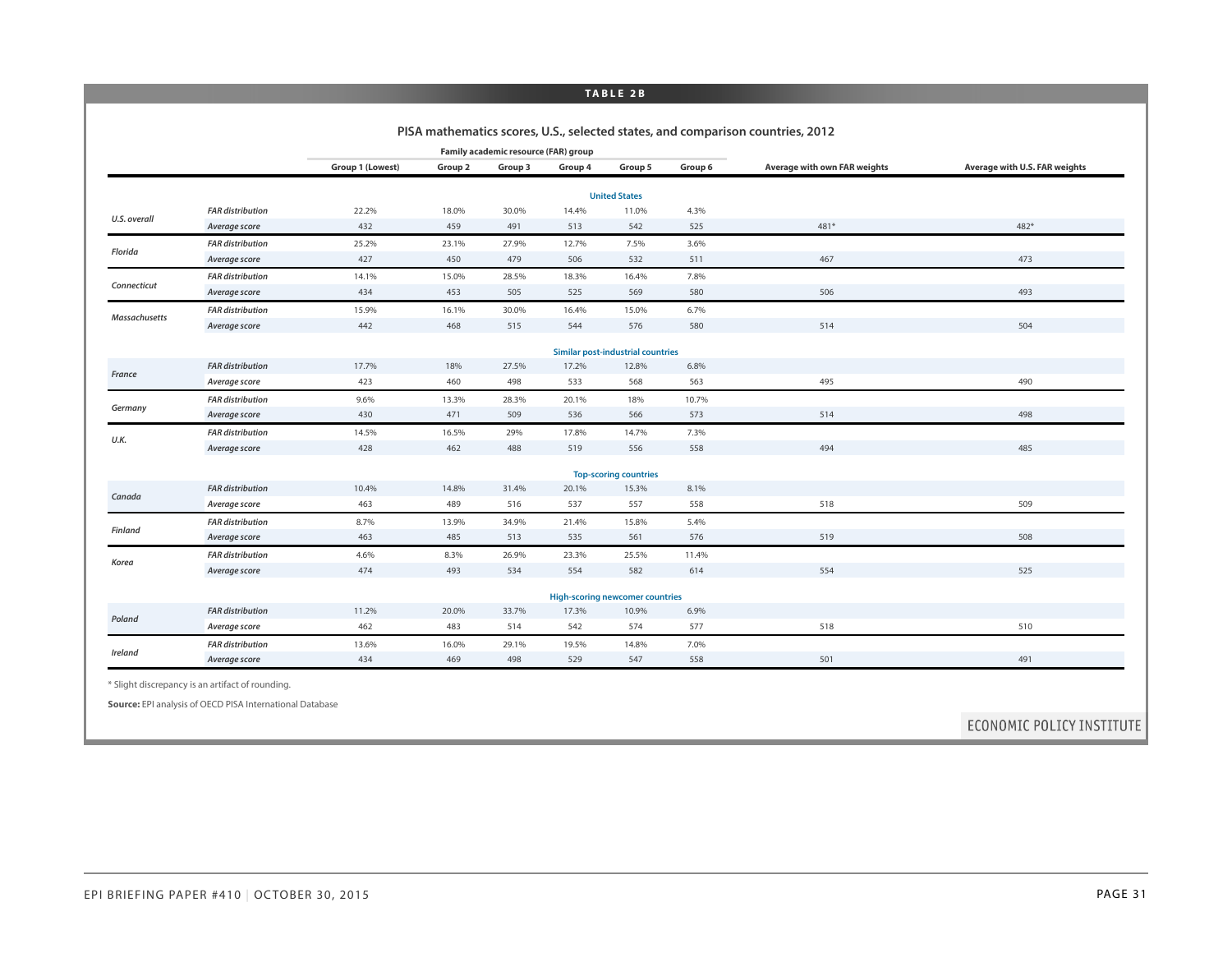#### **TABLE 2C**

#### **PISA reading and mathematics score gap changes, United States versus comparison countries, 2000–2012**

|                                |               | <b>Reading</b>            |       |        |                |              |               |                |
|--------------------------------|---------------|---------------------------|-------|--------|----------------|--------------|---------------|----------------|
|                                |               | Gap changes, U.S. versus: |       |        |                |              |               |                |
| Family academic resource group | <b>France</b> | Germany                   | U.K.  | Canada | <b>Finland</b> | <b>Korea</b> | <b>Poland</b> | <b>Ireland</b> |
| Group 1 (lowest)               | $+31$         | $-40$                     | $+44$ | $+34$  | $+65$          | $+29$        | $-8$          | $+49$          |
| Group 2                        | $+16$         | $-44$                     | $+27$ | $+18$  | $+50$          | $+21$        | $-23$         | $+21$          |
| Group 3                        | $+1$          | $-32$                     | $+19$ | $+11$  | $+25$          | $+5$         | $-45$         | $+0$           |
| Group 4                        | $-12$         | $-20$                     | $+16$ | $+4$   | $+23$          | $+4$         | $-30$         | $-7$           |
| Group 5                        | $-26$         | $-31$                     | $+2$  | $-8$   | $-2$           | $-14$        | $-52$         | $-16$          |
| Group 6 (highest)              | $-64$         | $-42$                     | $-15$ | $-35$  | $-23$          | $-57$        | $-81$         | $-45$          |

|                                |        | <b>Mathematics</b>        |       |        |                |              |               |                |
|--------------------------------|--------|---------------------------|-------|--------|----------------|--------------|---------------|----------------|
|                                |        | Gap changes, U.S. versus: |       |        |                |              |               |                |
| Family academic resource group | France | Germany                   | U.K.  | Canada | <b>Finland</b> | <b>Korea</b> | <b>Poland</b> | <b>Ireland</b> |
| Group 1 (lowest)               | $+51$  | $-34$                     | $+46$ | $+40$  | $+60$          | $+15$        | $-29$         | $+41$          |
| Group <sub>2</sub>             | $+37$  | $-41$                     | $+34$ | $+26$  | $+46$          | $+21$        | $-28$         | $+13$          |
| Group 3                        | $+20$  | $-37$                     | $+32$ | $+8$   | $+16$          | $+6$         | $-48$         | $-3$           |
| Group 4                        | $+7$   | $-34$                     | $+24$ | $+5$   | $+11$          | $+5$         | $-56$         | $-14$          |
| Group 5                        | $-11$  | $-30$                     | $+6$  | $-7$   | $-3$           | $-7$         | $-68$         | -9             |
| Group 6 (highest)              | $-48$  | $-53$                     | $-8$  | $-32$  | $-40$          | $-55$        | $-93$         | $-49$          |

**Note:** Numbers in this table take the 2012 U.S. average score for a FAR group, less the 2012 comparison country's average score for the same FAR group, and subtract from this result the 2000 U.S. average score for that FAR group, less the 2000 comparison country's average score for the same FAR group.

**Source:** EPI analysis of OECD PISA International Database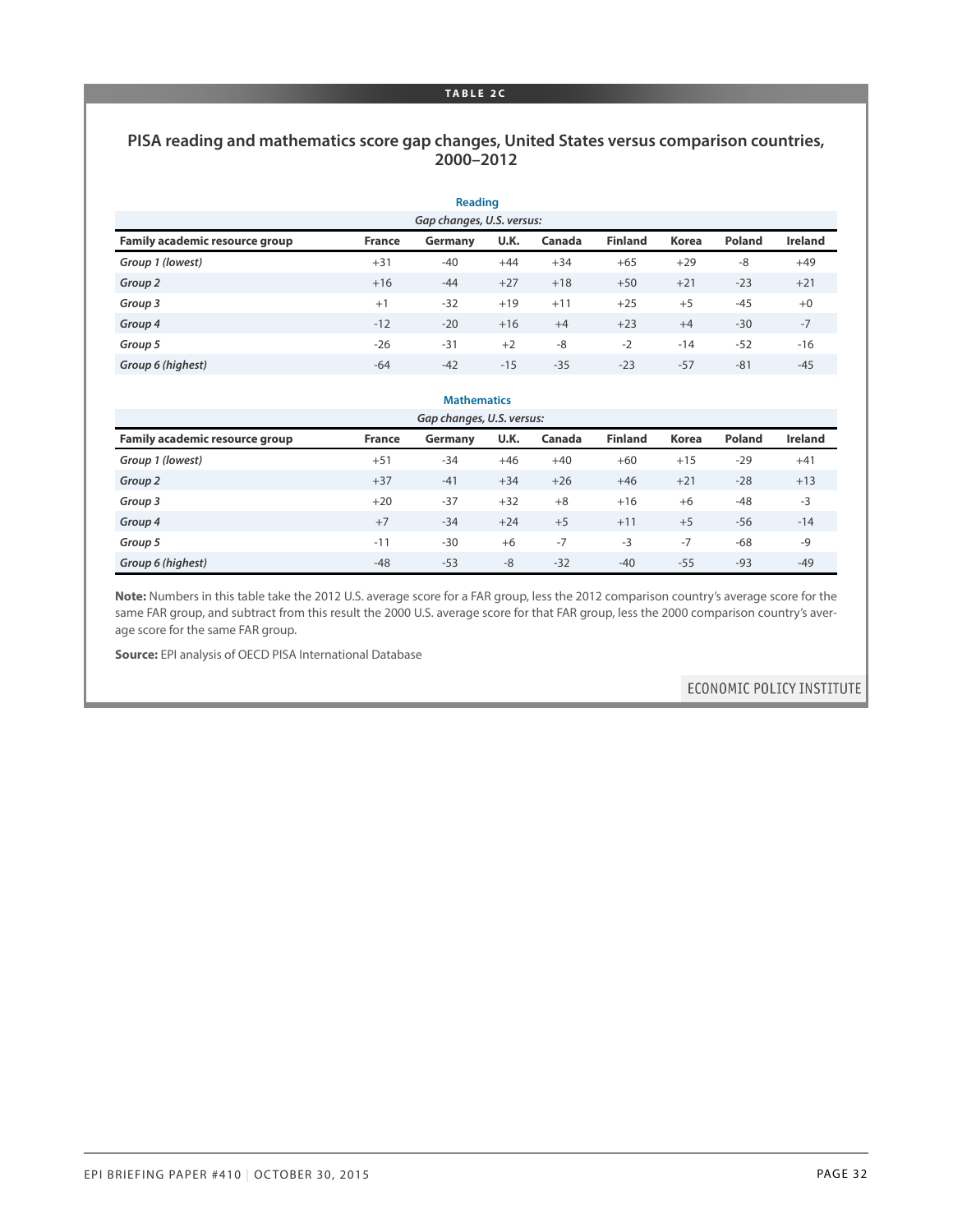#### **TABLE 3A**

|              |                            |                     |            |            | Family academic resource (FAR) group |                                |         |                                         |
|--------------|----------------------------|---------------------|------------|------------|--------------------------------------|--------------------------------|---------|-----------------------------------------|
|              |                            | Group 1<br>(lowest) | Group<br>2 | Group<br>3 | Group<br>4                           | Group 5/6 (higher/<br>highest) | Average | Average with<br><b>U.S. FAR weights</b> |
| U.S.         | <b>FAR</b><br>distribution | 15.9%               | 22.6%      | 28.2%      | 17.5%                                | 15.8%                          |         |                                         |
|              | Average score              | 465                 | 485        | 516        | 542                                  | 548                            | $509*$  | $510*$                                  |
|              |                            |                     |            |            | <b>Canadian provinces</b>            |                                |         |                                         |
| Ontario      | <b>FAR</b><br>distribution | 7.8%                | 17.9%      | 33.3%      | 20.9%                                | 20.0%                          |         |                                         |
|              | Average score              | 471                 | 482        | 509        | 526                                  | 538                            | 512     | 504                                     |
| Alberta      | <b>FAR</b><br>distribution | 7.9%                | 17.2%      | 31.8%      | 21.6%                                | 21.6%                          |         |                                         |
|              | Average score              | 474                 | 484        | 505        | 516                                  | 525                            | 505     | 500                                     |
| Quebec       | <b>FAR</b><br>distribution | 14.8%               | 25.3%      | 33.2%      | 15.1%                                | 11.6%                          |         |                                         |
|              | Average score              | 502                 | 514        | 539        | 552                                  | 563                            | 532     | 534                                     |
|              |                            |                     |            |            | <b>Comparison countries</b>          |                                |         |                                         |
| Finland      | <b>FAR</b><br>distribution | 7.2%                | 17.1%      | 34.7%      | 21.8%                                | 19.3%                          |         |                                         |
|              | Average score              | 465                 | 493        | 514        | 530                                  | 535                            | 514     | 507                                     |
| <b>Korea</b> | <b>FAR</b><br>distribution | 8.6%                | 10.3%      | 25.3%      | 23.7%                                | 32.1%                          |         |                                         |
|              | Average score              | 546                 | 556        | 594        | 627                                  | 653                            | 613     | 593                                     |
| England      | <b>FAR</b><br>distribution | 16.4%               | 22.3%      | 28.1%      | 17.0%                                | 16.2%                          |         |                                         |
|              | Average score              | 442                 | 481        | 518        | 540                                  | 556                            | 507     | 507                                     |

**Source:** EPI analysis of TIMSS International Database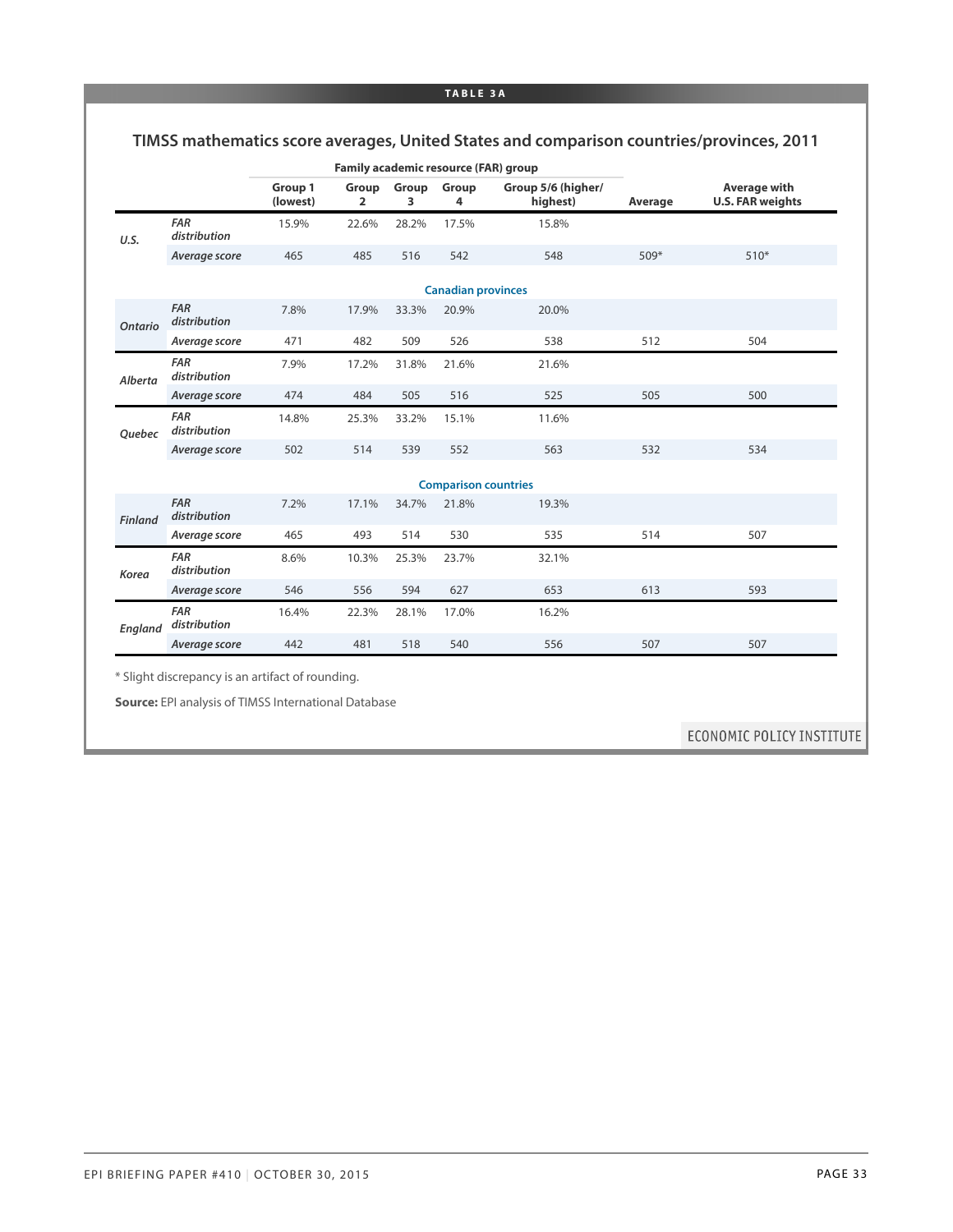#### **TIMSS mathematics score averages, U.S. overall and participating states, 2011**

|                      |                            |                     |            |            | Family academic resource (FAR) group |                                |         |                                         |
|----------------------|----------------------------|---------------------|------------|------------|--------------------------------------|--------------------------------|---------|-----------------------------------------|
|                      |                            | Group 1<br>(lowest) | Group<br>2 | Group<br>3 | Group<br>4                           | Group 5/6 (higher/<br>highest) | Average | Average with<br><b>U.S. FAR weights</b> |
| U.S.                 | <b>FAR</b><br>distribution | 15.9%               | 22.6%      | 28.2%      | 17.5%                                | 15.8%                          |         |                                         |
|                      | Average<br>score           | 465                 | 485        | 516        | 542                                  | 548                            | $509*$  | $510*$                                  |
| <b>Massachusetts</b> | <b>FAR</b><br>distribution | 10.8%               | 15.7%      | 27.5%      | 21.9%                                | 24.0%                          |         |                                         |
|                      | Average<br>score           | 503                 | 522        | 563        | 575                                  | 598                            | 561     | 552                                     |
|                      | <b>FAR</b><br>distribution | 10.1%               | 16.1%      | 30.1%      | 20.5%                                | 23.3%                          |         |                                         |
| <b>Minnesota</b>     | Average<br>score           | 494                 | 506        | 543        | 568                                  | 574                            | 545     | 536                                     |
|                      | <b>FAR</b><br>distribution | 11.7%               | 18.3%      | 27.0%      | 20.2%                                | 22.8%                          |         |                                         |
| Connecticut          | Average<br>score           | 446                 | 475        | 521        | 550                                  | 565                            | 518     | 511                                     |
| <b>Indiana</b>       | <b>FAR</b><br>distribution | 14.1%               | 21.5%      | 32.1%      | 16.6%                                | 15.7%                          |         |                                         |
|                      | Average<br>score           | 479                 | 500        | 526        | 544                                  | 558                            | 522     | 521                                     |
| Alabama              | <b>FAR</b><br>distribution | 25.1%               | 26.1%      | 25.5%      | 12.8%                                | 10.4%                          |         |                                         |
|                      | Average<br>score           | 434                 | 448        | 481        | 510                                  | 502                            | 466     | 474                                     |
| Colorado             | <b>FAR</b><br>distribution | 15.0%               | 17.9%      | 28.2%      | 17.4%                                | 21.5%                          |         |                                         |
|                      | Average<br>score           | 464                 | 487        | 521        | 544                                  | 557                            | 518     | 514                                     |
| <b>North</b>         | <b>FAR</b><br>distribution | 15.6%               | 21.9%      | 29.1%      | 16.9%                                | 16.5%                          |         |                                         |
| Carolina             | Average<br>score           | 484                 | 518        | 539        | 560                                  | 585                            | 537     | 537                                     |
|                      | <b>FAR</b><br>distribution | 18.0%               | 28.0%      | 29.0%      | 14.0%                                | 11.0%                          |         |                                         |
| California           | Average<br>score           | 452                 | 469        | 507        | 532                                  | 535                            | 493     | 499                                     |
|                      | <b>FAR</b><br>distribution | 19.0%               | 24.6%      | 29.6%      | 15.0%                                | 11.8%                          |         |                                         |
| Florida              | Average<br>score           | 484                 | 498        | 518        | 544                                  | 553                            | 513     | 518                                     |

\* Slight discrepancy is an artifact of rounding.

**Source:** EPI analysis of TIMSS International Database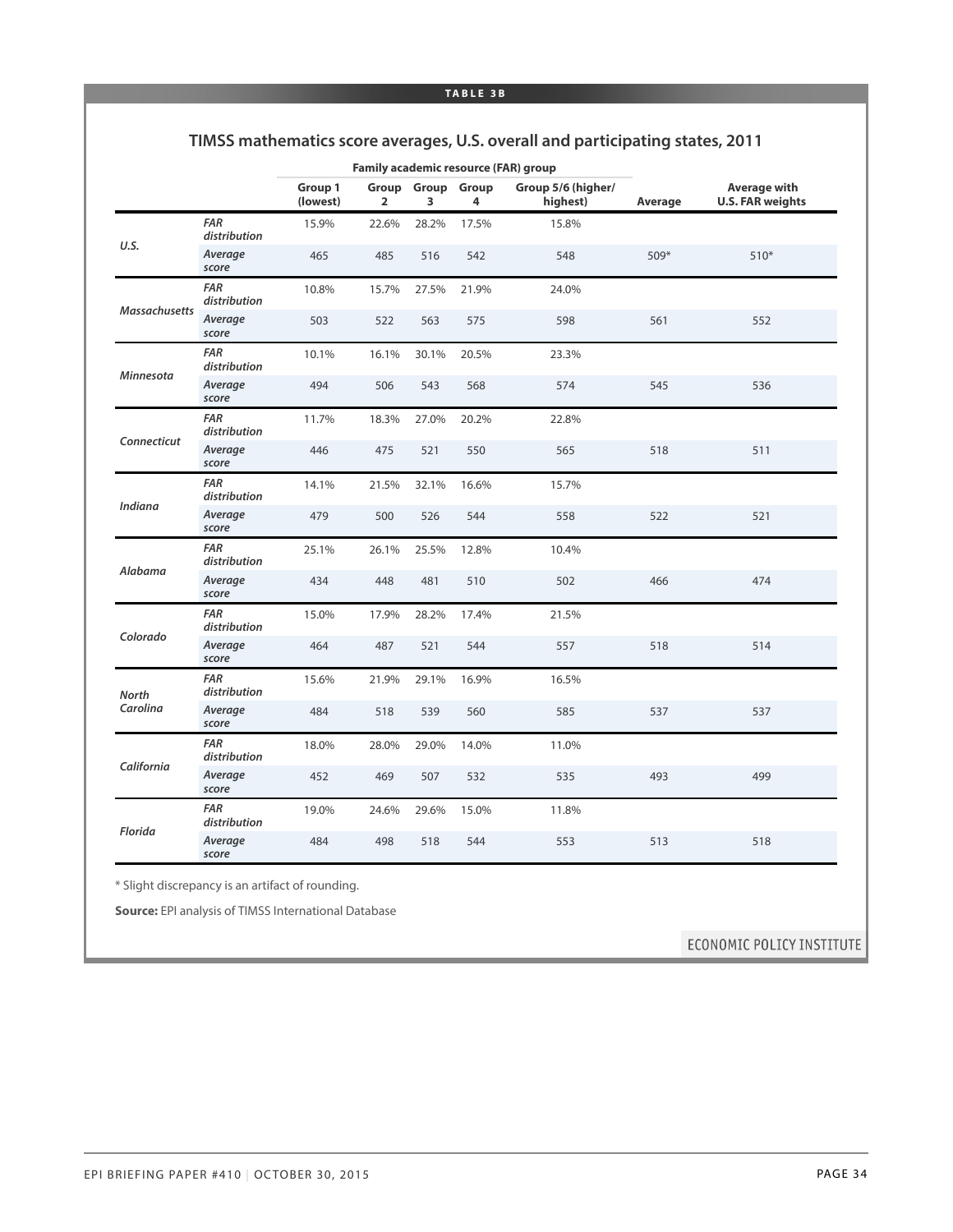#### **TABLE 4**

#### **8th grade TIMSS math trends, select U.S. states, 1995–2011**

| <b>State</b>          | 1995 | 1999 | 2007 | 2011 | Average annual change |
|-----------------------|------|------|------|------|-----------------------|
| Connecticut           |      | 512  |      | 518  | $+0.1%$               |
| <b>Massachusetts</b>  |      | 513  | 547  | 561  | $+0.7%$               |
| <b>Minnesota</b>      | 518  |      | 532  | 545  | $+0.3%$               |
| <b>North Carolina</b> |      | 495  |      | 537  | $+0.7%$               |
| Indiana               | _    | 515  | --   | 522  | $+0.1%$               |
| <b>Missouri</b>       | 505  | 490  | __   |      | $-0.8%$               |
| Oregon                | 525  | 514  |      |      | $-0.5\%$              |

**Source:** Harmon et al. (1997); Mullis et al. (1998); Mullis et al. (2001a); Mullis et al. (2012); NCES NAEP Data Explorer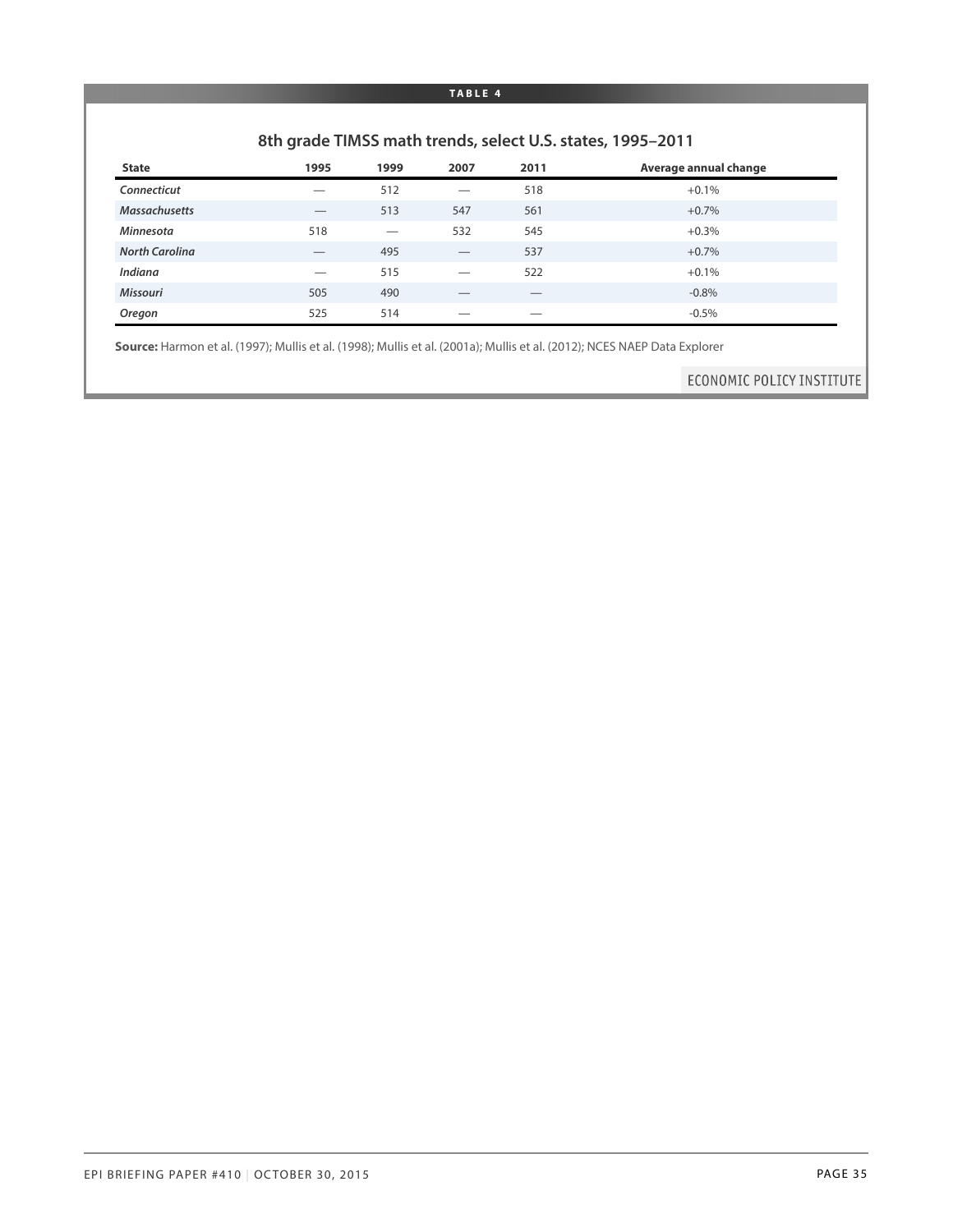#### **TABLE 5A**

#### **Changes in 8th grade TIMSS mathematics scores, U.S. and selected states and countries, 1999–2011**

|                          |                   |                     |                |                        |                      | Family academic resource (FAR) group |                |                                       |
|--------------------------|-------------------|---------------------|----------------|------------------------|----------------------|--------------------------------------|----------------|---------------------------------------|
|                          |                   | Group 1<br>(lowest) | $\overline{2}$ | Group Group Group<br>3 | 4                    | Group 5/6 (higher/<br>highest)       | Average        | Average with 2011 U.S. FAR<br>weights |
|                          |                   |                     |                |                        | <b>United States</b> |                                      |                |                                       |
|                          | 1999              | 439                 | 461            | 495                    | 523                  | 537                                  | 502            | 490                                   |
| U.S.                     | 2011              | 465                 | 485            | 516                    | 542                  | 548                                  | $509*$         | $510*$                                |
|                          | <b>Difference</b> | 26                  | 24             | 21                     | 20                   | 10                                   | 8              | 21                                    |
|                          | 1999              | 436                 | 461            | 507                    | 519                  | 544                                  | 512            | 493                                   |
| Connecticut              | 2011              | 446                 | 475            | 521                    | 550                  | 565                                  | 518            | 511                                   |
|                          | <b>Difference</b> | 10                  | 14             | 14                     | 31                   | 21                                   | 6              | 17                                    |
|                          | 1999              | 445                 | 476            | 508                    | 518                  | 543                                  | 513            | 498                                   |
| <b>Massachusetts</b>     | 2011              | 503                 | 522            | 563                    | 575                  | 598                                  | 561            | 552                                   |
|                          | <b>Difference</b> | 58                  | 45             | 55                     | 57                   | 55                                   | 48             | 54                                    |
|                          | 1999              | 438                 | 483            | 504                    | 521                  | 531                                  | 515            | 496                                   |
| <b>Indiana</b>           | 2011              | 479                 | 500            | 526                    | 544                  | 558                                  | 522            | 521                                   |
|                          | <b>Difference</b> | 42                  | 17             | 21                     | 23                   | 27                                   | $\overline{7}$ | 25                                    |
|                          | 1999              | 439                 | 463            | 486                    | 517                  | 525                                  | 495            | 485                                   |
| <b>North</b><br>Carolina | 2011              | 484                 | 518            | 539                    | 560                  | 585                                  | 537            | 537                                   |
|                          | <b>Difference</b> | 46                  | 55             | 54                     | 43                   | 60                                   | 42             | 52                                    |
|                          |                   |                     |                |                        |                      | <b>Comparison countries</b>          |                |                                       |
|                          | 1999              | 483                 | 492            | 521                    | 527                  | 538                                  | 520            | 512                                   |
| <b>Finland</b>           | 2011              | 465                 | 493            | 514                    | 530                  | 535                                  | 514            | 507                                   |
|                          | <b>Difference</b> | $-18$               | $\mathbf{1}$   | $-7$                   | $\overline{2}$       | $-2$                                 | $-6$           | $-5$                                  |
|                          | 1999              | 527                 | 550            | 581                    | 605                  | 625                                  | 587            | 577                                   |
| <b>Korea</b>             | 2011              | 546                 | 556            | 594                    | 627                  | 653                                  | 613            | 593                                   |
|                          | <b>Difference</b> | 19                  | 6              | 13                     | 22                   | 29                                   | 26             | 16                                    |
|                          | 1999              | 438                 | 456            | 488                    | 505                  | 537                                  | 496            | 484                                   |
| England                  | 2011              | 442                 | 481            | 518                    | 540                  | 556                                  | 507            | 507                                   |
|                          | <b>Difference</b> | 5                   | 25             | 30                     | 35                   | 19                                   | 10             | 24                                    |

\* Slight discrepancy is an artifact of rounding.

**Source:** EPI analysis of TIMSS International Database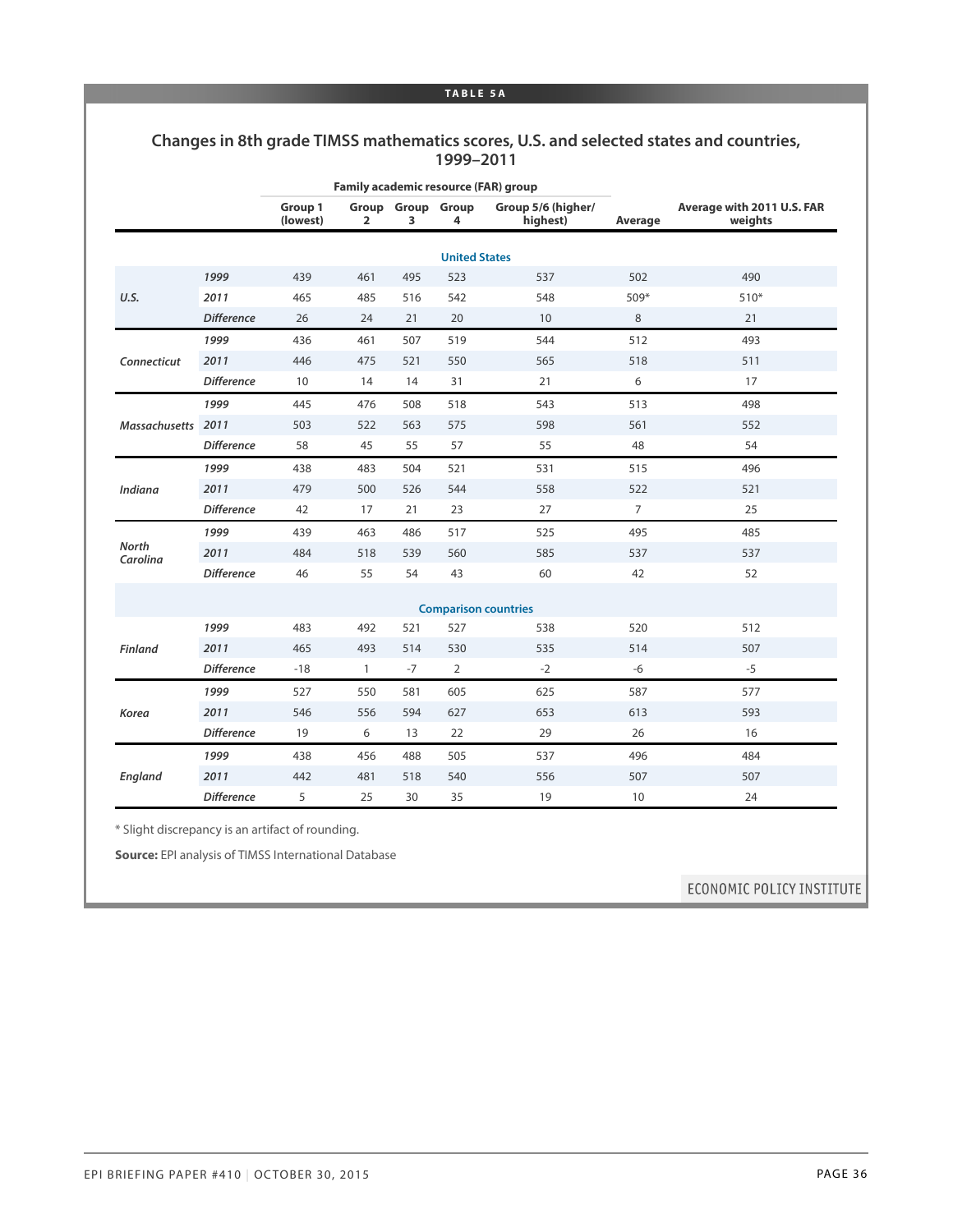#### **TABLE 5B**

#### **Changes in 8th grade TIMSS mathematics scores, U.S., Minnesota, Korea, and England, 1995–2011**

|                  |                   |                     | <b>Family academic resource (FAR) group</b> |            |            |                                |         |                                       |
|------------------|-------------------|---------------------|---------------------------------------------|------------|------------|--------------------------------|---------|---------------------------------------|
|                  |                   | Group 1<br>(lowest) | Group<br>2                                  | Group<br>3 | Group<br>4 | Group 5/6 (higher/<br>highest) | Average | Average with<br>2011 U.S. FAR weights |
|                  | 1995              | 412                 | 435                                         | 474        | 499        | 513                            | 492     | 466                                   |
| U.S.             | 2011              | 465                 | 485                                         | 516        | 542        | 548                            | $509*$  | $510*$                                |
|                  | <b>Difference</b> | 53                  | 50                                          | 42         | 43         | 35                             | 17      | 45                                    |
| <b>Minnesota</b> | 1995              | 444                 | 464                                         | 499        | 515        | 534                            | 518     | 491                                   |
|                  | 2011              | 494                 | 506                                         | 543        | 568        | 574                            | 545     | 536                                   |
|                  | <b>Difference</b> | 49                  | 42                                          | 44         | 53         | 39                             | 27      | 45                                    |
|                  | 1995              | 505                 | 523                                         | 562        | 592        | 609                            | 581     | 557                                   |
| <b>Korea</b>     | 2011              | 546                 | 556                                         | 594        | 627        | 653                            | 613     | 593                                   |
|                  | <b>Difference</b> | 41                  | 33                                          | 32         | 35         | 45                             | 32      | 36                                    |
|                  | 1995              | 398                 | 435                                         | 474        | 498        | 521                            | 498     | 465                                   |
| England          | 2011              | 442                 | 481                                         | 518        | 540        | 556                            | 507     | 507                                   |
|                  | <b>Difference</b> | 44                  | 46                                          | 45         | 42         | 35                             | 9       | 43                                    |

\* Slight discrepancy is an artifact of rounding.

**Source:** EPI analysis of TIMSS International Database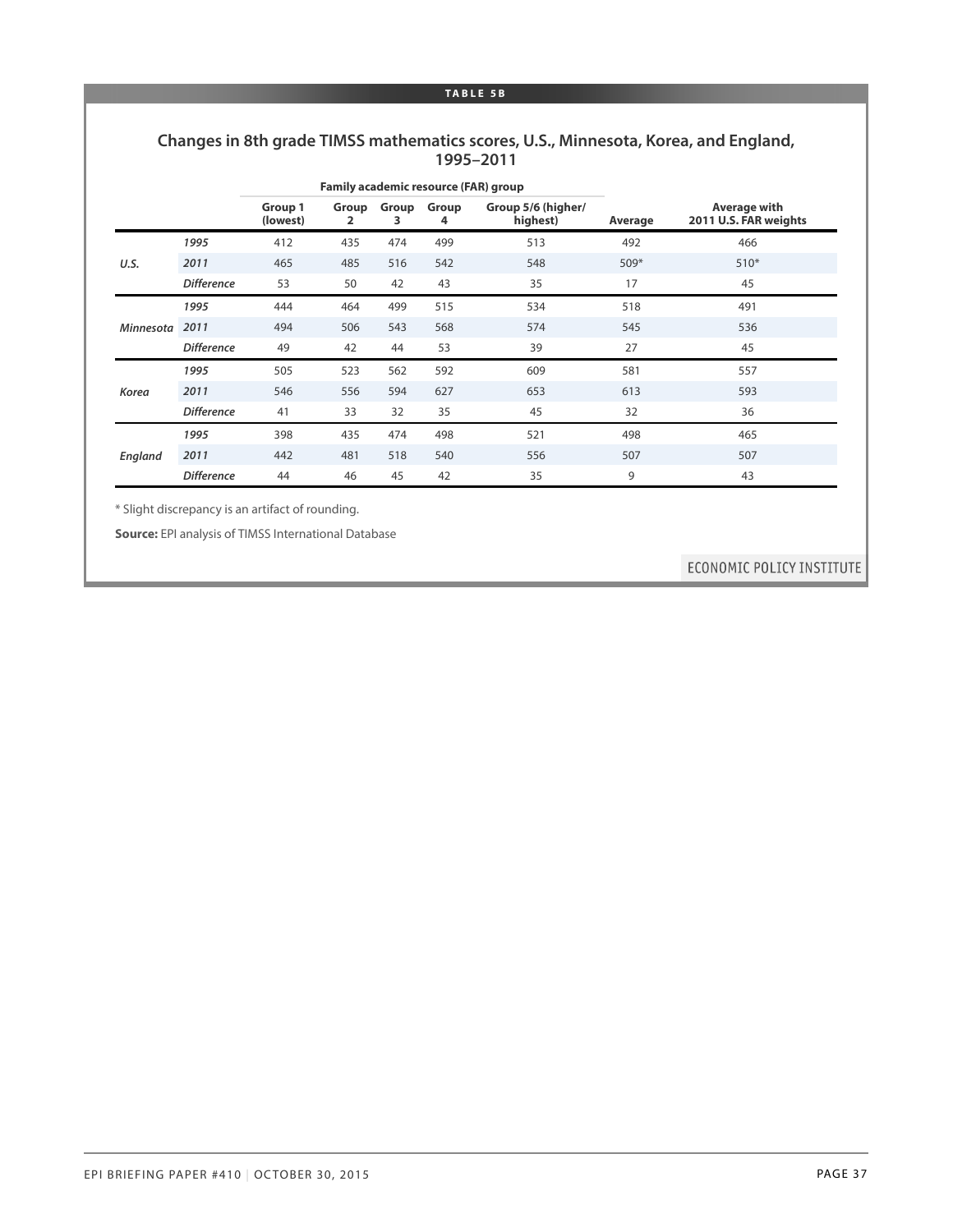#### **TABLE 6A1**

|                         |       |                         |       |                         | 8th grade mathematics adjusted NAEP scores, by state, 2003, 2007, 2011, 2013 |               |       |  |
|-------------------------|-------|-------------------------|-------|-------------------------|------------------------------------------------------------------------------|---------------|-------|--|
| 2003                    |       | 2007                    |       | 2011                    |                                                                              | 2013          |       |  |
| Hawaii                  | 260.5 | Hawaii                  | 261.9 | West Virginia           | 273.9                                                                        | Alabama       | 277.7 |  |
| Nevada                  | 269.1 | Alabama                 | 271.4 | Alabama                 | 274.3                                                                        | West Virginia | 279.5 |  |
| Alabama                 | 271.0 | D.C.                    | 271.8 | Hawaii                  | 274.4                                                                        | Michigan      | 280.2 |  |
| West Virginia           | 272.0 | Rhode Island            | 272.3 | California              | 275.4                                                                        | Utah          | 280.8 |  |
| Rhode Island            | 272.4 | Nevada                  | 272.8 | Utah                    | 276.2                                                                        | Connecticut   | 281.0 |  |
| California              | 272.6 | West Virginia           | 273.2 | Michigan                | 276.7                                                                        | California    | 281.2 |  |
| D.C.                    | 272.9 | Michigan                | 274.7 | Tennessee               | 276.8                                                                        | Hawaii        | 281.4 |  |
| Arkansas                | 273.0 | Utah                    | 275.3 | Nebraska                | 278.5                                                                        | New York      | 283.2 |  |
| Mississippi             | 273.1 | Connecticut             | 275.6 | Connecticut             | 279.1                                                                        | lowa          | 283.7 |  |
| Tennessee               | 273.8 | <b>New Mexico</b>       | 277.0 | New York                | 279.3                                                                        | Wyoming       | 283.9 |  |
| Michigan                | 274.5 | Tennessee               | 277.0 | Nevada                  | 279.6                                                                        | Rhode Island  | 284.3 |  |
| Utah                    | 274.7 | California              | 277.0 | Rhode Island            | 280.4                                                                        | Oklahoma      | 284.9 |  |
| Kentucky                | 276.1 | Oklahoma                | 277.3 | Wyoming                 | 280.6                                                                        | Idaho         | 285.2 |  |
| Oklahoma                | 276.1 | Arizona                 | 278.6 | Missouri                | 281.0                                                                        | Nebraska      | 285.3 |  |
| <b>New Mexico</b>       | 276.3 | <b>New</b><br>Hampshire | 278.8 | D.C.                    | 281.4                                                                        | New Mexico    | 285.3 |  |
| Louisiana               | 276.4 | Mississippi             | 279.0 | Mississippi             | 281.5                                                                        | Tennessee     | 285.3 |  |
| Pennsylvania            | 276.7 | Arkansas                | 279.2 | lowa                    | 281.7                                                                        | Kentucky      | 285.5 |  |
| <b>New</b><br>Hampshire | 276.8 | Nebraska                | 279.5 | Arizona                 | 282.1                                                                        | Nevada        | 285.5 |  |
| Maine                   | 277.2 | Illinois                | 280.0 | Oklahoma                | 282.4                                                                        | South Dakota  | 286.3 |  |
| Idaho                   | 277.5 | Wisconsin               | 280.4 | <b>New Mexico</b>       | 282.5                                                                        | North Dakota  | 286.4 |  |
| Nebraska                | 277.5 | Georgia                 | 280.5 | Oregon                  | 282.7                                                                        | Arizona       | 286.5 |  |
| Maryland                | 277.5 | Kentucky                | 280.6 | Kentucky                | 283.1                                                                        | Mississippi   | 286.8 |  |
| Wyoming                 | 277.9 | Wyoming                 | 280.9 | <b>New</b><br>Hampshire | 283.4                                                                        | Oregon        | 287.4 |  |
| North Dakota            | 277.9 | New York                | 281.0 | Florida                 | 283.5                                                                        | Missouri      | 288.1 |  |
| Colorado                | 277.9 | lowa                    | 281.7 | Idaho                   | 284.0                                                                        | Arkansas      | 288.3 |  |
| Arizona                 | 278.2 | Colorado                | 281.8 | Indiana                 | 284.4                                                                        | Illinois      | 288.5 |  |
| Massachusetts           | 278.7 | Missouri                | 281.9 | Louisiana               | 284.5                                                                        | Montana       | 288.5 |  |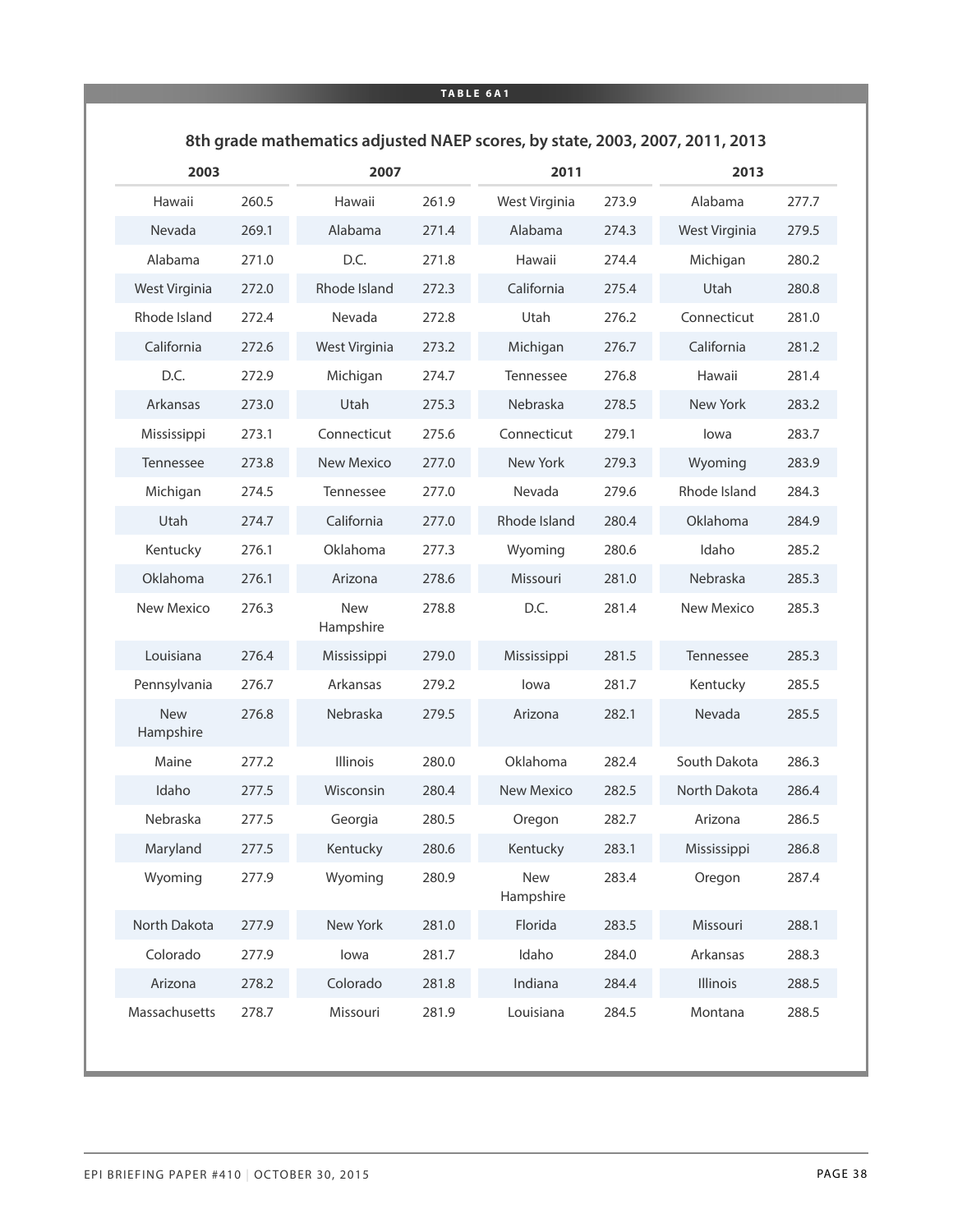|                   |       |                   |       | <b>TABLE 6A1 (CONTINUED)</b> |       |                         |       |
|-------------------|-------|-------------------|-------|------------------------------|-------|-------------------------|-------|
| 2003              |       | 2007              |       | 2011                         |       | 2013                    |       |
| New Jersey        | 278.8 | Ohio              | 282.3 | Illinois                     | 284.6 | <b>New</b><br>Hampshire | 289.1 |
| Illinois          | 278.8 | Maine             | 282.4 | South Dakota                 | 284.7 | Virginia                | 289.2 |
| Ohio              | 278.9 | Florida           | 282.9 | Georgia                      | 284.8 | Colorado                | 289.2 |
| Florida           | 278.9 | North Dakota      | 283.0 | North Dakota                 | 285.1 | Wisconsin               | 289.3 |
| New York          | 279.6 | New Jersey        | 283.0 | Maryland                     | 285.3 | Delaware                | 289.7 |
| Missouri          | 279.6 | South Dakota      | 283.2 | Wisconsin                    | 285.4 | Georgia                 | 289.7 |
| Washington        | 279.7 | Oregon            | 283.3 | Pennsylvania                 | 285.7 | South<br>Carolina       | 290.2 |
| Oregon            | 279.7 | Idaho             | 283.3 | Arkansas                     | 285.8 | Florida                 | 290.3 |
| Wisconsin         | 279.7 | Washington        | 283.4 | Washington                   | 285.8 | D.C.                    | 290.4 |
| Connecticut       | 279.8 | Indiana           | 283.6 | Virginia                     | 285.9 | Pennsylvania            | 290.8 |
| Indiana           | 279.8 | Maryland          | 284.0 | Maine                        | 286.3 | Louisiana               | 290.8 |
| lowa              | 279.9 | Louisiana         | 284.0 | Colorado                     | 286.3 | Minnesota               | 291.0 |
| Vermont           | 280.0 | Pennsylvania      | 284.0 | South<br>Carolina            | 286.6 | Washington              | 291.2 |
| Delaware          | 280.0 | Minnesota         | 284.3 | Ohio                         | 287.2 | Maine                   | 291.2 |
| Virginia          | 280.1 | Montana           | 284.7 | Kansas                       | 287.5 | Maryland                | 291.3 |
| South Dakota      | 280.3 | Vermont           | 285.0 | New Jersey                   | 287.8 | Kansas                  | 292.0 |
| Georgia           | 280.3 | Virginia          | 285.2 | Delaware                     | 288.3 | Indiana                 | 292.0 |
| Montana           | 280.4 | Kansas            | 286.7 | Minnesota                    | 289.0 | New Jersey              | 292.4 |
| Kansas            | 281.3 | Delaware          | 286.8 | Montana                      | 289.5 | Ohio                    | 293.1 |
| Texas             | 282.8 | South<br>Carolina | 288.3 | Vermont                      | 290.1 | Vermont                 | 295.6 |
| Minnesota         | 284.5 | North<br>Carolina | 288.8 | North<br>Carolina            | 291.6 | North<br>Carolina       | 296.1 |
| South<br>Carolina | 284.9 | Massachusetts     | 289.6 | Massachusetts                | 292.6 | Texas                   | 297.0 |
| North<br>Carolina | 286.8 | Texas             | 290.6 | Texas                        | 296.5 | Massachusetts           | 298.0 |

**Note:** Scores are adjusted for student characteristics, student family background, school socioeconomic status and race composition, and teacher characteristics.

**Source:** EPI analysis of NCES NAEP microdata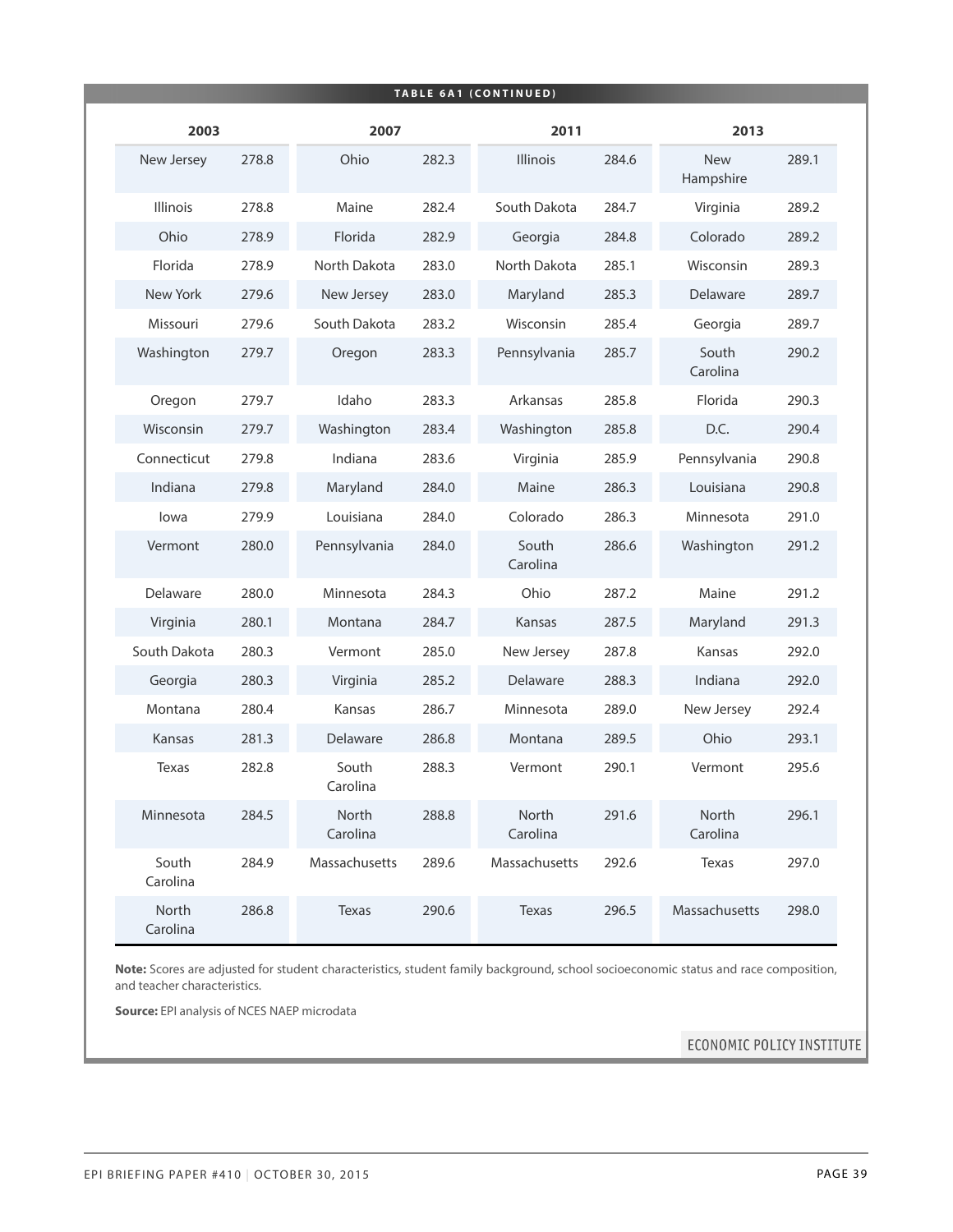#### **TABLE 6A2**

|                         |       |                         |       |                   | 4th grade mathematics adjusted NAEP scores, by state, 2003, 2007, 2011, 2013 |                 |       |  |  |
|-------------------------|-------|-------------------------|-------|-------------------|------------------------------------------------------------------------------|-----------------|-------|--|--|
| 2003                    |       | 2007                    |       | 2011              |                                                                              | 2013            |       |  |  |
| Hawaii                  | 218.7 | Hawaii                  | 225.4 | Alabama           | 233.1                                                                        | California      | 234.9 |  |  |
| Delaware                | 224.8 | Delaware                | 230.9 | Michigan          | 233.5                                                                        | Alabama         | 235.2 |  |  |
| Nevada                  | 225.8 | Nevada                  | 231.4 | West Virginia     | 234.3                                                                        | Connecticut     | 235.9 |  |  |
| Utah                    | 228.5 | Rhode Island            | 232.3 | Delaware          | 235.4                                                                        | Michigan        | 236.4 |  |  |
| Alabama                 | 229.0 | Arizona                 | 232.7 | Tennessee         | 235.4                                                                        | Utah            | 236.5 |  |  |
| Kentucky                | 229.1 | California              | 233.9 | Hawaii            | 235.5                                                                        | South Dakota    | 236.9 |  |  |
| Tennessee               | 229.6 | Tennessee               | 233.9 | Arizona           | 235.9                                                                        | Hawaii          | 237.2 |  |  |
| Colorado                | 229.7 | Alabama                 | 234.1 | New York          | 236.2                                                                        | Idaho           | 237.4 |  |  |
| Arizona                 | 230.1 | Utah                    | 234.1 | Oregon            | 236.2                                                                        | New York        | 237.8 |  |  |
| Rhode Island            | 230.2 | Michigan                | 234.2 | California        | 236.3                                                                        | <b>Illinois</b> | 238.5 |  |  |
| West Virginia           | 230.7 | Oregon                  | 235.0 | Connecticut       | 236.4                                                                        | North Dakota    | 238.5 |  |  |
| California              | 231.0 | Connecticut             | 235.4 | Idaho             | 236.7                                                                        | New Mexico      | 238.6 |  |  |
| Idaho                   | 231.4 | <b>New Mexico</b>       | 235.6 | Utah              | 236.8                                                                        | Rhode Island    | 238.6 |  |  |
| North Dakota            | 231.7 | Nebraska                | 236.6 | Nebraska          | 237.0                                                                        | Nevada          | 239.1 |  |  |
| Maryland                | 231.7 | Kentucky                | 236.7 | Rhode Island      | 237.2                                                                        | lowa            | 239.5 |  |  |
| Montana                 | 231.8 | West Virginia           | 237.0 | South Dakota      | 238.0                                                                        | Missouri        | 239.7 |  |  |
| New Jersey              | 232.0 | Colorado                | 237.5 | Mississippi       | 238.2                                                                        | Arizona         | 240.0 |  |  |
| Wisconsin               | 232.0 | <b>Illinois</b>         | 237.5 | <b>Illinois</b>   | 238.2                                                                        | Nebraska        | 240.1 |  |  |
| Oklahoma                | 232.1 | Idaho                   | 237.6 | lowa              | 238.6                                                                        | Montana         | 240.2 |  |  |
| Maine                   | 232.3 | Oklahoma                | 237.9 | <b>New Mexico</b> | 238.8                                                                        | Oregon          | 240.7 |  |  |
| Nebraska                | 232.4 | South Dakota            | 238.1 | Wyoming           | 238.8                                                                        | Pennsylvania    | 240.7 |  |  |
| South Dakota            | 232.5 | Mississippi             | 238.3 | North Dakota      | 239.3                                                                        | Wisconsin       | 240.9 |  |  |
| Illinois                | 232.5 | Maryland                | 238.4 | Oklahoma          | 239.4                                                                        | Mississippi     | 241.0 |  |  |
| New Mexico              | 232.6 | lowa                    | 238.4 | Nevada            | 239.6                                                                        | West Virginia   | 241.0 |  |  |
| Arkansas                | 232.9 | <b>New</b><br>Hampshire | 238.6 | Louisiana         | 240.0                                                                        | Louisiana       | 241.2 |  |  |
| Michigan                | 233.2 | Maine                   | 238.9 | Montana           | 240.0                                                                        | Tennessee       | 241.3 |  |  |
| lowa                    | 233.2 | Washington              | 239.1 | Kentucky          | 240.7                                                                        | Wyoming         | 241.3 |  |  |
| <b>New</b><br>Hampshire | 233.2 | Missouri                | 239.2 | Maine             | 240.7                                                                        | Kentucky        | 241.4 |  |  |
| Mississippi             | 233.3 | Wyoming                 | 239.3 | Missouri          | 240.8                                                                        | Oklahoma        | 241.5 |  |  |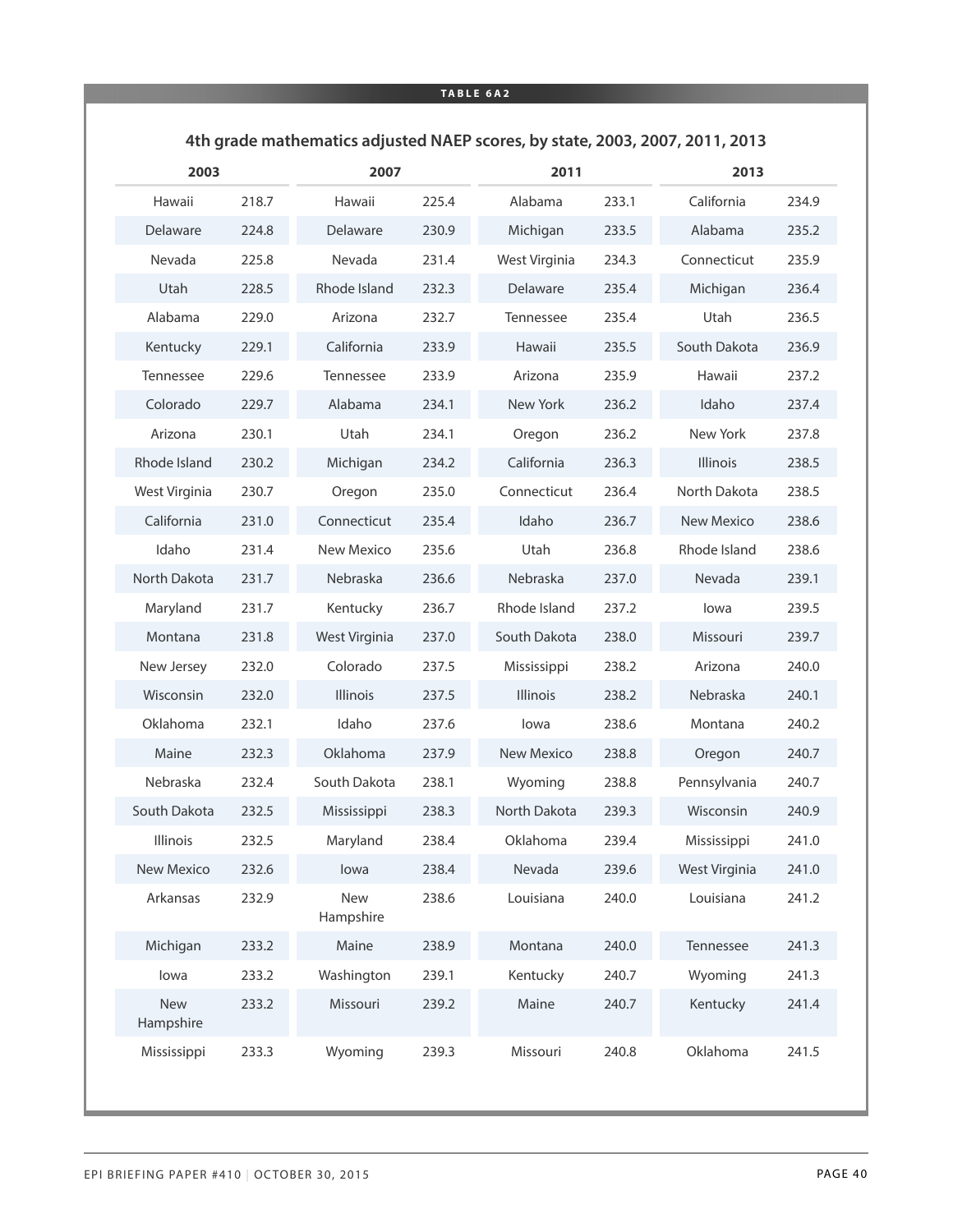|                   |       |                   |       | <b>TABLE 6A2 (CONTINUED)</b> |       |                   |       |
|-------------------|-------|-------------------|-------|------------------------------|-------|-------------------|-------|
| 2003              |       | 2007              |       | 2011                         |       | 2013              |       |
| Oregon            | 233.6 | Georgia           | 239.5 | Washington                   | 241.0 | Virginia          | 241.6 |
| Connecticut       | 233.7 | Wisconsin         | 239.7 | Georgia                      | 241.0 | New Jersey        | 241.7 |
| Pennsylvania      | 233.8 | North Dakota      | 239.9 | Virginia                     | 241.1 | Colorado          | 241.8 |
| Georgia           | 234.0 | Minnesota         | 240.2 | Wisconsin                    | 241.3 | Washington        | 242.1 |
| Missouri          | 234.0 | Montana           | 240.7 | Colorado                     | 241.4 | South<br>Carolina | 242.2 |
| Indiana           | 234.2 | New Jersey        | 240.8 | New Jersey                   | 241.4 | New<br>Hampshire  | 242.6 |
| Minnesota         | 234.3 | Vermont           | 240.8 | Pennsylvania                 | 241.6 | Arkansas          | 243.1 |
| Vermont           | 234.3 | Virginia          | 240.9 | Vermont                      | 241.7 | Ohio              | 243.2 |
| Washington        | 234.6 | Pennsylvania      | 241.0 | <b>New</b><br>Hampshire      | 241.7 | Vermont           | 243.3 |
| Ohio              | 235.3 | Louisiana         | 241.0 | D.C.                         | 241.7 | Maine             | 243.3 |
| New York          | 235.8 | New York          | 241.1 | South<br>Carolina            | 241.8 | Delaware          | 244.1 |
| Wyoming           | 235.9 | Arkansas          | 241.2 | Arkansas                     | 242.1 | Georgia           | 244.1 |
| Massachusetts     | 235.9 | Ohio              | 241.7 | Ohio                         | 242.3 | D.C.              | 244.8 |
| D.C.              | 236.1 | South<br>Carolina | 242.0 | Indiana                      | 243.6 | Kansas            | 245.0 |
| Virginia          | 236.3 | D.C.              | 242.8 | Florida                      | 244.6 | Maryland          | 245.2 |
| Kansas            | 238.3 | Florida           | 243.9 | Maryland                     | 244.9 | Florida           | 245.4 |
| Louisiana         | 238.4 | Indiana           | 244.0 | Kansas                       | 244.9 | Massachusetts     | 246.6 |
| Florida           | 239.0 | Massachusetts     | 244.6 | Minnesota                    | 245.1 | Minnesota         | 247.5 |
| Texas             | 241.0 | North<br>Carolina | 244.6 | Texas                        | 245.7 | Texas             | 247.9 |
| South<br>Carolina | 241.6 | Kansas            | 244.8 | Massachusetts                | 247.0 | North<br>Carolina | 248.1 |
| North<br>Carolina | 244.4 | 246.0<br>Texas    |       | North<br>Carolina            | 247.5 | Indiana           | 249.2 |

**Note:** Scores are adjusted for student characteristics, student family background, school socioeconomic status and race composition, and teacher characteristics.

**Source:** EPI analysis of NCES NAEP microdata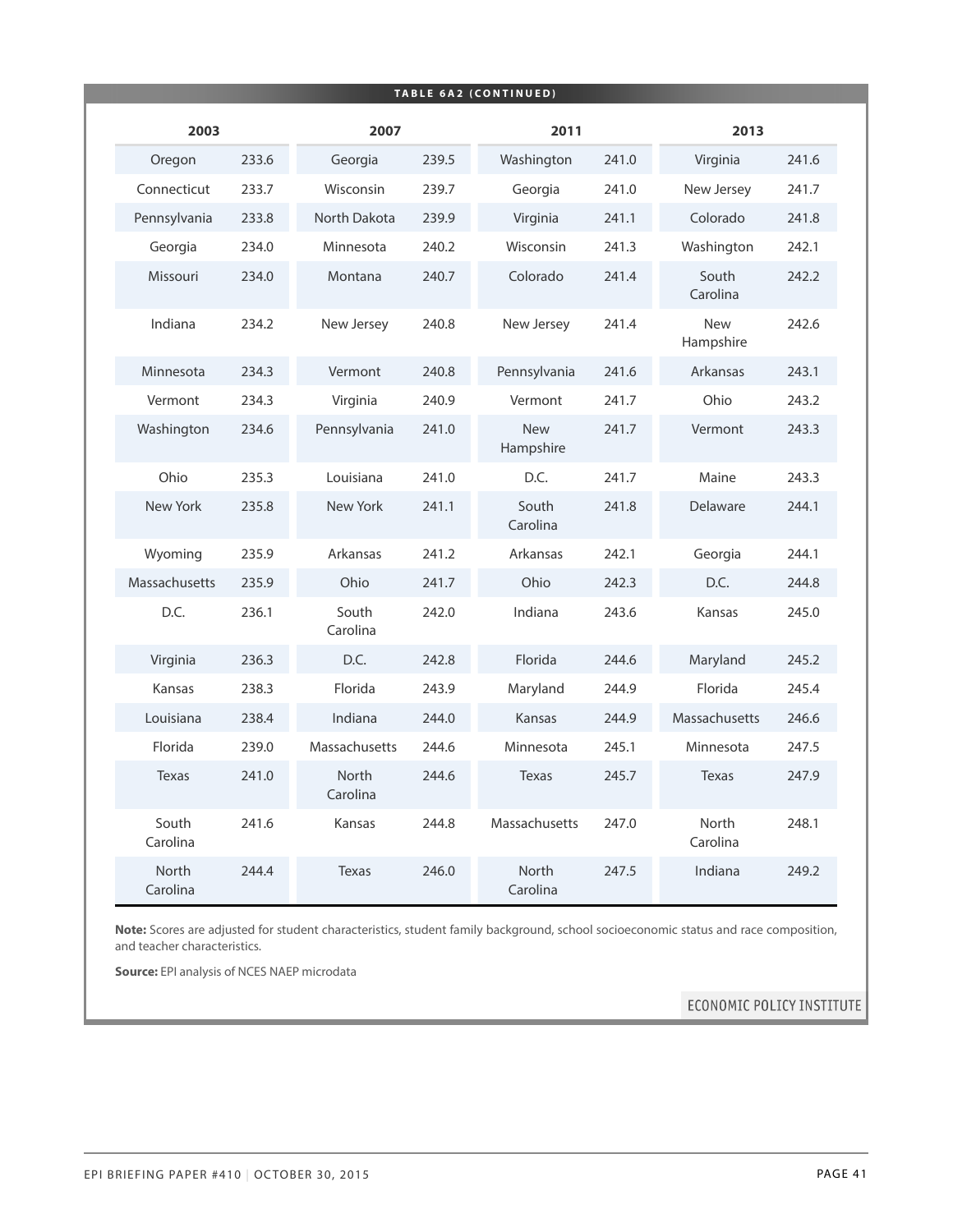#### **TABLE 6B1**

|                         |       |                         |       |                         |       | 8th grade reading adjusted NAEP scores, by state, 2003, 2007, 2011, 2013 |       |  |  |
|-------------------------|-------|-------------------------|-------|-------------------------|-------|--------------------------------------------------------------------------|-------|--|--|
| 2003                    |       | 2007                    |       | 2011                    |       | 2013                                                                     |       |  |  |
| Hawaii                  | 251.7 | Hawaii                  | 248.7 | Hawaii                  | 255.7 | West Virginia                                                            | 260.4 |  |  |
| Nevada                  | 254.2 | Nevada                  | 254.1 | West Virginia           | 257.4 | Hawaii                                                                   | 262.4 |  |  |
| Utah                    | 257.9 | West Virginia           | 256.4 | California              | 258.6 | North Dakota                                                             | 263.5 |  |  |
| California              | 259.9 | Arizona                 | 256.5 | D.C.                    | 260.6 | Alabama                                                                  | 263.9 |  |  |
| Alabama                 | 260.3 | Rhode Island            | 256.8 | Nevada                  | 260.7 | Mississippi                                                              | 264.7 |  |  |
| West Virginia           | 260.5 | Alabama                 | 256.9 | Utah                    | 260.8 | Arizona                                                                  | 265.6 |  |  |
| Tennessee               | 260.6 | D.C.                    | 257.2 | North Dakota            | 261.0 | Utah                                                                     | 266.3 |  |  |
| Maryland                | 261.2 | Utah                    | 257.3 | Arizona                 | 261.5 | South Dakota                                                             | 266.8 |  |  |
| D.C.                    | 261.4 | Tennessee               | 258.1 | Tennessee               | 261.9 | Michigan                                                                 | 266.9 |  |  |
| Arkansas                | 262.0 | California              | 258.1 | lowa                    | 262.3 | California                                                               | 267.0 |  |  |
| Minnesota               | 262.1 | New Mexico              | 258.3 | Michigan                | 262.4 | Rhode Island                                                             | 267.3 |  |  |
| North Dakota            | 262.2 | Michigan                | 258.6 | Alabama                 | 262.9 | lowa                                                                     | 267.5 |  |  |
| lowa                    | 262.2 | Wisconsin               | 259.7 | South<br>Carolina       | 263.3 | New Mexico                                                               | 267.7 |  |  |
| New Mexico              | 262.3 | North Dakota            | 260.0 | <b>New Mexico</b>       | 263.3 | Wyoming                                                                  | 267.9 |  |  |
| <b>New</b><br>Hampshire | 262.4 | <b>New</b><br>Hampshire | 260.8 | Mississippi             | 263.3 | <b>New</b><br>Hampshire                                                  | 268.0 |  |  |
| Arizona                 | 262.5 | Mississippi             | 260.9 | <b>New</b><br>Hampshire | 263.5 | Nevada                                                                   | 268.2 |  |  |
| Michigan                | 262.5 | Kentucky                | 261.0 | Rhode Island            | 263.9 | Kansas                                                                   | 268.5 |  |  |
| Washington              | 262.5 | Wyoming                 | 261.1 | South Dakota            | 264.0 | Wisconsin                                                                | 268.5 |  |  |
| Idaho                   | 262.6 | Washington              | 261.1 | Wisconsin               | 264.5 | Minnesota                                                                | 268.5 |  |  |
| Wisconsin               | 262.7 | Connecticut             | 261.3 | Oklahoma                | 264.6 | Virginia                                                                 | 268.5 |  |  |
| Louisiana               | 262.7 | Minnesota               | 261.5 | Nebraska                | 264.9 | Idaho                                                                    | 268.8 |  |  |
| Oregon                  | 262.9 | Colorado                | 262.1 | Oregon                  | 265.0 | New York                                                                 | 268.8 |  |  |
| Colorado                | 263.1 | South<br>Carolina       | 262.4 | Arkansas                | 265.2 | D.C.                                                                     | 268.8 |  |  |
| Wyoming                 | 263.2 | Arkansas                | 262.4 | New York                | 265.2 | Oklahoma                                                                 | 268.9 |  |  |
| Pennsylvania            | 263.5 | Indiana                 | 262.6 | <b>Texas</b>            | 265.3 | Nebraska                                                                 | 269.0 |  |  |
| Maine                   | 263.5 | Oklahoma                | 262.7 | Virginia                | 265.3 | Tennessee                                                                | 269.4 |  |  |
| Georgia                 | 263.7 | lowa                    | 262.7 | Indiana                 | 265.4 | Indiana                                                                  | 269.5 |  |  |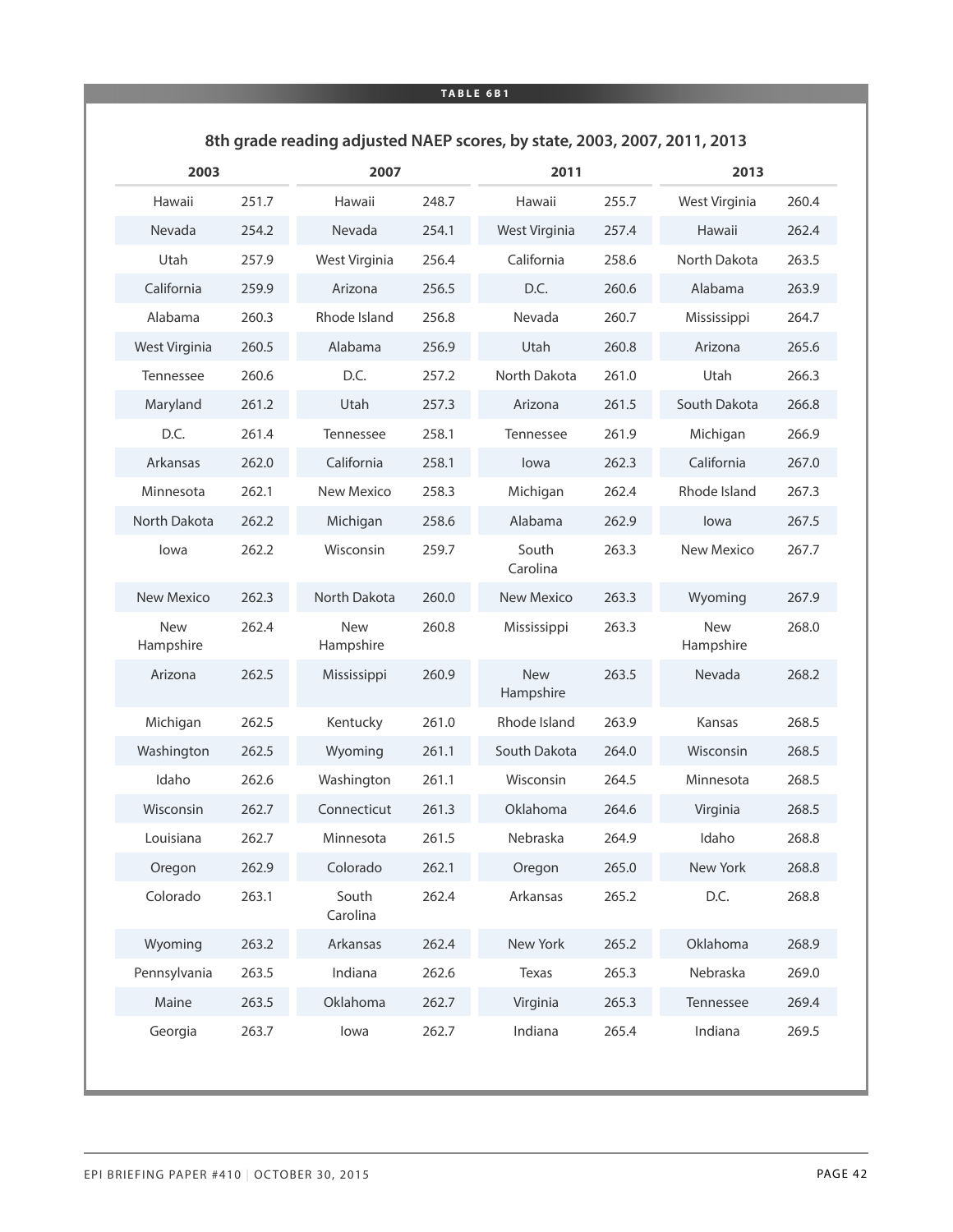|                          |       |                   |       | <b>TABLE 6B1 (CONTINUED)</b> |       |                          |       |
|--------------------------|-------|-------------------|-------|------------------------------|-------|--------------------------|-------|
| 2003                     |       | 2007              |       | 2011                         |       | 2013                     |       |
| Ohio                     | 263.8 | Idaho             | 262.8 | Louisiana                    | 265.5 | South<br>Carolina        | 269.5 |
| Connecticut              | 263.8 | Illinois          | 262.8 | Wyoming                      | 265.5 | Maine                    | 269.7 |
| Kansas                   | 263.8 | Nebraska          | 262.9 | Colorado                     | 265.6 | Arkansas                 | 269.8 |
| Indiana                  | 263.9 | Georgia           | 263.1 | Idaho                        | 265.8 | Delaware                 | 270.0 |
| Rhode Island             | 264.0 | South Dakota      | 263.2 | Washington                   | 265.9 | Montana                  | 270.3 |
| Delaware                 | 264.2 | North<br>Carolina | 263.3 | Georgia                      | 265.9 | Missouri                 | 270.5 |
| South<br>Carolina        | 264.3 | Louisiana         | 263.3 | Kansas                       | 266.1 | Connecticut              | 270.6 |
| Mississippi              | 264.3 | Florida           | 263.4 | Minnesota                    | 266.3 | Illinois                 | 270.8 |
| Nebraska                 | 264.3 | Maryland          | 263.4 | Maryland                     | 266.3 | Colorado                 | 270.8 |
| Florida                  | 264.9 | Missouri          | 263.6 | Delaware                     | 266.6 | Texas                    | 270.8 |
| <b>North</b><br>Carolina | 265.0 | Virginia          | 263.8 | Pennsylvania                 | 266.8 | Louisiana                | 271.0 |
| South Dakota             | 265.0 | Kansas            | 264.1 | North<br>Carolina            | 266.8 | Ohio                     | 271.4 |
| Oklahoma                 | 265.3 | New York          | 264.1 | Florida                      | 267.1 | Georgia                  | 271.4 |
| Missouri                 | 265.3 | Oregon            | 264.3 | Missouri                     | 267.6 | Oregon                   | 271.4 |
| Texas                    | 265.6 | Maine             | 264.6 | Illinois                     | 267.7 | <b>North</b><br>Carolina | 271.7 |
| Montana                  | 265.8 | Texas             | 265.2 | Ohio                         | 267.9 | Florida                  | 272.3 |
| Kentucky                 | 265.8 | Pennsylvania      | 265.6 | Montana                      | 268.6 | Pennsylvania             | 272.3 |
| Virginia                 | 265.8 | New Jersey        | 266.2 | Kentucky                     | 268.7 | Washington               | 272.3 |
| New Jersey               | 266.3 | Ohio              | 266.4 | Connecticut                  | 268.9 | Maryland                 | 272.5 |
| Vermont                  | 266.4 | Delaware          | 266.5 | New Jersey                   | 269.0 | Kentucky                 | 272.7 |
| Illinois                 | 267.6 | Vermont           | 266.5 | Maine                        | 269.7 | New Jersey               | 273.1 |
| New York                 | 268.5 | Montana           | 266.7 | Vermont                      | 270.7 | Vermont                  | 273.8 |
| Massachusetts            | 268.5 | Massachusetts     | 267.5 | Massachusetts                | 271.5 | Massachusetts            | 274.3 |

**Note:** Scores are adjusted for student characteristics, student family background, school socioeconomic status and race composition, and teacher characteristics.

**Source:** EPI analysis of NCES NAEP microdata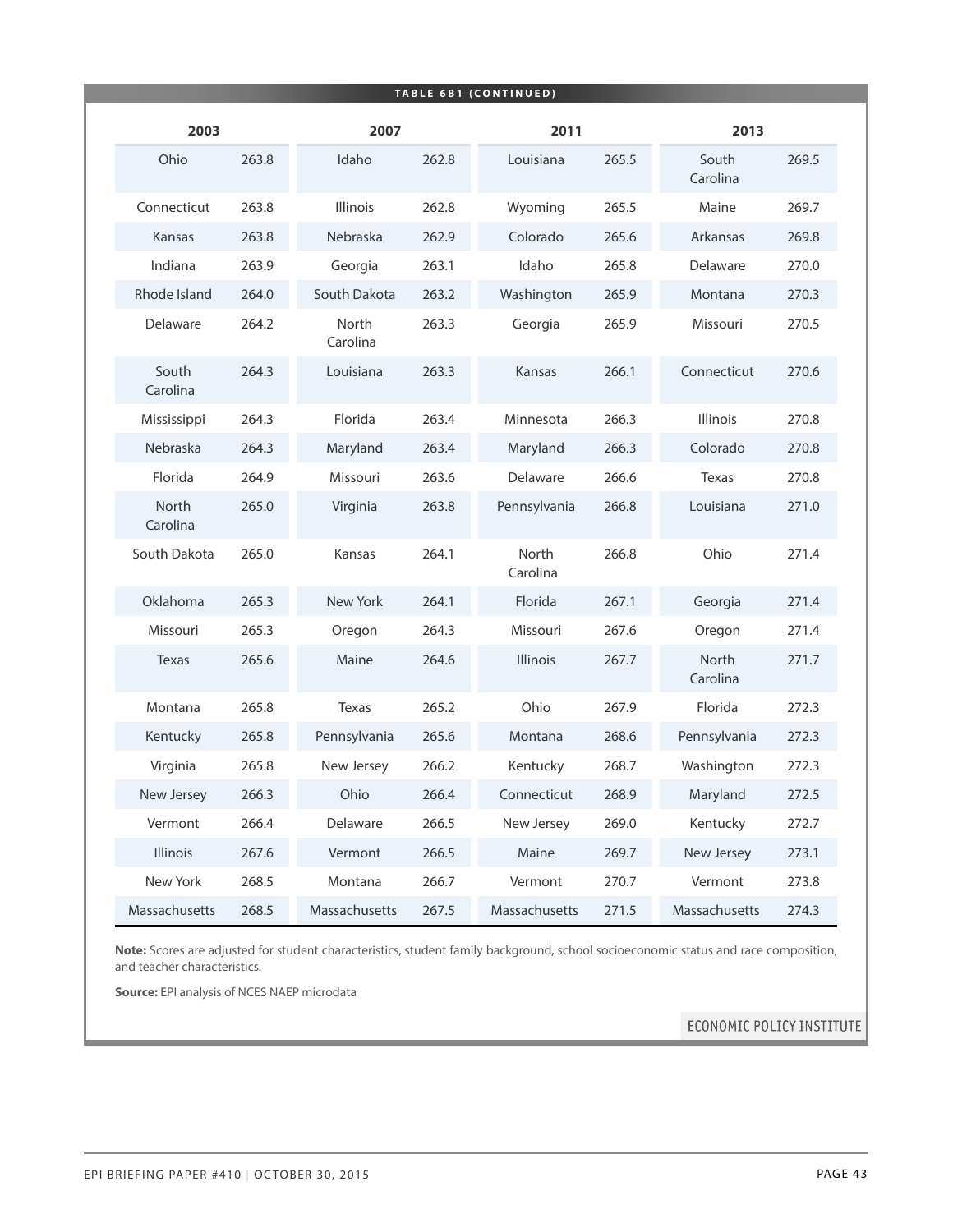#### **TABLE 6B2**

|                         |       |                         |       |                         |       | 4th grade reading adjusted NAEP scores, by state, 2003, 2007, 2011, 2013 |       |  |  |  |
|-------------------------|-------|-------------------------|-------|-------------------------|-------|--------------------------------------------------------------------------|-------|--|--|--|
| 2003                    |       | 2007                    |       | 2011                    |       | 2013                                                                     |       |  |  |  |
| Hawaii                  | 202.2 | Hawaii                  | 204.0 | Hawaii                  | 209.9 | Hawaii                                                                   | 208.7 |  |  |  |
| Nevada                  | 204.5 | Nevada                  | 210.0 | D.C.                    | 211.9 | Arizona                                                                  | 211.9 |  |  |  |
| D.C.                    | 208.6 | Arizona                 | 210.3 | Utah                    | 212.9 | New Mexico                                                               | 213.3 |  |  |  |
| Arizona                 | 210.5 | Oregon                  | 212.8 | Arizona                 | 214.3 | South Dakota                                                             | 213.8 |  |  |  |
| California              | 210.6 | D.C.                    | 213.0 | Michigan                | 214.3 | Idaho                                                                    | 214.6 |  |  |  |
| Utah                    | 212.2 | Utah                    | 213.9 | <b>New Mexico</b>       | 214.3 | Utah                                                                     | 214.6 |  |  |  |
| Alabama                 | 213.0 | Tennessee               | 214.4 | West Virginia           | 214.5 | North Dakota                                                             | 214.7 |  |  |  |
| Oregon                  | 213.5 | California              | 214.4 | Tennessee               | 215.2 | California                                                               | 215.4 |  |  |  |
| Wisconsin               | 213.5 | Michigan                | 214.9 | California              | 215.3 | Michigan                                                                 | 216.2 |  |  |  |
| Idaho                   | 213.8 | Rhode Island            | 215.3 | South Dakota            | 215.3 | Wisconsin                                                                | 216.9 |  |  |  |
| Tennessee               | 213.8 | Wisconsin               | 216.0 | lowa                    | 216.2 | lowa                                                                     | 217.5 |  |  |  |
| Minnesota               | 213.9 | <b>New</b><br>Hampshire | 216.6 | Mississippi             | 216.3 | Nevada                                                                   | 217.5 |  |  |  |
| Michigan                | 214.1 | West Virginia           | 216.6 | Wisconsin               | 216.6 | Montana                                                                  | 217.9 |  |  |  |
| North Dakota            | 214.1 | Oklahoma                | 216.9 | North Dakota            | 216.8 | Mississippi                                                              | 218.6 |  |  |  |
| Rhode Island            | 215.1 | North Dakota            | 217.4 | Idaho                   | 217.1 | Illinois                                                                 | 218.8 |  |  |  |
| <b>New</b><br>Hampshire | 215.2 | Connecticut             | 217.5 | Nevada                  | 217.1 | West Virginia                                                            | 218.9 |  |  |  |
| Pennsylvania            | 215.2 | Minnesota               | 217.5 | Minnesota               | 217.3 | Nebraska                                                                 | 219.3 |  |  |  |
| Illinois                | 215.3 | lowa                    | 218.0 | Oregon                  | 217.3 | Washington                                                               | 219.5 |  |  |  |
| Indiana                 | 215.3 | <b>New Mexico</b>       | 218.2 | South<br>Carolina       | 217.7 | Rhode Island                                                             | 219.7 |  |  |  |
| lowa                    | 215.7 | Mississippi             | 218.2 | Rhode Island            | 218.3 | Wyoming                                                                  | 219.7 |  |  |  |
| Mississippi             | 215.7 | South Dakota            | 218.3 | Wyoming                 | 218.3 | South<br>Carolina                                                        | 219.7 |  |  |  |
| Wyoming                 | 216.0 | <b>Illinois</b>         | 218.5 | Washington              | 218.5 | Oregon                                                                   | 219.8 |  |  |  |
| Maryland                | 216.0 | South<br>Carolina       | 218.5 | Montana                 | 218.6 | Alabama                                                                  | 220.1 |  |  |  |
| New Jersey              | 216.1 | Wyoming                 | 218.7 | Maine                   | 218.6 | <b>New</b><br>Hampshire                                                  | 220.4 |  |  |  |
| Kansas                  | 216.2 | Indiana                 | 218.7 | Oklahoma                | 218.7 | Colorado                                                                 | 220.6 |  |  |  |
| <b>New Mexico</b>       | 216.4 | Nebraska                | 218.7 | Missouri                | 218.8 | Oklahoma                                                                 | 220.6 |  |  |  |
| Colorado                | 216.5 | Idaho                   | 219.0 | Illinois                | 218.9 | Tennessee                                                                | 220.6 |  |  |  |
| Ohio                    | 216.6 | Washington              | 219.2 | <b>New</b><br>Hampshire | 219.0 | Ohio                                                                     | 220.8 |  |  |  |
| Nebraska                | 216.7 | Louisiana               | 219.5 | Nebraska                | 219.1 | Connecticut                                                              | 221.0 |  |  |  |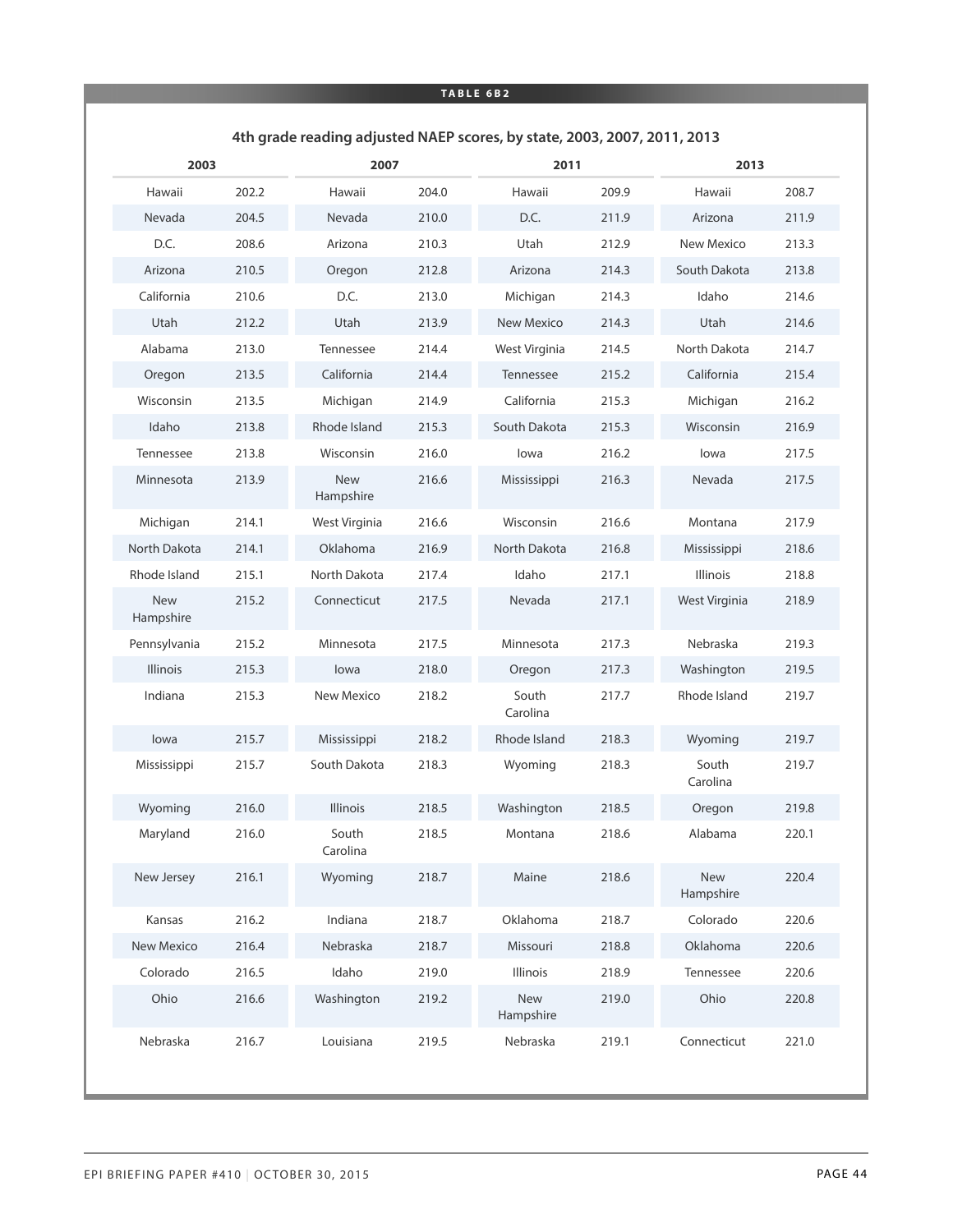|                   |       |                   |       | <b>TABLE 6B2 (CONTINUED)</b> |       |                   |       |
|-------------------|-------|-------------------|-------|------------------------------|-------|-------------------|-------|
| 2003              |       | 2007              |       | 2011                         |       | 2013              |       |
| Louisiana         | 216.9 | New Jersey        | 219.5 | Virginia                     | 219.9 | Minnesota         | 221.2 |
| Arkansas          | 216.9 | Kansas            | 219.6 | Connecticut                  | 220.1 | Missouri          | 221.7 |
| Maine             | 217.0 | Maine             | 219.9 | Louisiana                    | 220.4 | New York          | 222.1 |
| Washington        | 217.1 | Ohio              | 220.0 | Indiana                      | 220.5 | Texas             | 222.4 |
| Kentucky          | 217.2 | Maryland          | 220.1 | Vermont                      | 220.5 | Maine             | 222.5 |
| Oklahoma          | 217.3 | Arkansas          | 220.1 | Colorado                     | 220.5 | Kansas            | 222.7 |
| Vermont           | 217.3 | Colorado          | 220.3 | Alabama                      | 220.7 | Arkansas          | 222.7 |
| Georgia           | 217.3 | Georgia           | 220.4 | Ohio                         | 220.8 | Louisiana         | 222.9 |
| West Virginia     | 217.4 | Vermont           | 220.4 | Georgia                      | 221.0 | New Jersey        | 223.0 |
| Montana           | 217.5 | Missouri          | 220.5 | Arkansas                     | 221.2 | Virginia          | 223.0 |
| South Dakota      | 217.6 | North<br>Carolina | 220.6 | New York                     | 221.5 | Pennsylvania      | 223.2 |
| Texas             | 218.3 | New York          | 220.9 | New Jersey                   | 221.8 | D.C.              | 223.2 |
| Virginia          | 218.5 | Alabama           | 220.9 | Pennsylvania                 | 221.9 | Vermont           | 223.6 |
| Missouri          | 219.3 | Pennsylvania      | 221.1 | Texas                        | 222.3 | Kentucky          | 223.7 |
| Connecticut       | 219.9 | Montana           | 222.1 | Kansas                       | 222.4 | Georgia           | 224.0 |
| South<br>Carolina | 219.9 | Kentucky          | 222.2 | North<br>Carolina            | 222.6 | Delaware          | 225.3 |
| Massachusetts     | 221.6 | Virginia          | 222.3 | Kentucky                     | 223.1 | North<br>Carolina | 225.5 |
| Delaware          | 221.8 | Texas             | 222.4 | Delaware                     | 224.1 | Indiana           | 225.6 |
| New York          | 221.9 | Delaware          | 224.2 | Maryland                     | 224.8 | Massachusetts     | 226.9 |
| Florida           | 222.2 | Massachusetts     | 225.3 | Massachusetts                | 228.6 | Maryland          | 227.0 |
| North<br>Carolina | 223.3 | Florida           | 225.4 | Florida                      | 229.6 | Florida           | 231.1 |

**Note:** Scores are adjusted for student characteristics, student family background, school socioeconomic status and race composition, and teacher characteristics.

**Source:** EPI analysis of NCES NAEP microdata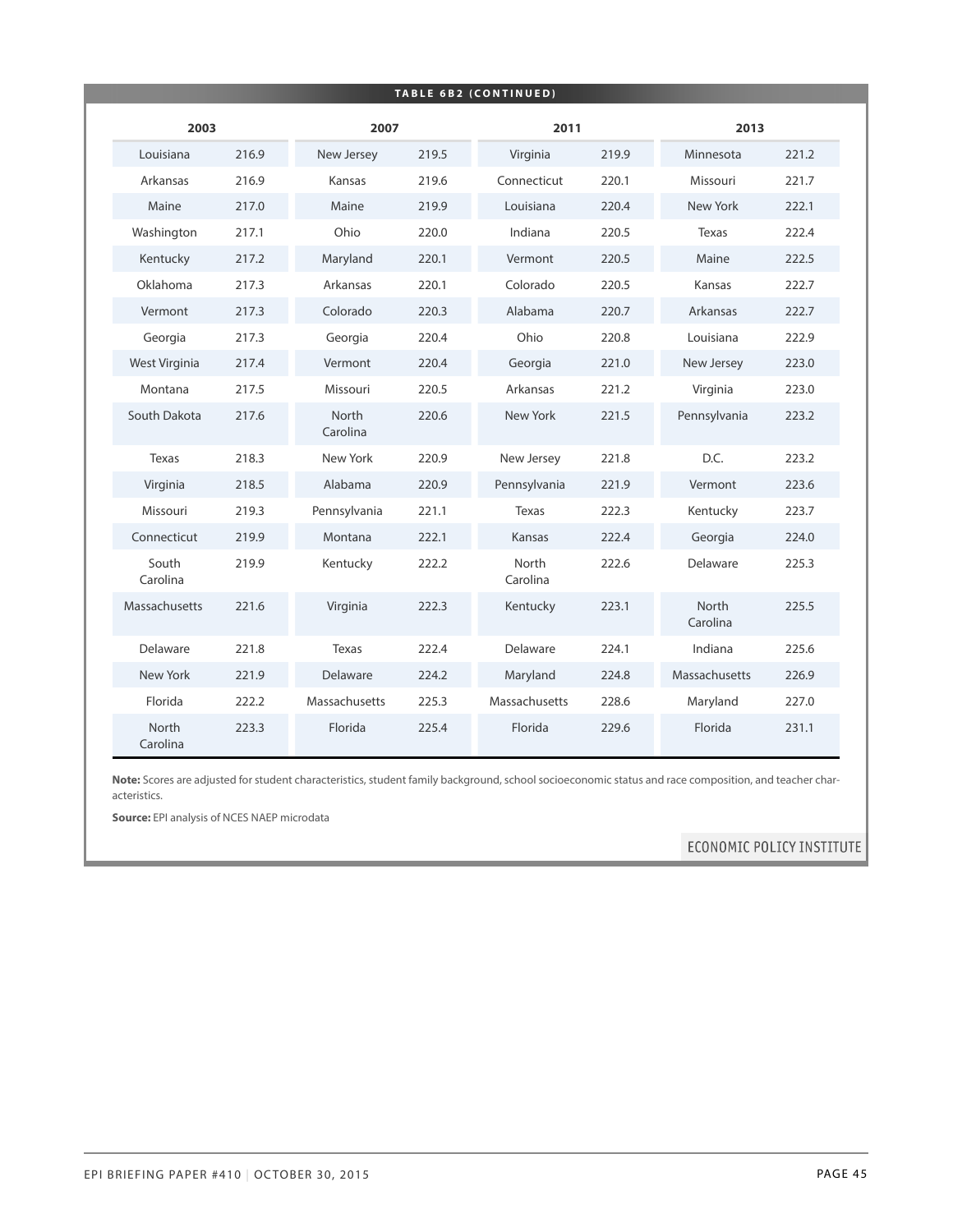#### **TABLE 7**

### **Gains in 8th grade math adjusted NAEP scores, by state, 1992–2013**

**Adjusted scores**

| <b>State</b>          |       |                   |                                  |       | 1992 1996 2000 2003 2005 2007 2009 2011 2013          |             |                         |             |       | 2013 minus earliest<br>test year | Annual gain (points/<br>year) |
|-----------------------|-------|-------------------|----------------------------------|-------|-------------------------------------------------------|-------------|-------------------------|-------------|-------|----------------------------------|-------------------------------|
| Iowa                  |       | 273.0 275.9       | $\overbrace{\phantom{12322111}}$ | 280.7 |                                                       |             | 280.2 283.7 281.6 284.7 |             | 283.6 | 10.6                             | 0.51                          |
| <b>South Dakota</b>   |       |                   |                                  | 280.9 | 283.5                                                 | 285.1       | 287.9                   | 288.1       | 286.3 | 5.4                              | 0.54                          |
| Connecticut           | 265.7 |                   | 271.8 274.3                      |       | 280.5 278.4 277.7 282.7                               |             |                         | 282.8 281.5 |       | 15.7                             | 0.75                          |
| <b>North Dakota</b>   | 270.8 |                   |                                  |       | 276.2 273.8 279.2 281.4 286.0 288.8                   |             |                         | 288.9 286.9 |       | 16.1                             | 0.77                          |
| Montana               |       |                   |                                  |       | 274.9 279.5 280.5 283.8 285.8 288.3 292.3 288.1       |             |                         |             |       | 13.2                             | 0.78                          |
| <b>Nebraska</b>       | 268.6 |                   |                                  |       | 274.7 274.1 278.1 280.9 282.4 282.8 281.9 285.6       |             |                         |             |       | 17.0                             | 0.81                          |
| Wyoming               | 266.1 |                   | 266.9 269.8 279.4 279.9          |       |                                                       |             | 284.3 281.7             | 284.4 284.8 |       | 18.7                             | 0.89                          |
| Arizona               |       |                   |                                  |       | 269.8 270.1 277.5 279.7 278.7 282.5 283.8 285.1       |             |                         |             |       | 15.3                             | 0.90                          |
| Michigan              | 262.0 | 270.8             |                                  |       | 271.7 275.5 276.4 276.8 278.9 280.7                   |             |                         |             | 281.0 | 19.1                             | 0.91                          |
| Wisconsin             | 268.9 |                   |                                  |       | 275.9 279.5 280.0 281.1 281.6 286.0 288.3 288.7       |             |                         |             |       | 19.9                             | 0.95                          |
| <b>Illinois</b>       |       |                   |                                  |       | 275.6 279.3 281.7 281.5 284.2 287.7                   |             |                         |             | 287.9 | 12.3                             | 0.95                          |
| California            | 260.3 | 266.1             |                                  |       | 265.0 273.5 276.2 278.4 278.8 278.3 280.7             |             |                         |             |       | 20.4                             | 0.97                          |
| Alabama               | 257.7 |                   |                                  |       | 263.9 270.0 272.2 272.8 274.3 278.1                   |             |                         | 278.5 278.3 |       | 20.7                             | 0.99                          |
| <b>Maine</b>          | 269.4 | 274.6             |                                  |       | 275.2 277.2 279.8 283.2 285.4 288.7 290.5             |             |                         |             |       | 21.1                             | 1.00                          |
| <b>Oklahoma</b>       | 262.6 |                   |                                  |       | 270.7 276.4 277.0 278.4 280.5 285.1                   |             |                         |             | 283.7 | 21.1                             | 1.01                          |
| <b>New Mexico</b>     |       | 263.6 272.3       |                                  |       | 266.8 276.8 275.0 278.9 280.8 285.0 284.7             |             |                         |             |       | 21.2                             | 1.01                          |
| Idaho                 | 263.6 |                   |                                  |       | 272.8 277.5 279.3 284.6 284.2 286.8 284.8             |             |                         |             |       | 21.2                             | 1.01                          |
| <b>Missouri</b>       |       |                   |                                  |       | 266.2 270.7 272.2 279.6 278.7 283.4 285.3 283.7 287.5 |             |                         |             |       | 21.4                             | 1.02                          |
| Utah                  | 259.2 | 264.9             |                                  |       | 265.7 275.0 274.6 277.1                               |             | 277.6 279.4 280.5       |             |       | 21.4                             | 1.02                          |
| <b>Kansas</b>         |       |                   |                                  |       | 277.4 281.4 283.6 288.1 289.7 290.3 291.2             |             |                         |             |       | 13.8                             | 1.06                          |
| <b>New York</b>       |       |                   |                                  |       | 262.0 270.2 274.0 281.1 283.1 283.8 284.9 283.1       |             |                         |             | 284.3 | 22.3                             | 1.06                          |
| Oregon                |       |                   |                                  |       | 269.4 274.2 279.8 282.6 284.3 286.5                   |             |                         | 286.1       | 287.5 | 18.1                             | 1.06                          |
| Nevada                |       |                   |                                  |       | 266.9 265.0 269.6 273.2 274.2 276.0 282.3 285.3       |             |                         |             |       | 18.4                             | 1.08                          |
| <b>Minnesota</b>      | 268.8 |                   |                                  |       | 275.9 279.5 285.3 286.9 286.8 290.8                   |             |                         | 293.0 291.6 |       | 22.8                             | 1.09                          |
| <b>Arkansas</b>       | 263.8 |                   |                                  |       | 263.4 264.5 274.1 279.0 281.1 284.3 288.2 287.6       |             |                         |             |       | 23.8                             | 1.13                          |
| <b>South Carolina</b> |       |                   |                                  |       | 266.2 270.0 275.8 285.2 290.4 290.3 292.4 289.4 290.0 |             |                         |             |       | 23.8                             | 1.14                          |
| <b>New Hampshire</b>  | 265.6 | 271.8             |                                  | 277.3 | 278.2                                                 | 280.8 286.1 |                         | 286.7       | 289.6 | 24.0                             | 1.14                          |
| West Virginia         | 254.9 |                   | 261.0 269.4                      |       | 273.5 273.7 275.9 276.1                               |             |                         | 277.3 279.3 |       | 24.4                             | 1.16                          |
| Virginia              | 264.1 | 266.9             | 272.7                            |       | 280.8 284.8                                           | 286.8       | 286.4                   | 289.0 288.9 |       | 24.8                             | 1.18                          |
| Colorado              |       | 264.3 271.4       |                                  |       | 278.6 280.2 283.7 284.3                               |             |                         | 289.8 289.2 |       | 24.9                             | 1.19                          |
| <b>New Jersey</b>     |       | 267.4 273.8       |                                  | 279.1 |                                                       | 283.2 284.7 | 287.8                   | 290.5 292.4 |       | 25.0                             | 1.19                          |
| Georgia               |       | 264.7 265.9 272.0 |                                  |       | 280.7 281.1 282.3 286.0                               |             |                         | 287.8 289.9 |       | 25.2                             | 1.20                          |
| Kentucky              |       |                   |                                  |       | 259.7 266.2 271.1 276.1 277.6 282.7 283.4 286.0 285.4 |             |                         |             |       | 25.7                             | 1.22                          |
| <b>Mississippi</b>    |       |                   |                                  |       | 259.6 264.8 264.5 273.5 277.9 280.4 280.0 283.7 285.5 |             |                         |             |       | 26.0                             | 1.24                          |
| Tennessee             |       |                   |                                  |       | 257.9 263.5 266.4 273.2 278.0 278.4 280.2 278.9 283.9 |             |                         |             |       | 26.1                             | 1.24                          |
| Washington            |       | 269.6             | $\qquad \qquad -$                |       | 279.3 282.2 283.6 286.4 288.4 290.8                   |             |                         |             |       | 21.2                             | 1.25                          |
| Texas                 |       |                   |                                  |       | 269.0 274.9 280.6 283.6 288.3 291.7 292.8 298.7 295.6 |             |                         |             |       | 26.7                             | 1.27                          |
| <b>Delaware</b>       |       | 261.1 266.1       | $\overline{\phantom{0}}$         |       | 279.9 283.4 287.1 288.9 290.8 288.7                   |             |                         |             |       | 27.6                             | 1.32                          |
| Florida               |       | 262.1 269.0       |                                  |       | 279.2 282.7 284.1 288.5 286.3 289.9                   |             |                         |             |       | 27.8                             | 1.32                          |
| Pennsylvania          | 263.2 |                   | $\qquad \qquad -$                |       | 277.9 280.5 286.2 287.9 289.1 291.2                   |             |                         |             |       | 28.0                             | 1.33                          |
| Indiana               |       |                   |                                  |       | 263.4 270.4 276.6 281.1 284.0 286.8 287.4 288.4 292.4 |             |                         |             |       | 29.0                             | 1.38                          |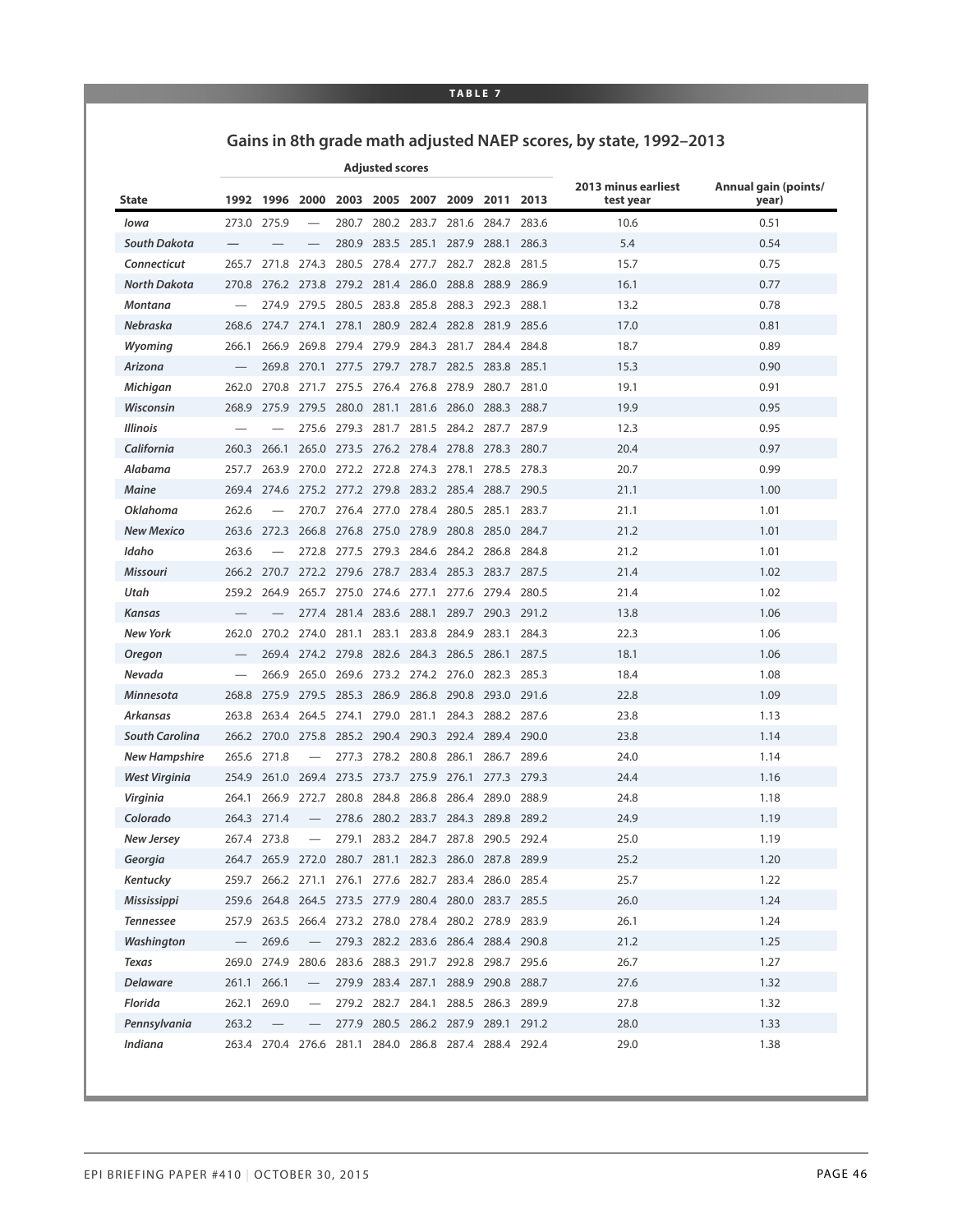#### **TABLE 7 ( C ONTINUED )**

|                         |       |                          |             |       | <b>Adjusted scores</b>                                |                         |                   |           |       |                                  |                               |
|-------------------------|-------|--------------------------|-------------|-------|-------------------------------------------------------|-------------------------|-------------------|-----------|-------|----------------------------------|-------------------------------|
| <b>State</b>            | 1992  |                          | 1996 2000   |       | 2003 2005 2007                                        |                         | 2009              | 2011 2013 |       | 2013 minus earliest<br>test year | Annual gain (points/<br>year) |
| Maryland                | 261.7 |                          | 268.7 274.2 | 278.1 |                                                       | 278.5 285.2 287.4       |                   | 287.9     | 291.2 | 29.5                             | 1.40                          |
| Ohio                    | 263.2 | $\overline{\phantom{0}}$ | 275.3       | 279.1 |                                                       | 282.0 284.0 285.8 290.8 |                   |           | 293.1 | 30.0                             | 1.43                          |
| Rhode Island            |       |                          |             |       | 255.2 263.2 268.9 273.9 272.8 275.0 279.5 284.1 285.3 |                         |                   |           |       | 30.1                             | 1.43                          |
| Vermont                 |       |                          | 271.1 274.3 |       | 280.6 283.1                                           |                         | 286.6 289.8 293.3 |           | 295.9 | 24.8                             | 1.46                          |
| Louisiana               |       |                          |             |       | 258.0 261.8 272.9 275.8 281.6 284.8 288.6 286.3 290.1 |                         |                   |           |       | 32.1                             | 1.53                          |
| District of<br>Columbia | 259.3 |                          |             |       | 260.7 265.2 273.5 275.9 274.5 284.2 285.7 292.2       |                         |                   |           |       | 32.8                             | 1.56                          |
| <b>North Carolina</b>   |       |                          |             |       | 260.2 270.0 279.4 287.6 288.0 290.4 291.6 294.4 296.0 |                         |                   |           |       | 35.9                             | 1.71                          |
| <b>Massachusetts</b>    |       |                          |             |       | 262.1 270.5 274.7 279.6 286.2 291.2 295.2 295.6 298.4 |                         |                   |           |       | 36.3                             | 1.73                          |
| Hawaii                  |       |                          |             |       | 241.7 251.9 254.8 260.2 259.6 262.9 267.5 277.1       |                         |                   |           | 281.2 | 39.5                             | 1.88                          |

**Note:** States are ranked by annual gain. Scores are adjusted within each test year for student characteristics, student family socioeconomic (SES) characteristics, and racial and SES composition of school. Test scores are adjusted across years for changing social class composition of sample by using 1996 student characteristics, family academic resources, and school racial and SES composition to weight all years.

**Source:** EPI analysis of NCES NAEP microdata

ECONOMIC POLICY INSTITUTE

#### FIGURE A

# **PISA math and reading scores adjusted to U.S. FAR weights, United States, select states, and comparison countries, 2012**

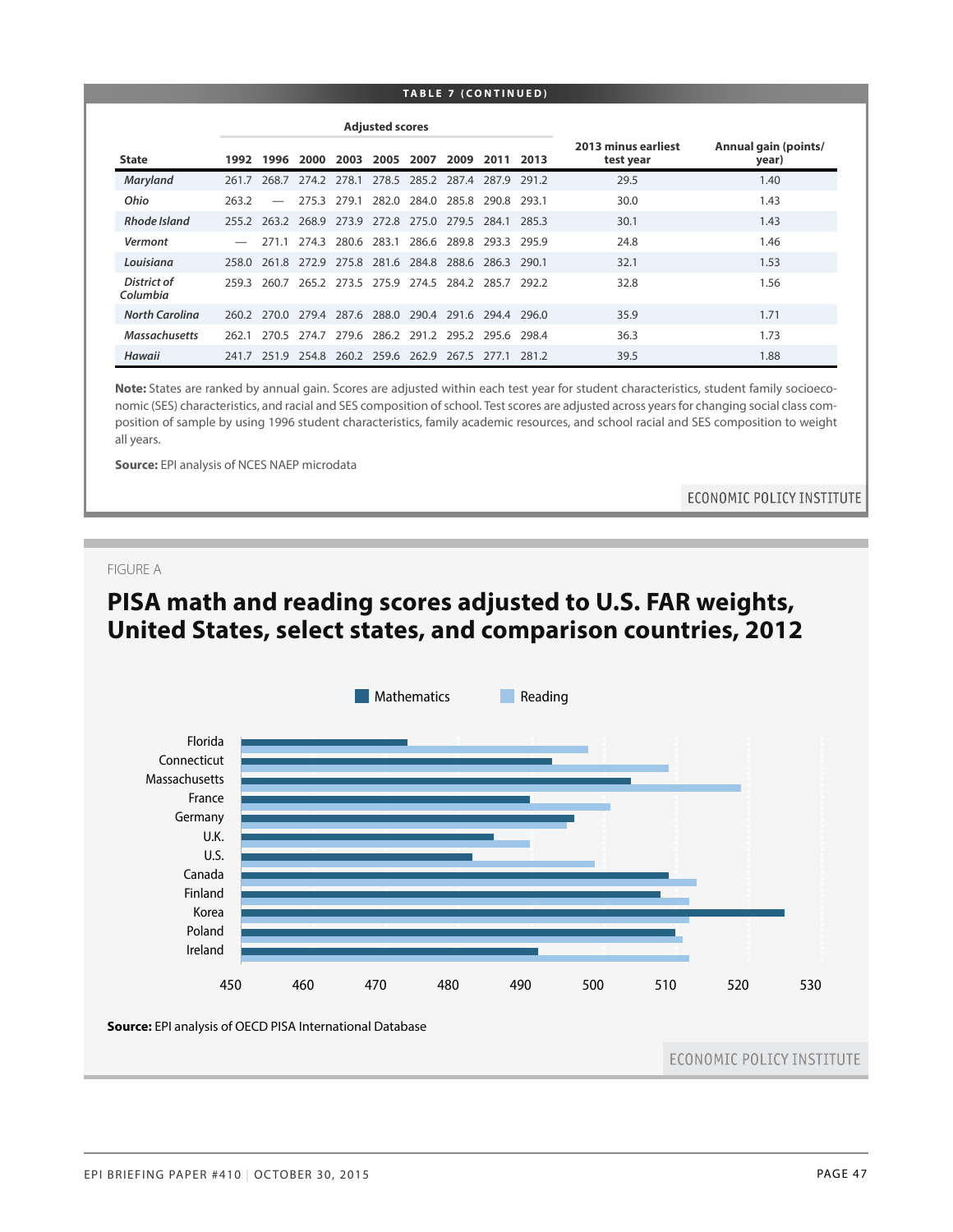#### FIGURE B

# **TIMSS 8th grade math scores adjusted to 2011 U.S. FAR weights, United States, select states, and select countries, 1999–2011**

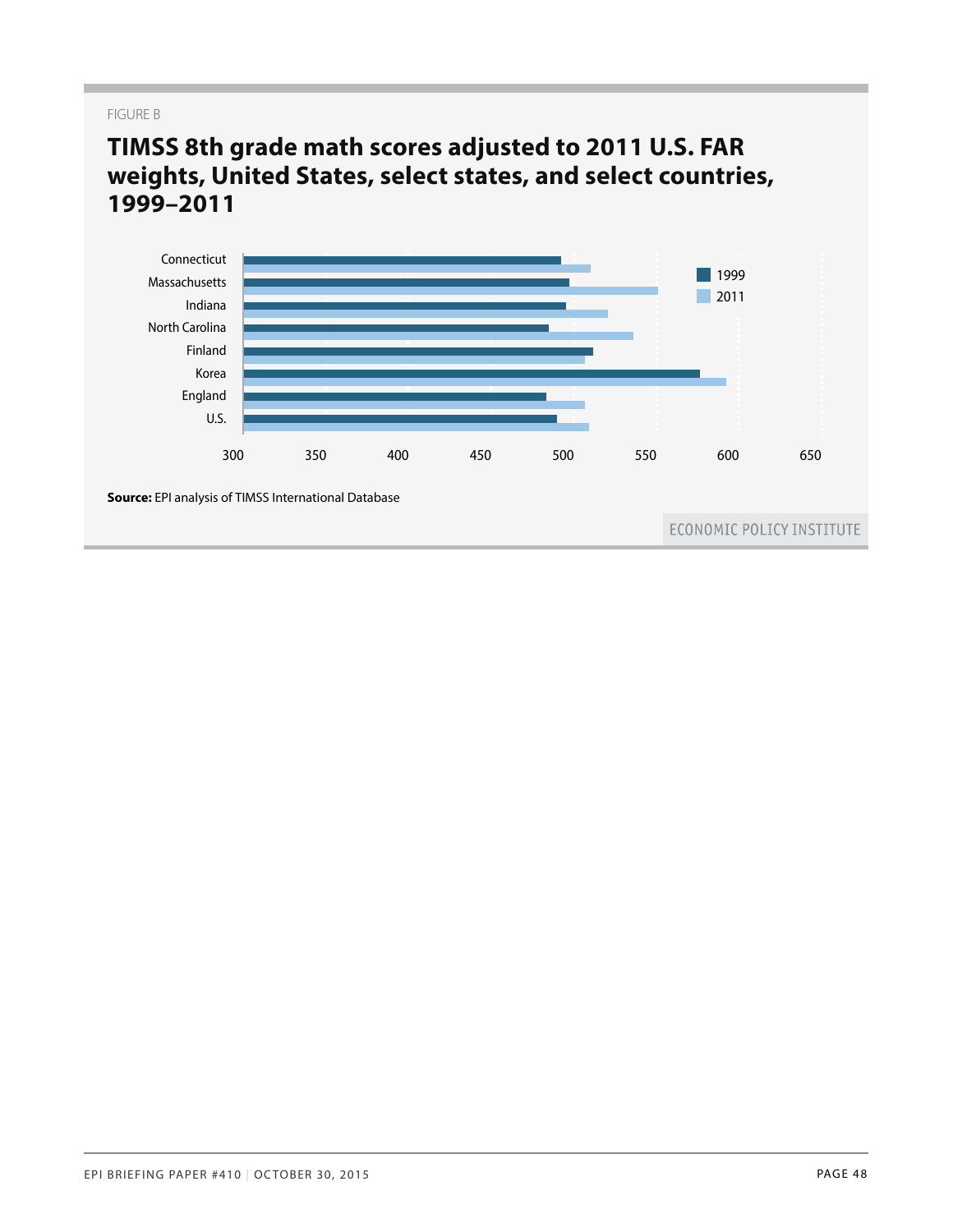#### FIGURE C



# **8th grade TIMSS math scores adjusted to 2011 U.S. FAR weights, U.S., Minnesota, Korea, and England, 1995–2011** 700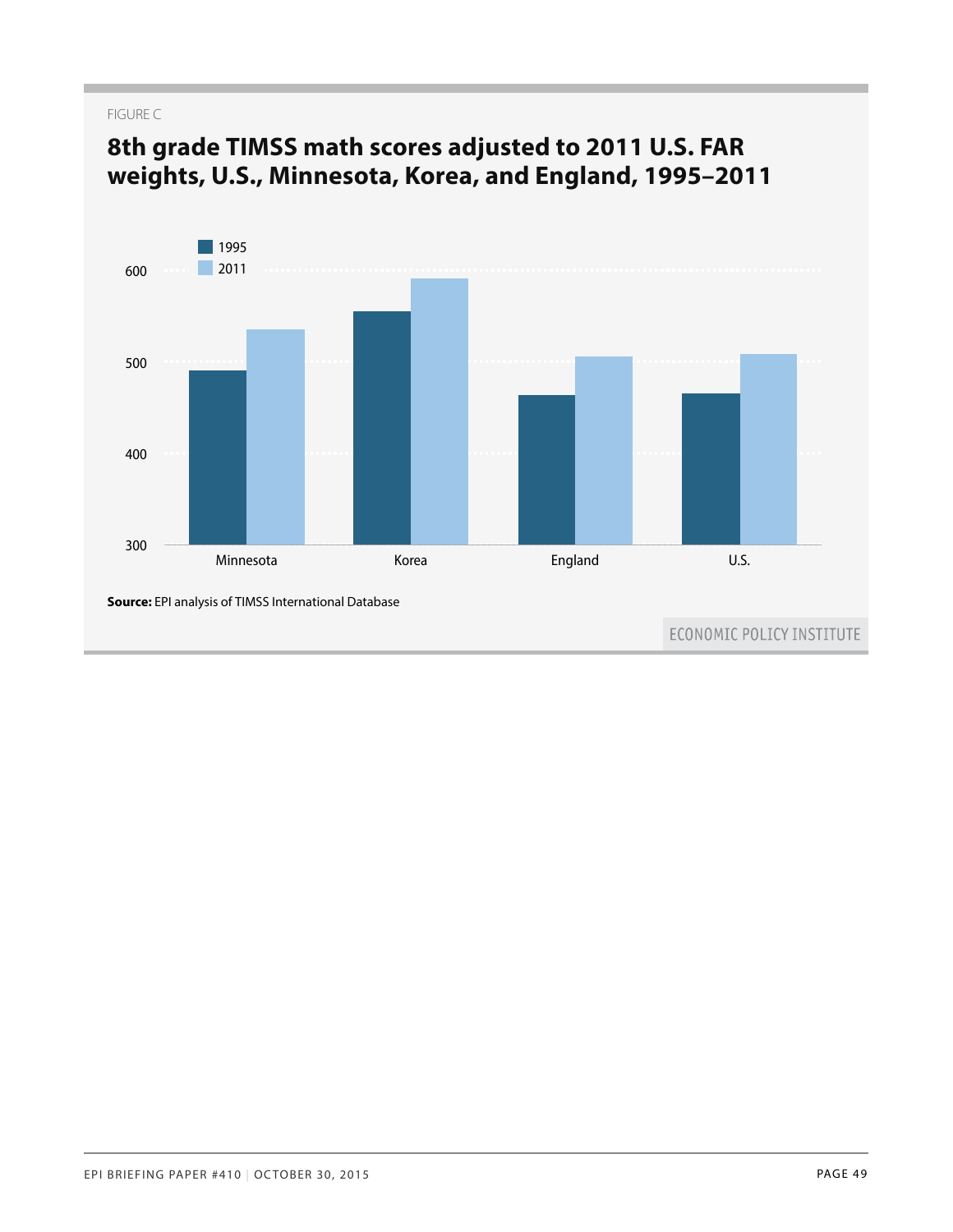#### FIGURE D

# **Connecticut and Massachusetts NAEP 8th grade mathematics scores, 1992–2013** 320



**Note:** Scores are adjusted within each test year for student characteristics, student family socioeconomic (SES) characteristics, and racial and SES composition of school. Test scores are adjusted across years for changing social class composition of sample by using 1996 student characteristics, family academic resources, and school racial and SES composition to weight all years.

**Source:** EPI analysis of NCES NAEP microdata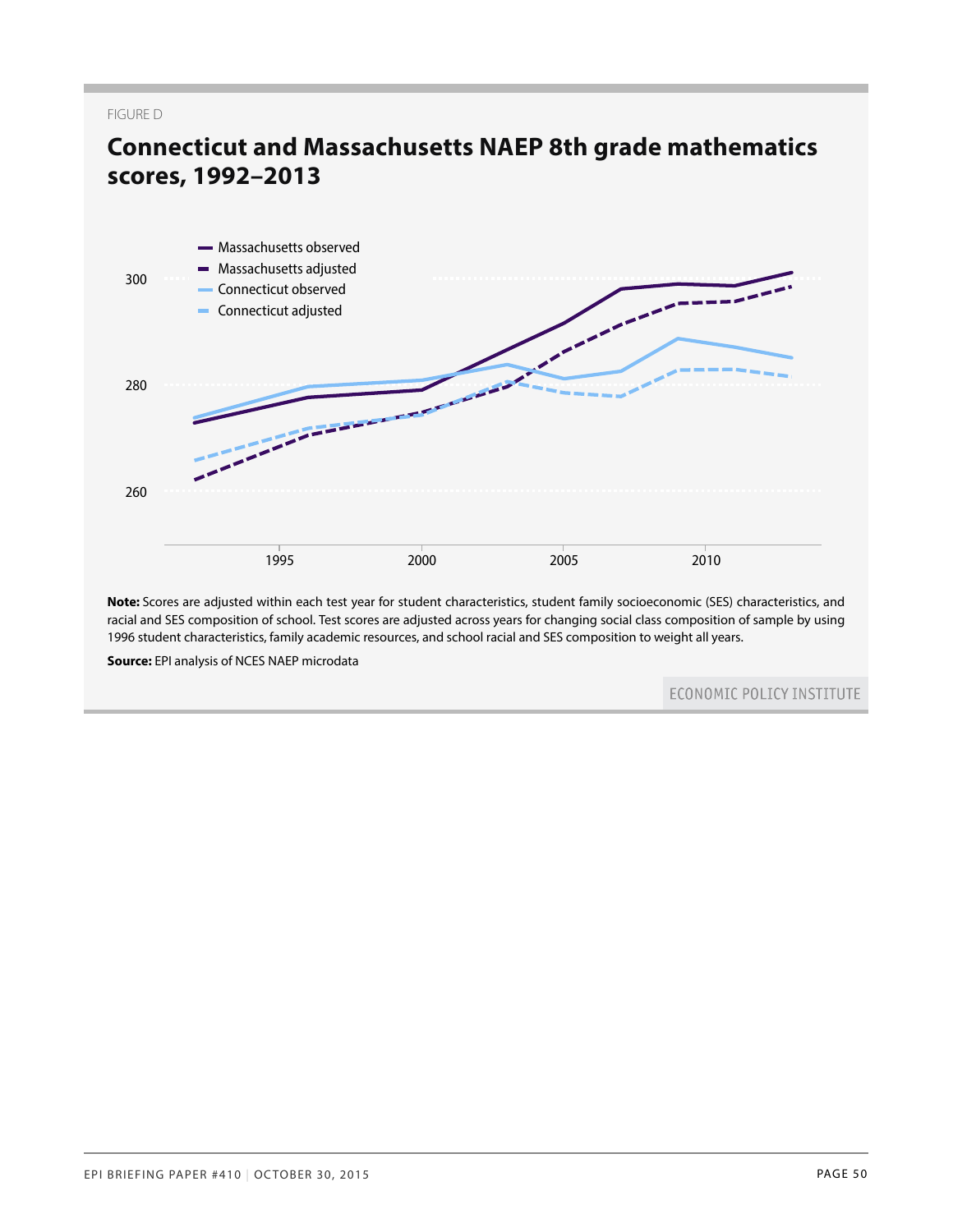FIGURE E



**New York and New Jersey NAEP 8th grade mathematics scores, 1992–2013**

**Note:** Scores are adjusted within each test year for student characteristics, student family socioeconomic (SES) characteristics, and racial and SES composition of school. Test scores are adjusted across years for changing social class composition of sample by using 1996 student characteristics, family academic resources, and school racial and SES composition to weight all years.

**Source:** EPI analysis of NCES NAEP microdata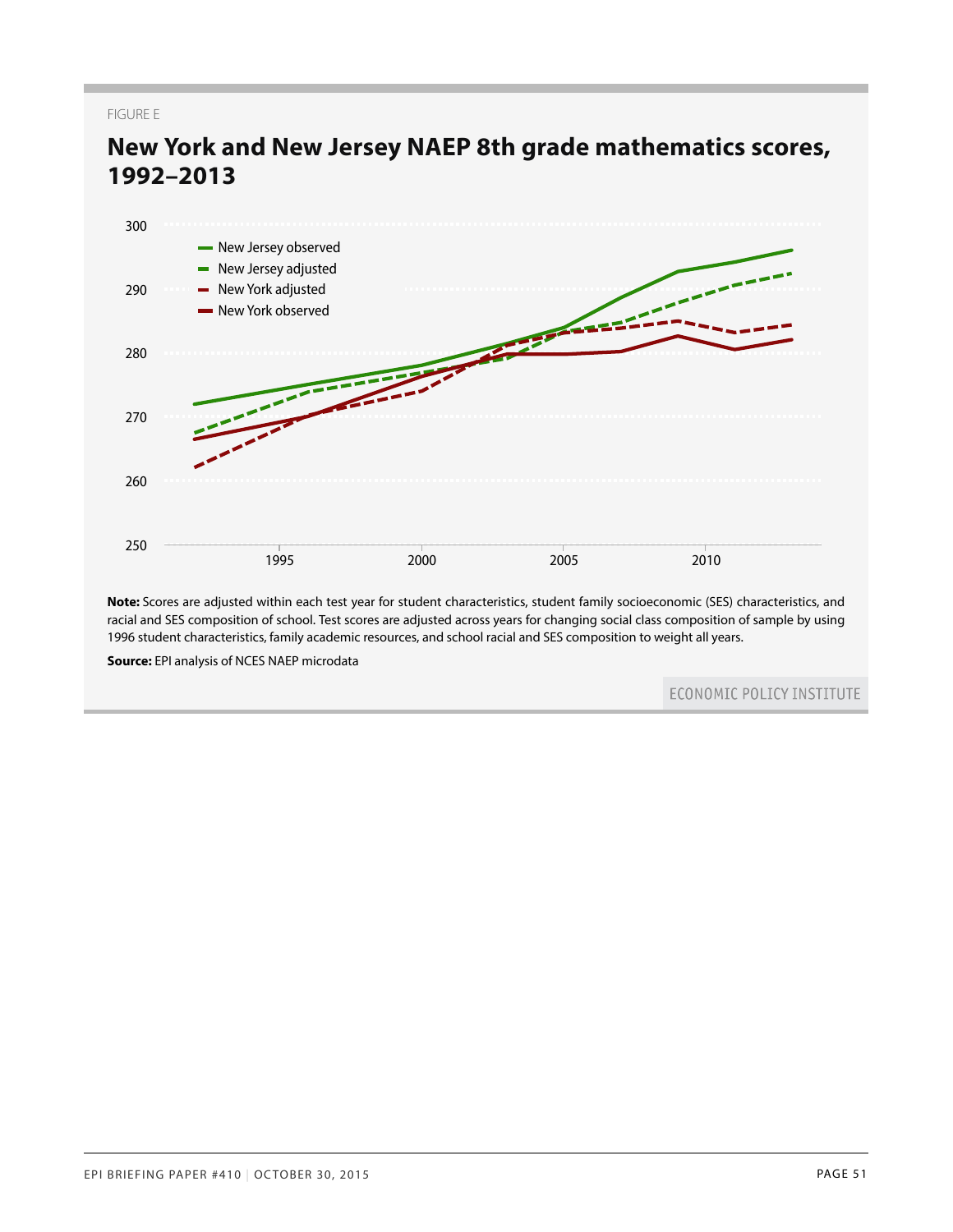FIGURE F



# **California and Texas NAEP 8th grade mathematics scores, 1992–2013** 320

**Note:** Scores are adjusted within each test year for student characteristics, student family socioeconomic (SES) characteristics, and racial and SES composition of school. Test scores are adjusted across years for changing social class composition of sample by using 1996 student characteristics, family academic resources, and school racial and SES composition to weight all years.

**Source:** EPI analysis of NCES NAEP microdata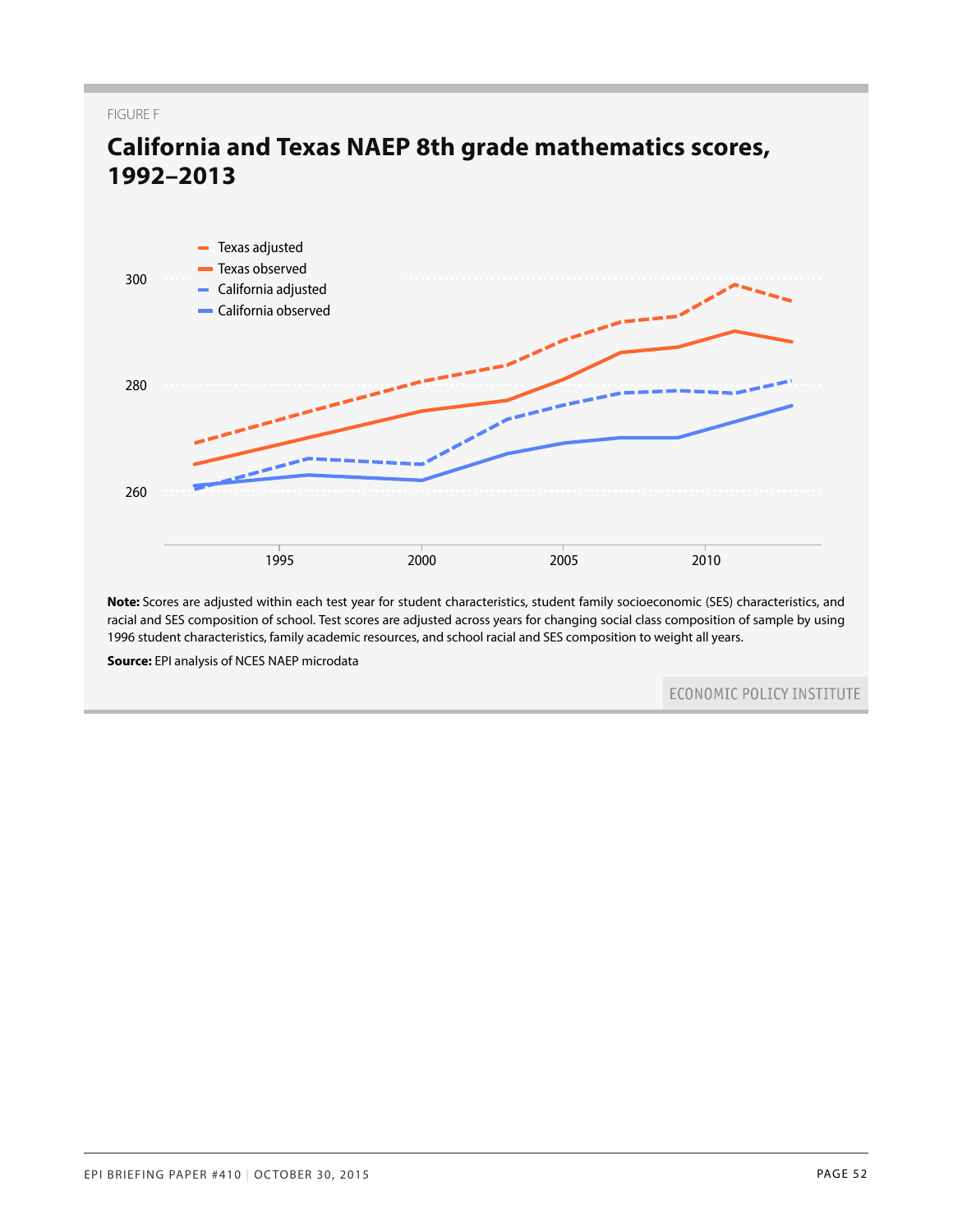#### FIGURE G



# **North Carolina, Kentucky, and Tennessee NAEP 8th grade mathematics scores, 1992–2013**

**Source:** EPI analysis of NCES NAEP microdata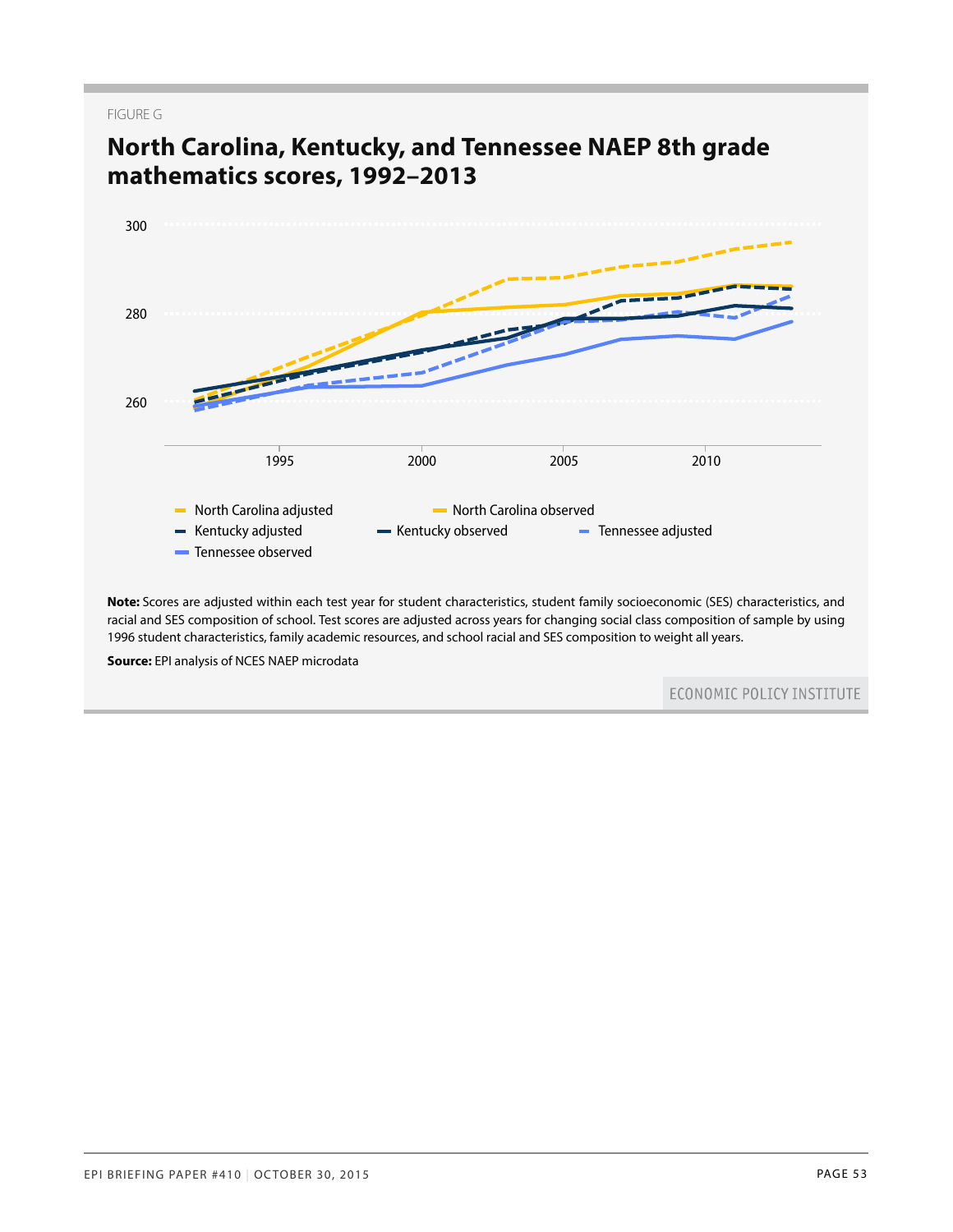FIGURE H



# **Iowa and Minnesota NAEP 8th grade mathematics scores, 1992–2013**

**Note:** Scores are adjusted within each test year for student characteristics, student family socioeconomic (SES) characteristics, and racial and SES composition of school. Test scores are adjusted across years for changing social class composition of sample by using 1996 student characteristics, family academic resources, and school racial and SES composition to weight all years.

**Source:** EPI analysis of NCES NAEP microdata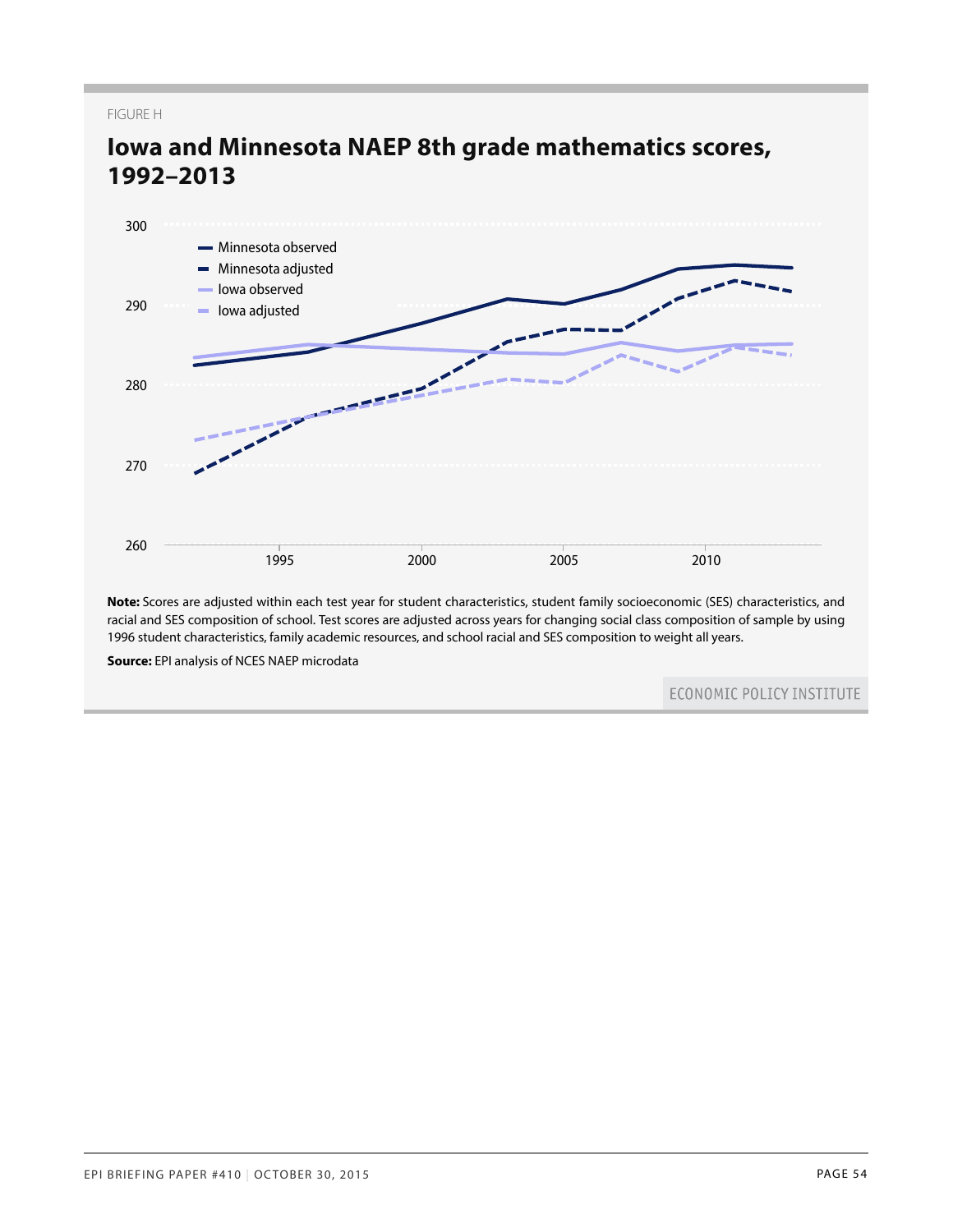# <span id="page-54-0"></span>**Appendix: Regression analysis of state scores adjusted for FAR measures**

In addition to the results in Tables 2A, 2B, 2C, 3A, 3B, 5A, and 5B, we estimated differences in the TIMSS and PISA mathematics performance and PISA reading performance among U.S. states and comparison countries over 1999–2011 (TIMSS) and for 2012 (PISA) using regression analysis. The regressions estimate inter-state and -country differences controlling for a number of student attributes—gender, whether language spoken in the home is the language of the test, whether student age is higher than the average in the sample, books in the home, and mother's education—and the average books in the home of the students in a classroom. Thus, the controls for student FAR are more extensive than those used elsewhere in the paper.

Rows 1, 2, 3, and 4 in **Appendix Table A1** show the regression coefficients for each country and state compared with the U.S. mean score. These differences are estimated using the combined samples of all the countries and states shown. Each regression coefficient in row 1 represents the estimated difference between how well students in that country or U.S. state performed on the TIMSS 1999 mathematics test and how well U.S. students performed when we control for a set of student characteristics and the average books in the home in the student's class (peer effect). The standard errors of the estimated coefficients are in brackets below the coefficient. For estimated performance to be significantly different from the performance of students in the United States as a whole, the coefficient needs to be at least twice as large as the standard error. Thus, students in Canada, Finland, Korea, and England all scored significantly higher than students in the United States on the 1999 TIMSS, and among the four U.S. states that took the 1999 TIMSS, only students in Massachusetts scored significantly higher.

Row 2 of Table A1 shows the estimated regression results for the TIMSS 2011 mathematics test. The adjusted average score for students in the United States increased from 499 to 510, and the difference between student performance in Finland and England compared with the United States was not statistically significant. Students in Alberta performed significantly worse than U.S. students, and students in Quebec and Korea, significantly better. Korean students scored about a standard deviation higher than U.S. students in both 1999 and 2011. Nine states took the TIMSS as separate entities in 2011, and students in many of them scored significantly higher on mathematics than students in the United States as a whole. Students in Massachusetts, Indiana, North Carolina, Minnesota, and Colorado scored significantly higher. Students in Alabama and California scored significantly lower. Students in Connecticut and Florida scored about the same as the United States as a whole. In the states that took the 1999 TIMSS and the 2011 TIMSS, students in Connecticut made an absolute gain adjusted for changes in student characteristics, but no gain relative to students in the United States as a whole. Students in Massachusetts, Indiana, and North Carolina made absolute gains and gains relative to U.S. students as a whole. The relative gains of students in Massachusetts and North Carolina were substantial in this 12-year period.

Although in 1999 students in Massachusetts scored about the same as students in England, students in Canada, Finland, and Korea scored higher in TIMSS mathematics than students in any of the four U.S. states that took the test that year. In 2011, however, students in Massachusetts, North Carolina, and Minnesota scored at least as high as any comparison country or province except Korea. In addition to students in these three states, students in Indiana scored higher than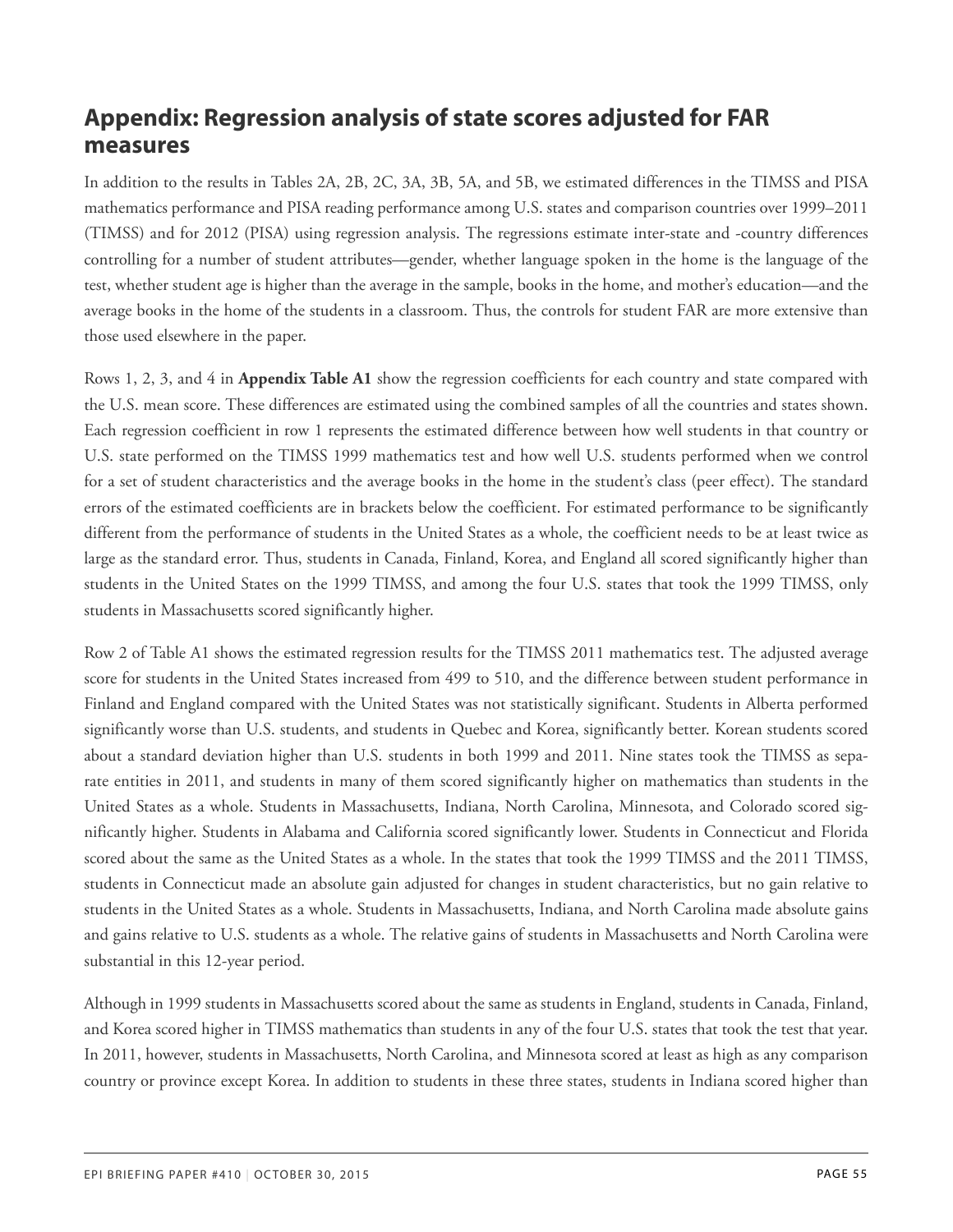students in Finland and England, and students in all but Alabama and California scored higher than students in Alberta or Ontario.

We estimated similar regression coefficients for the three states that participated in the PISA test and compared them with our comparison countries, including the United States. The estimated coefficients for those states and comparison countries are shown in Table A1, rows 3 and 4, and the absolute adjusted scores in rows 7 and 8. These results show that students in Massachusetts scored at least as high on the PISA reading as any of the comparison countries, and students in Connecticut scored at least as high as students in all the comparison countries but Korea. Students in Florida scored about the same as students in the United States as a whole and in the U.K., but lower than students in all the other comparison countries.

In the PISA mathematics test adjusted for student characteristics, students in Massachusetts scored at least as high as students in all the comparison countries but Korea, Germany, or Poland. The regression method gives these three highscoring countries a greater difference over Massachusetts than our adjusted scores using just books in the home in Table 2B. Students in Connecticut only score higher than students in the U.K. and about the same as students in Ireland, and students in Florida score lower or substantially lower than students in all the comparison countries.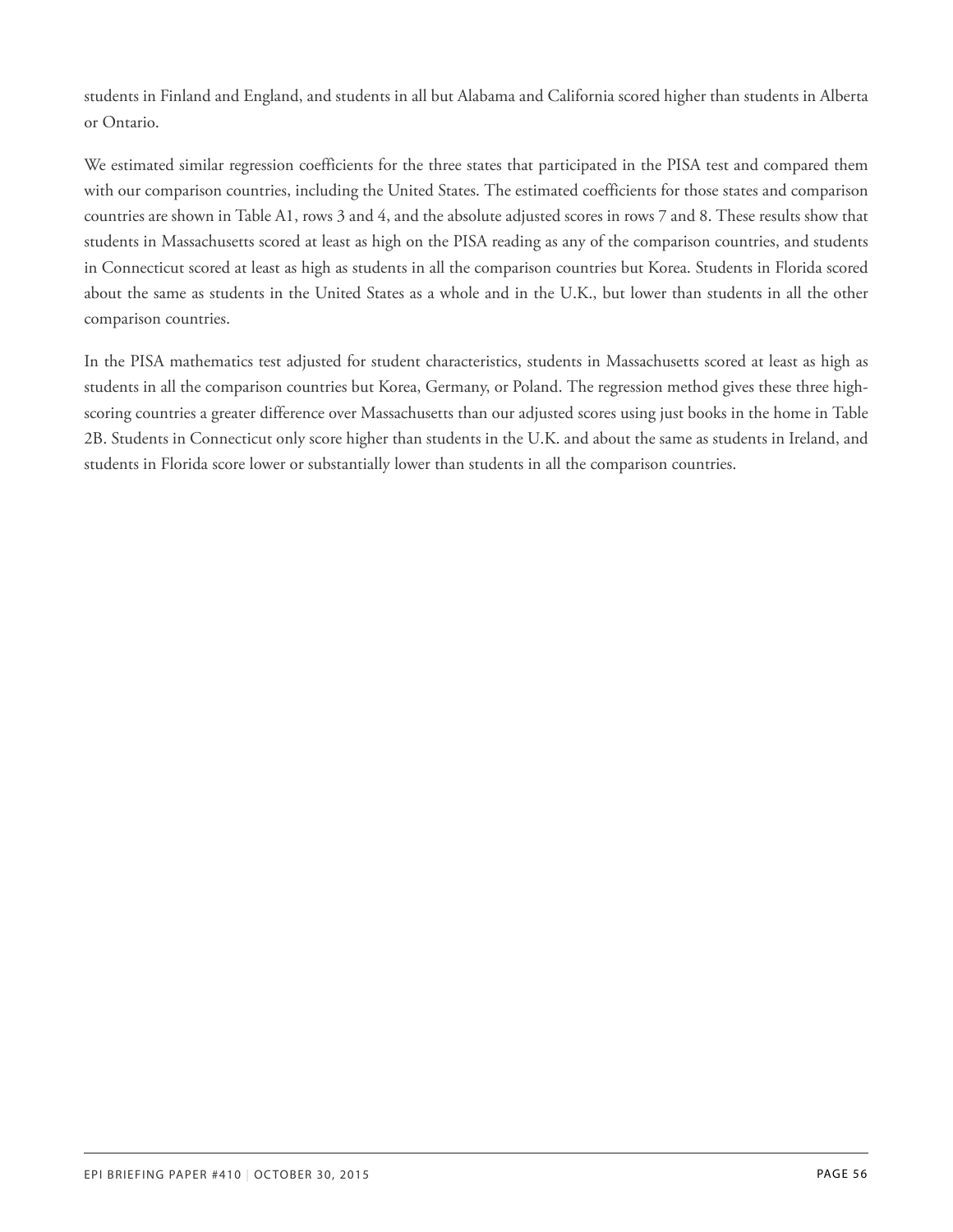#### **APPENDIX TABLE 1**

**Estimated differences, controlling for measures of family academic resources, in TIMSS and PISA scores between the U.S. national scores and scores in U.S. states, Canadian provinces, and comparison countries**

|                |        |                |         |                |                       |         |         |         |                    | Regression coefficients and U.S. absolute score derived from regressions |             |                |                            |         |          |         |            |
|----------------|--------|----------------|---------|----------------|-----------------------|---------|---------|---------|--------------------|--------------------------------------------------------------------------|-------------|----------------|----------------------------|---------|----------|---------|------------|
|                |        |                |         |                |                       |         |         |         | <b>Mathematics</b> |                                                                          |             |                |                            |         |          |         |            |
|                | Canada | Alberta        |         | Ontario Quebec | <b>Finland</b>        | Korea   | England | U.S.    |                    | <b>Connecticut Massachusetts</b>                                         | Indiana     | North Carolina | Minnesota Alabama Colorado |         |          | Florida | California |
| (1) TIMSS 1999 | 27.34  |                |         |                | 30.16                 | 91.72   | 15.97   | 498.62  | 7.07               | 10.3                                                                     | 7.13        | $-1.73$        |                            |         |          |         |            |
|                | [3.38] |                |         |                | [4.70]                | [3.30]  | [5.08]  |         | [5.57]             | [4.48]                                                                   | [6.83]      | [5.19]         |                            |         |          |         |            |
| (2) TIMSS 2011 |        | $-7.48$        | $-3.08$ | 29.28          | 2.51                  | 97.27   | 4.03    | 509.65  | 6.35               | 43.77                                                                    | 13.95       | 27.08          | 29.63                      | $-32.7$ | 8.73     | 8.69    | $-15.04$   |
|                |        | [3.51]         | [2.93]  | [3.11]         | [3.15]                | [2.85]  | [4.63]  |         | [3.71]             | [5.23]                                                                   | [4.31]      | [5.11]         | [4.12]                     | [4.13]  | $[3.96]$ | [4.89]  | [4.90]     |
|                | Canada | Finland        | Korea   | France         | Germany               | U.K.    | Poland  | Ireland | U.S.               | <b>Florida</b>                                                           | Connecticut | Massachusetts  |                            |         |          |         |            |
| (3) PISA 2012  | 29.55  | 26.69          | 54.29   | 15.02          | 36.83                 | 5.08    | 35.4    | 14.69   | 483.65             | $-11.72$                                                                 | 14.35       | 22.96          |                            |         |          |         |            |
|                | [3.08] | [3.47]         | [4.45]  | [3.53]         | [3.98]                | [3.34]  | [3.73]  | [2.96]  |                    | [5.38]                                                                   | [4.20]      | [4.55]         |                            |         |          |         |            |
|                |        |                |         |                |                       |         |         |         | Reading            |                                                                          |             |                |                            |         |          |         |            |
|                |        | Canada Finland | Korea   |                | <b>France Germany</b> | U.K.    | Poland  | Ireland | U.S.               | <b>Florida</b>                                                           | Connecticut | Massachusetts  |                            |         |          |         |            |
| (4) PISA 2012  | 18.29  | 16.21          | 22.39   | 8.99           | 18.28                 | $-5.32$ | 19.43   | 20.31   | 499.62             | $-2.91$                                                                  | 13.68       | 19.52          |                            |         |          |         |            |
|                | [3.30] | [4.02]         | [4.64]  | [3.67]         | [3.91]                | [4.01]  | [4.13]  | [3.54]  |                    | [5.57]                                                                   | [4.76]      | $[5.57]$       |                            |         |          |         |            |
|                |        |                |         |                |                       |         |         |         |                    |                                                                          |             |                |                            |         |          |         |            |

|                         | <b>Mathematics</b> |                |                               |        |                       |        |               |         |         |                                  |         |                                  |                            |        |        |        |                    |
|-------------------------|--------------------|----------------|-------------------------------|--------|-----------------------|--------|---------------|---------|---------|----------------------------------|---------|----------------------------------|----------------------------|--------|--------|--------|--------------------|
|                         |                    |                | Canada Alberta Ontario Quebec |        | Finland               |        | Korea England | U.S.    |         | <b>Connecticut Massachusetts</b> | Indiana | <b>North Carolina</b>            | Minnesota Alabama Colorado |        |        |        | Florida California |
| $(5)$ TIMSS 1999 525.96 |                    |                |                               |        | 528.78                | 590.34 | 514.59        | 498.62  | 505.69  | 508.92                           | 505.75  | 496.89                           |                            |        |        |        |                    |
| (6) TIMSS 2011          |                    | 502.17         | 506.57                        | 538.93 | 512.16                | 606.92 | 513.68        | 509.65  | 516     | 553.42                           | 523.6   | 536.73                           | 539.28                     | 476.95 | 518.38 | 518.34 | 494.61             |
|                         |                    | Canada Finland | Korea                         |        | <b>France Germany</b> | U.K.   | Poland        | Ireland | U.S.    | Florida                          |         | <b>Connecticut Massachusetts</b> |                            |        |        |        |                    |
| (7) PISA 2012           | 513.2              | 510.34         | 537.94                        | 498.67 | 520.48                | 488.73 | 519.05        | 498.34  | 484     | 471.93                           | 498     | 506.61                           |                            |        |        |        |                    |
|                         |                    |                |                               |        |                       |        |               |         | Reading |                                  |         |                                  |                            |        |        |        |                    |
|                         |                    | Canada Finland | Korea                         | France | Germany               | U.K.   | Poland        | Ireland | U.S.    | Florida                          |         | <b>Connecticut Massachusetts</b> |                            |        |        |        |                    |
| (8) PISA 2012           | 517.91             | 515.83         | 522.01                        | 508.61 | 517.9                 | 494.3  | 519.05        | 519.93  | 500     | 496.71                           | 513.3   | 519.14                           |                            |        |        |        |                    |

**Source:** EPI analysis of OECD PISA International Database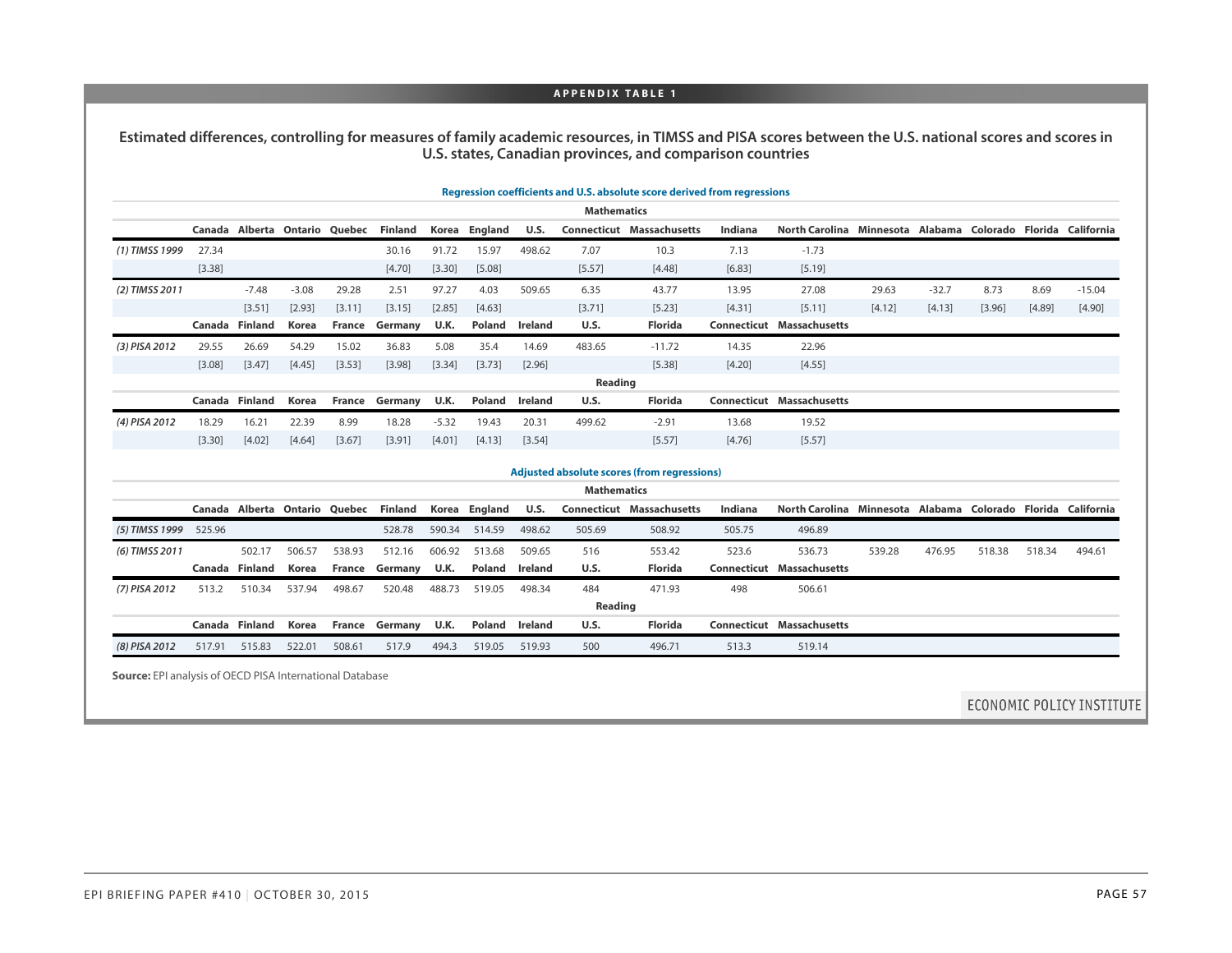# <span id="page-57-0"></span>**Endnotes**

- <span id="page-57-1"></span>[1.](#page-2-1) PISA is sponsored by the Organization for Economic Cooperation and Development (OECD). See <http://www.pisa.oecd.org/> and <http://nces.ed.gov/surveys/pisa/>. PISA was administered in 2000, 2003, 2006, 2009, and 2012.
- <span id="page-57-2"></span>[2.](#page-2-2) TIMSS was administered by the International Association for the Evaluation of Educational Achievement (IEA) to 8th graders in 1995, 1999, 2003, 2007, and 2011. See <http://timss.bc.edu/> and [http://nces.ed.gov/timss/.](http://nces.ed.gov/timss/) An international test of reading, the Progress in International Reading Literacy Study (PIRLS), was administered only to 4th graders in 2001, 2006, and 2011. TIMSS was also administered to 4th graders simultaneously with the 8th grade administration. We do not discuss 4th grade scores, either from PIRLS or from TIMSS, in this report.
- <span id="page-57-3"></span>[3.](#page-2-3) For a review of limitations and challenges associated with the utilization of these tests, see Carnoy 2015.
- <span id="page-57-4"></span>[4.](#page-2-4) The National Assessment of Educational Progress (NAEP) is a nationally representative and continuing assessment of students in various grades and subject areas. It is sponsored by the National Center for Education Statistics of the U.S. Department of Education (<http://nces.ed.gov/nationsreportcard>). NAEP assessments have been conducted periodically in reading, mathematics, science, writing, U.S. history, civics, geography, and other subjects, beginning in 1969. State assessments are available since 1990.
- <span id="page-57-5"></span>[5.](#page-3-0) As will be discussed at length in the following section of the paper, this confirms the findings of an earlier EPI report, *What Do International Tests Really Show About American Students' Performance?* (Carnoy and Rothstein 2013). This also applies to the finding presented in the next bullet point.
- <span id="page-57-6"></span>[6.](#page-3-1) For Connecticut, the difference relative to Korea is more substantial. See details below.
- <span id="page-57-7"></span>[7.](#page-6-1) Carnoy and Rothstein pointed out that, for example, American adolescents perform relatively well on algebra questions, and relatively poorly on geometry questions, compared with adolescents in other countries. Thus, if a test has more algebra items and fewer geometry items, U.S. students will compare more favorably with students in other countries. Policymakers who draw conclusions about the relative performance of U.S. students from an assessment rarely consider whether there is an appropriate balance between these topics on any particular international assessment. Similar questions arise with regard to a "reading" test. There are undoubtedly subskills covered by international reading and math tests on which some countries are relatively stronger and others are relatively weaker. The report recommended that investigation of these differences should be undertaken before drawing policy conclusions from international test scores.
- <span id="page-57-8"></span>[8.](#page-6-2) There is no precise way to make family academic resource comparisons between countries (or states). PISA collects data on many characteristics that are arguably related to family academic resource levels, and also assembles them into an overall index (OECD 2013a). Although none of the possible indicators of FAR independently is entirely satisfactory, we think that the number of books in the home is probably superior for purposes of international test score comparisons, and we use it to divide students into FAR groups. A very high fraction of students in both the PISA and TIMSS surveys answer the question concerning books in the home, something less true for other important FAR indicator questions asked on the student questionnaires. An alternative indicator would be student reported mother's education, which is highly correlated in the countries and states using PISA and TIMSS data. In the NAEP data we do not use books in the home because the categories of this variable in the NAEP are very broad.
- <span id="page-57-9"></span>[9.](#page-8-1) See more details about family academic resources in endnote 8. In the Appendix we use regression analysis to adjust scores by family academic resource levels, and there we use both mother's education and books in the home. The results in the Appendix show that the differences in the two ways of adjusting scores are generally very small. They also support the notion that using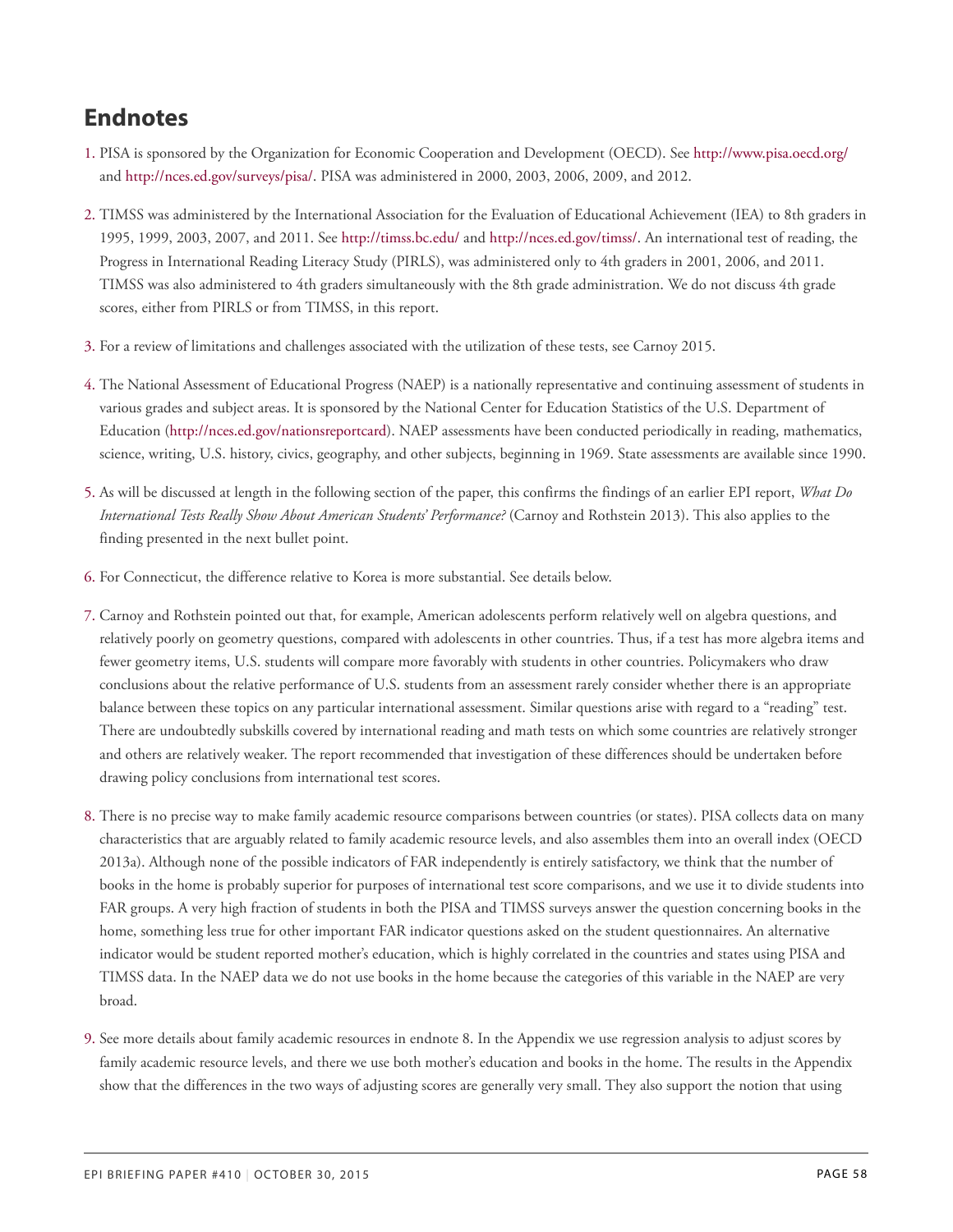books in the home as a single measure of family academic resources provides reasonably accurate adjustments for FAR differences among students.

- <span id="page-58-0"></span>[10.](#page-9-1) U.S. FAR Group 1 students score higher in math and reading than FAR Group 1 students in France, Germany and the U.K. They score lower than FAR Group 1 students in Canada, Korea, Finland, Poland and also slightly below Ireland, but the gaps are smaller than the gaps between higher FAR groups in the United States relative to high FAR groups in other countries. Others have made the same argument, using the 2012 PISA results, showing that students in the top socioeconomic decile in the United States *taken as a whole* scored below students in the top socioeconomic decile in many countries. See Diehm and Resmovits 2014.
- <span id="page-58-1"></span>[11.](#page-9-2) Upper-middle and higher FAR groups in Massachusetts and Connecticut score about the same or at least as well in reading as comparable students in all the other higher-scoring countries (including Korea). In mathematics, students in Massachusetts in Groups 4–6 (upper-middle, higher, and highest FAR) also score higher than students in Canada, Finland, Poland, and Ireland. Indeed, when adjusted for differences in the FAR distributions across countries, adjusted absolute scores presented in Appendix Table A1 show that all students in Massachusetts score at least as well as students in every one of our comparison countries except in Korea in reading using PISA 2012 and mathematics using TIMSS 2011 (in the same table, using the PISA 2012 mathematics test, adjusted scores for Massachusetts are slightly lower than they are in some of the comparison countries).
- <span id="page-58-2"></span>[12.](#page-9-2) We can only speculate why advantaged students in Florida do not have correspondingly higher scores on the PISA in reading and mathematics as do advantaged students in Massachusetts and Connecticut or in France, Germany, and the U.K. One possible explanation is that Florida public schools have put more emphasis on raising achievement among lower FAR students relative to higher FAR students, and the opposite is true in Connecticut and Massachusetts (for Florida, see Figlio and Rouse 2006). A second possible explanation is that teachers in Florida are of high enough "quality" to raise achievement among lower FAR students achieving at lower levels but not of high enough quality to raise the achievement of advantaged students. In contrast, teachers in Massachusetts and Connecticut may be of much higher "quality"—high enough to push high-achieving students to even higher levels.
- <span id="page-58-3"></span>[13.](#page-9-3) We deemphasize comparisons with Group 6 students because the PISA results for U.S. Group 6 students behave so erratically in 2012 compared with previous years and compared with Group 5 student scores. It is possible that many students in the U.S. sample misreported that they had more than 500 books in the home, when, in fact, they had many fewer books in the home. This would have resulted in substantially underestimated average scores for Group 6 in 2012.
- <span id="page-58-4"></span>[14.](#page-10-1) We have student performance on PISA in three U.S. states but only for one year, 2012. Thus, we cannot compare changes in student performance across states on the PISA test over time.
- <span id="page-58-5"></span>[15.](#page-11-1) Carnoy and Rothstein (2013) showed that TIMSS and NAEP scores in these states move in similar directions and that the gains over time are also similar, particularly over the longer period of 1995/1999 to 2011. However, North Carolina makes a larger gain on the TIMSS (0.7 percent annually) than on the NAEP (0.3 percent annually). In 2011, the TIMSS and the NAEP were aligned, and the National Center for Education Statistics (NCES), which applies the NAEP, was able to make estimates of 2011 TIMSS scores in mathematics and science for every U.S. state, based on the results of the nine "linking states" that actually participated in the TIMSS (NCES 2013).
- <span id="page-58-6"></span>[16.](#page-12-1) As reported by Stewart (2014), PISA Director Andreas Schleicher conceded that the Shanghai sample only represented 73 percent of that province's 15-year-olds during his address to the British House of Commons Education Select Committee.
- <span id="page-58-7"></span>[17.](#page-12-2) Some have posed doubts as to whether higher scores may be at least partly due to the massive amount of out-of-school tutoring and test prep engaged in by East Asian students.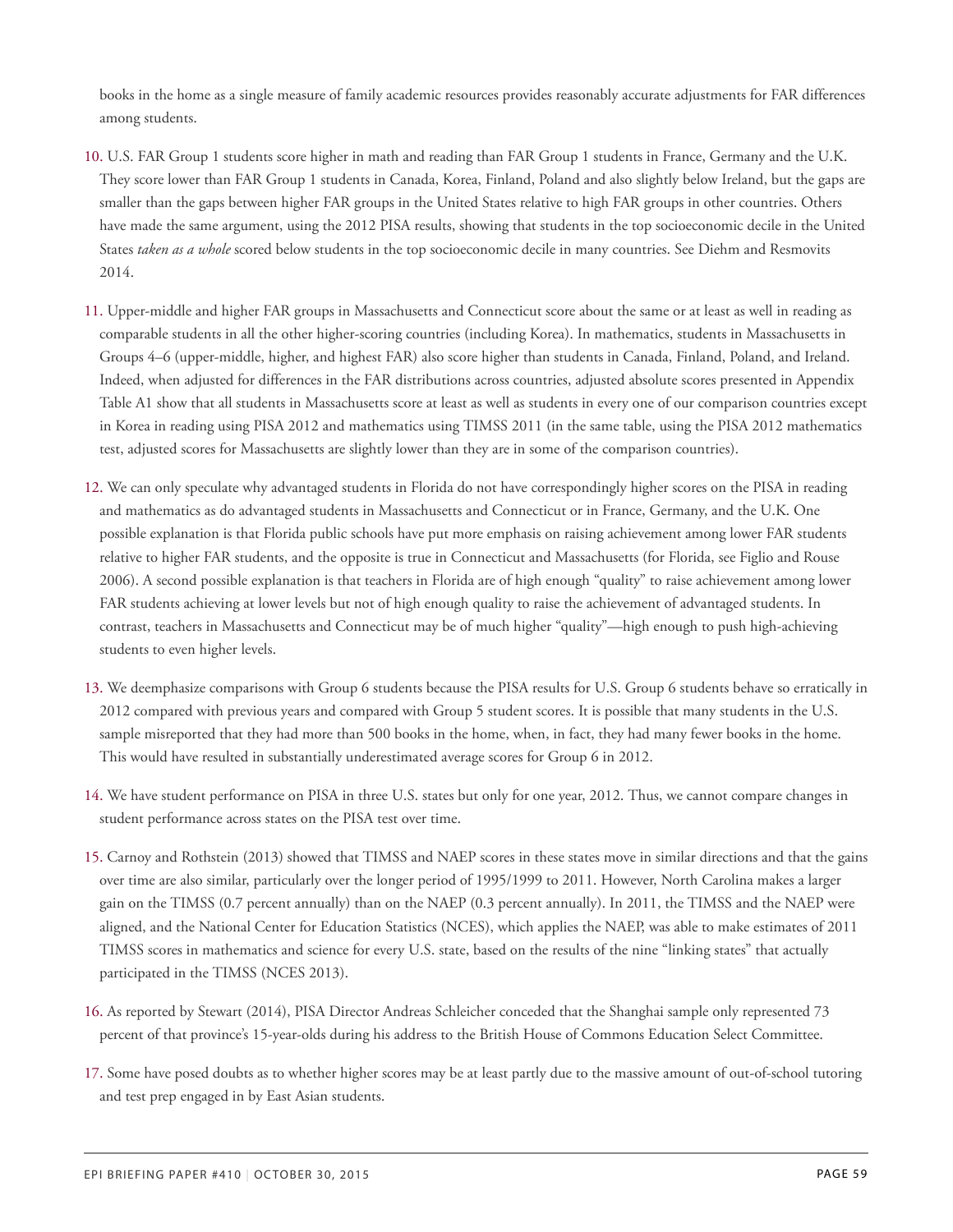- <span id="page-59-0"></span>[18.](#page-13-1) There is a vast literature on cram school in Korea (*hagwon*), Japan (*juku*), and other Asian countries, and here we only cite a few references. However, there is no doubt that a high percentage of students in these countries spend a considerable amount of time during their middle school and high school years in cram schools/courses in addition to studying for tests and completing other work for "regular" school. Families invest major resources in extra instruction. Surprisingly, this is rarely mentioned when discussing whether such behavior or levels of investment are broadly transferable to other societies.
- <span id="page-59-1"></span>[19.](#page-13-2) Further, in some high-scoring countries, the results on the PISA or the TIMSS tests are considered a matter of national "legitimacy," on par with performing well in international sports events. PISA proctors may exhort students picked to take the test to make a supreme effort for the "nation" (Carnoy et al. 2014). In other countries, including the United States, the PISA or TIMSS is just another low-stakes test that students are asked to take. Such confounding contextual factors make it much more difficult for the United States to extract education policy lessons from comparisons with other countries.
- <span id="page-59-2"></span>[20.](#page-14-0) For example, if we randomly assigned Japanese teachers and mathematics curriculum to U.S. classrooms, how much better would students in those classrooms fare than students matched with U.S. mathematics teachers?
- <span id="page-59-3"></span>[21.](#page-14-1) As explained by Dillon (2010), when testifying before a U.S. congressional committee considering the reauthorization of the Elementary and Secondary Education Act, PISA Director Andreas Schleicher said Finland had the world's "best performing education system."
- <span id="page-59-4"></span>[22.](#page-14-2) The PISA test may not be the most relevant measure of performance and progress in mathematics. As we have shown (Table 2B), the United States performs much lower than Finland in mathematics on the PISA test even when we adjust scores for FAR differences in the two countries' PISA student samples. But the opposite is the case when we compare FAR-adjusted Finnish and U.S. mathematics performance on the 2011 TIMSS. Average adjusted U.S. scores were higher than in Finland in 2011 (Table 3A).
- <span id="page-59-5"></span>[23.](#page-14-3) It is also possible that Poland, like Estonia (Carnoy et al. 2014) and a number of other countries, considers improved performance on the PISA test as a means of achieving greater "legitimacy" in the international community, and has gradually reformed its curriculum and internal student evaluation instruments to match the types of questions asked on the PISA test. As students become more familiar with such questions, it would not be surprising that they would perform better.
- <span id="page-59-6"></span>[24.](#page-14-4) Germany is also a federal system in which the bulk of the responsibility for managing the education systems and implementing reforms lies in the *lande*, the equivalent of German states. Germany, like Australia, Brazil, and Mexico (among others), has regularly applied very large national PISA samples in order to obtain large enough random samples to analyze differences among states. We know from early PISA tests (2003) that the differences among German states, as in Brazil, Mexico, and the few U.S. states that took the PISA, are substantial (Woessmann 2007). However, for political reasons—mainly sensitivity to comparisons with the former East and West German states—Germany has not allowed analysis of state differences for later tests using the full state randomized PISA data. Like our analysis of the U.S. state differences, exploring differences among German states would undoubtedly show that some have made significantly larger gains than others. The lessons learned from that analysis would undoubtedly be more useful than those contained in *Lessons from PISA for the United States*.
- <span id="page-59-7"></span>[25.](#page-16-2) As noted previously, NAEP student data at the state level are not available for every state over 1992–2000. Since 2003, it is mandatory for all states to participate in the NAEP, and therefore, we have student-level data in all states over 2003–2013, but not for all states over the full 1992–2013 period.
- <span id="page-59-8"></span>[26.](#page-17-1) Because of the erratic behavior of the estimated state fixed effect for Alaska, we did not report the Alaska coefficients, although the Alaska sample was included in our regressions.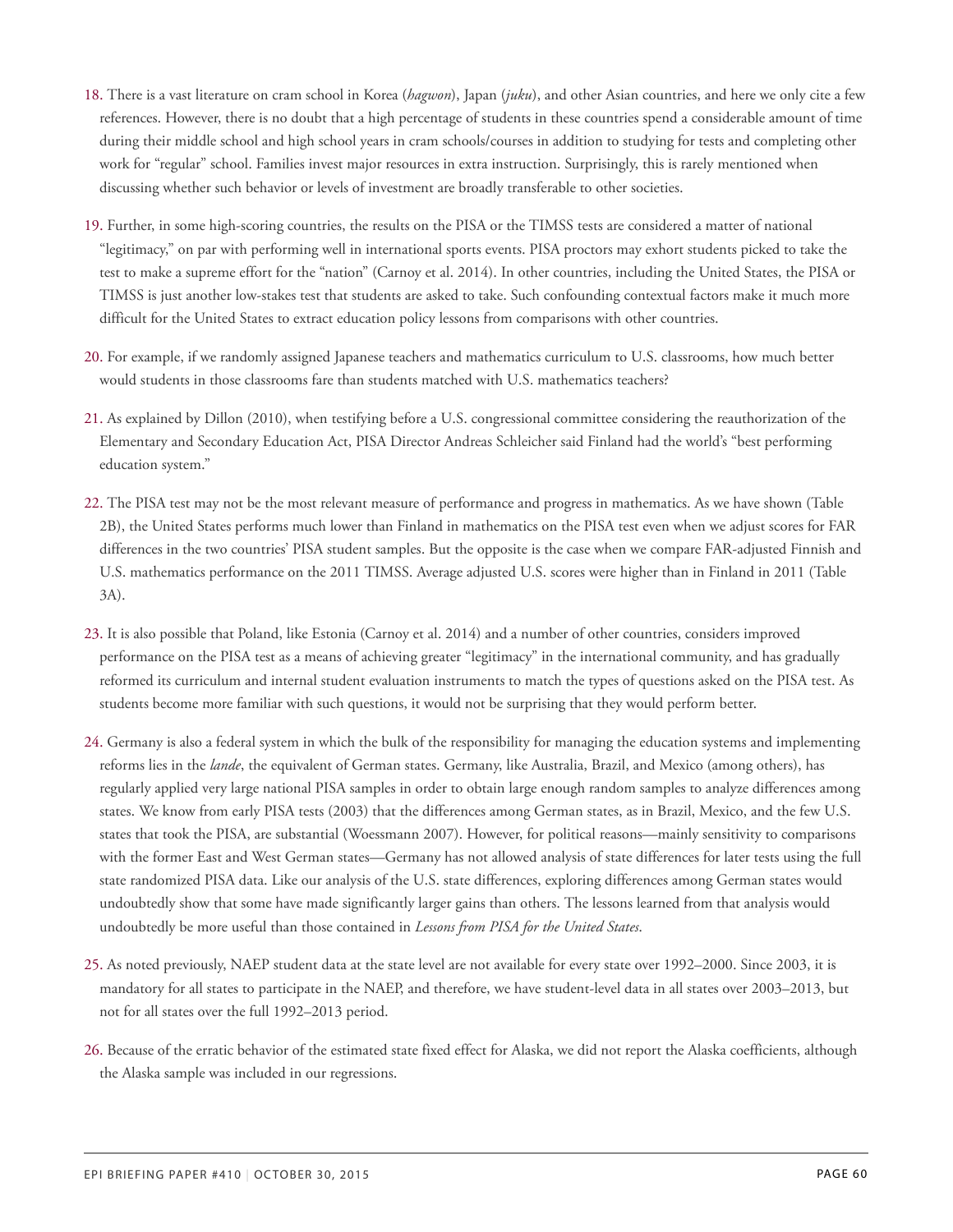- <span id="page-60-0"></span>[27.](#page-18-1) To calculate a test score value for the California reference variable, we estimated the California test score at the mean of the control variables—these included student characteristics, school demographic composition, and teacher characteristics. In Table 7, we estimated the California test score at the mean of the 1996 controls for student characteristics and school composition in order to adjust the average state test scores for changes over time in the demographic composition of the state samples.
- <span id="page-60-1"></span>[28.](#page-18-2) We also estimated rankings based on controlling for only the first two sets of variables (excluding teacher variables). The state rankings are essentially the same, and the range of scores between the highest- and lowest-scoring states are also essentially the same. Thus, adding controls for the limited set of teacher characteristics variables available in the NAEP to the controls for student family characteristics and school poverty and race concentration contributes very little to our understanding of why test scores vary among states (see Appendix). This is consistent with much of the production literature in the United States concerning the impact of teacher characteristics on student achievement. Although teacher experience has a significant effect on student achievement, it tends to be small (see, for example, Clotfelter et al. 2007; Goldhaber and Brewer 2000).
- <span id="page-60-2"></span>[29.](#page-18-2) In Table 7, we show the adjusted scores including only the first two sets of variables for 8th grade mathematics for 1992–2013.
- <span id="page-60-3"></span>[30.](#page-18-3) The adjustment reduces the variance of average 8th grade mathematics scores among states by 76 percent in 2003, 66 percent in 2005, 62 percent in 2007, 65 percent in 2009, 59 percent in 2011, and 60 percent in 2013. The reported NAEP 8th grade math scores had the following interstate variance: 76.87 in 2003, 73.47 in 2005, 75.91 in 2007, 73.04 in 2009, 57.73 in 2011, and 52.28 in 2013. The variances of the adjusted scores were 18.56 in 2003, 24.82 in 2005, 28.62 in 2007, 25.53 in 2009, 23.45 in 2011, and 21.00 in 2013.
- <span id="page-60-4"></span>[31.](#page-18-4) We explored the possibility that 8th grade adjusted scores in math and reading across states were significantly correlated with 4th grade adjusted scores four years earlier—a grade cohort effect. We tested 2003 4th grade against 2007 8th grade, 2005 4th grade against 2009 8th grade, 2007 4th grade against 2011 8th grade, and 2009 4th grade against 2013 8th grade. Although the 4th grade scores in 2003, 2005, 2007, and 2009 are highly correlated with the 8th grade scores four years later, the 4th grade scores in 2003, 2005, 2007, and 2009 are even more highly correlated with 8th grade scores in the same year. We concluded that more than a cohort effect, 4th and 8th grade scores tend to move together in states in the same year. Results of these regressions are available from the authors on request.
- <span id="page-60-5"></span>[32.](#page-20-1) We were not able to include teacher characteristics in the adjustment because the definition of these variables changed somewhat in the 1992, 1996, and 2000 versions of the NAEP. Nevertheless, the difference in adjusted scores when the teacher variables are included or excluded over 2003–2013 (when we can compare the two adjustments) is very small.
- <span id="page-60-6"></span>[33.](#page-20-1) The scores in Table 7 are also adjusted for changes in average student and school demographics across years. Within-year adjusted state test scores are estimated as if the student and school demographic composition were the same as in 1996. We chose 1996, and not the base year, 1992, because in 1992, we did not have data on individual free and reduced lunch status for each student.
- <span id="page-60-7"></span>[34.](#page-20-2) States such as Connecticut have relatively higher reading gains than mathematics gains; students in Texas have made very large gains in 8th grade mathematics compared with students in other states, but more modest gains in 4th grade mathematics and in the NAEP reading test, both in the 8th and 4th grades.
- <span id="page-60-8"></span>[35.](#page-20-3) As in Tables 6A1, 6A2, 6B1, and 6B2, we have omitted the Alaska results because of erratic variation in adjusted test scores in the state.
- <span id="page-60-9"></span>[36.](#page-21-1) The measure is the Collective Bargaining Coverage (CBC) rate from the CPS survey and measures the proportion of teachers covered by collective bargaining (as opposed to a measure of union membership). The sample used to construct this variable is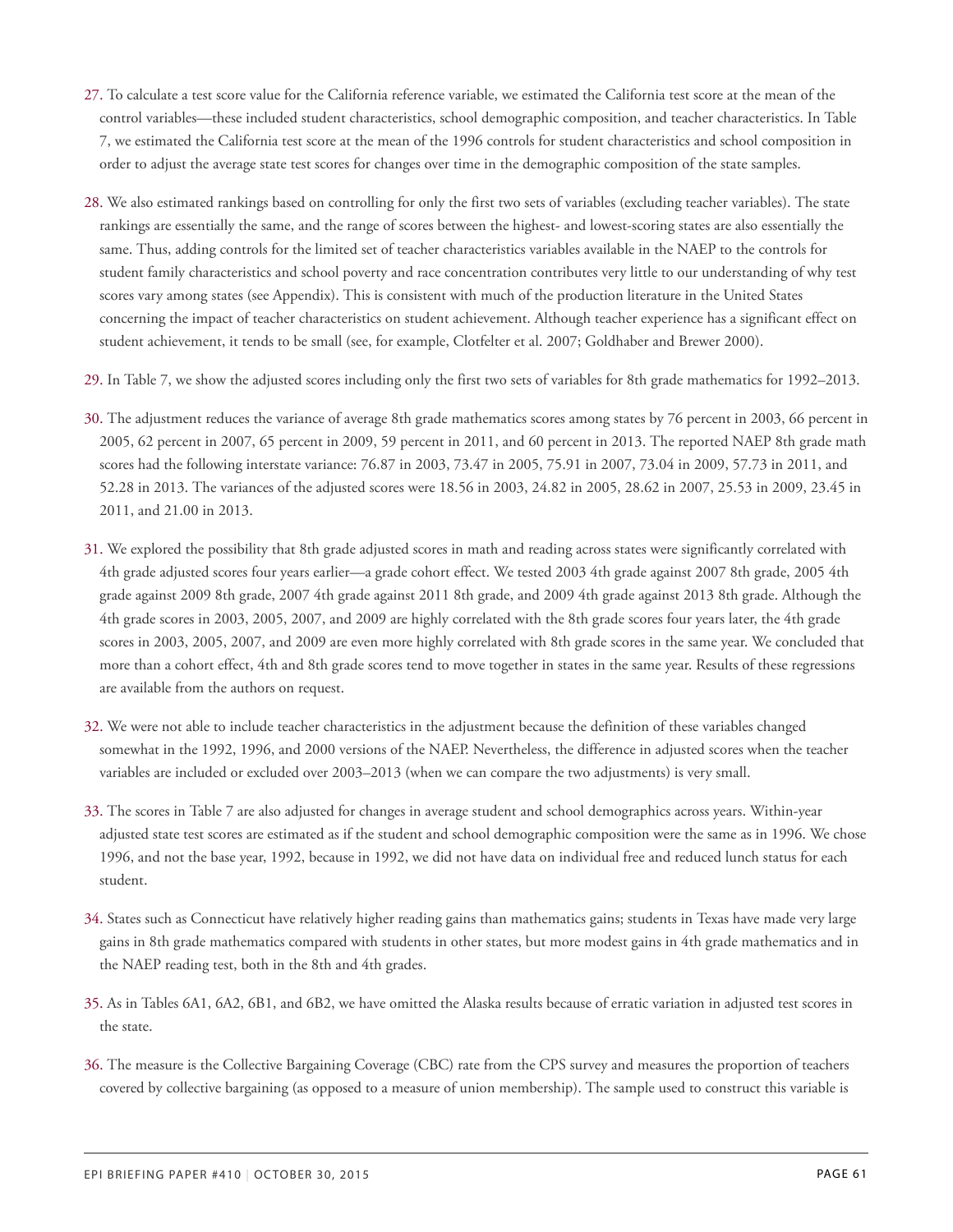from the CPS-ORG data on full-time public K–12 school teachers with at least a bachelor's degree and with imputed or non-imputed positive weekly earnings, for a pooled sample from 2009 to 2013 (from Garcia and Mishel, forthcoming).

- <span id="page-61-1"></span>[37.](#page-21-2) To account for the multi-level nature of the analysis (time, state), we "cluster adjust" the standard error estimates on the states. Regression results are available from the authors upon request.
- <span id="page-61-2"></span>[38.](#page-23-0) From the NAEP reported results (NCES, NAEP data tool), and based on average tests scores by ethnic groups over time, the impact was apparently relatively greatest on black and Hispanic students, since white students in Connecticut scored about the same as white students in Massachusetts across FAR groups.

<span id="page-61-3"></span>[39.](#page-23-1) See MSU 2008.

# <span id="page-61-0"></span>**References**

Bray, M. 2006. "Private Supplementary Tutoring: Comparative Perspectives on Patterns and Implications." *Compare*, vol. 36, no. 4, 515–530.

Bray, M., and Lykins, C. 2012. *Shadow Education*. Manila: Asian Development Bank.

Byun, Soo-yong. 2014. "Shadow Education and Academic Success in Republic of Korea." In H. Park & K. Kim (editors), *[Korean](http://link.springer.com/chapter/10.1007/978-981-4451-27-7_3) [Education in Changing Economic and Demographic Contexts](http://link.springer.com/chapter/10.1007/978-981-4451-27-7_3)* (39–58). Singapore: Springer.

Carnoy, Martin. 2015, forthcoming. *International Test Score Comparisons and Educational Policy: A Review of the Critiques*. National Education Policy Center at the University of Colorado.

Carnoy, Martin, and Susanna Loeb. 2003. "Does External Accountability Affect Student Outcomes? A Cross-State Analysis." *Educational Evaluation and Policy Analysis,* vol. 24, no. 4.

Carnoy, Martin, and Richard Rothstein. 2013. *What Do International Tests Really Show About American Student Performance?* Economic Policy Institute.

Carnoy, Martin, Tatiana Khavenson, and Alina Tatiana. 2014. "Using TIMSS and PISA Results to Inform Educational Policy: A Study of Russia and Its Neighbors." *Compare*, vol. 45, no. 2, 248–271.

Carnoy, Martin, Tatiana Khavenson, Prashant Loyalka, William Schmidt, and Andrey Zakharov. 2015a. "Revisiting the Relationship Between International Assessment Outcomes and Educational Production: Evidence from a Longitudinal PISA-TIMSS Sample." Graduate School of Education, Stanford University.

Carnoy, Martin, Tatiana Khavenson, Leandro Costa, Izabel Fonseca, and Luana Marotta. 2015b. "Is Brazilian Education Improving? A Comparative Foray Using PISA and SAEB Brazil Test Scores." Stanford Graduate School of Education.

Clotfelter, Charles T., Helen Ladd, and Jacob Vigdor. 2007. "Teacher Credentials and Student Achievement: Longitudinal Analysis with Student Fixed Effects." *Economics of Education Review,* vol. 26, no. 6, 673–682.

Diehm, Jan, and Joy Resmovits. 2014. ["Surprising Test Results for Some of the World's Richest Students](http://www.huffingtonpost.com/2014/01/23/pisa-wealth_n_4641669.html)." *Huffington Post,* January 23.

Dillon, Sam. 2010. ["Many Nations Passing U.S. in Education, Expert Says](http://www.nytimes.com/2010/03/10/education/10educ.html)." *New York Times*, March 10.

Duncan, Arne. 2012. ["Statement by U.S. Secretary of Education Arne Duncan on the Release of the 2011 TIMSS and PIRLS](http://www.ed.gov/news/press-releases/statement-us-secretary-education-arne-duncan-release-2011-timss-and-pirls-assess) [Assessments](http://www.ed.gov/news/press-releases/statement-us-secretary-education-arne-duncan-release-2011-timss-and-pirls-assess)." U.S. Department of Education, December 11.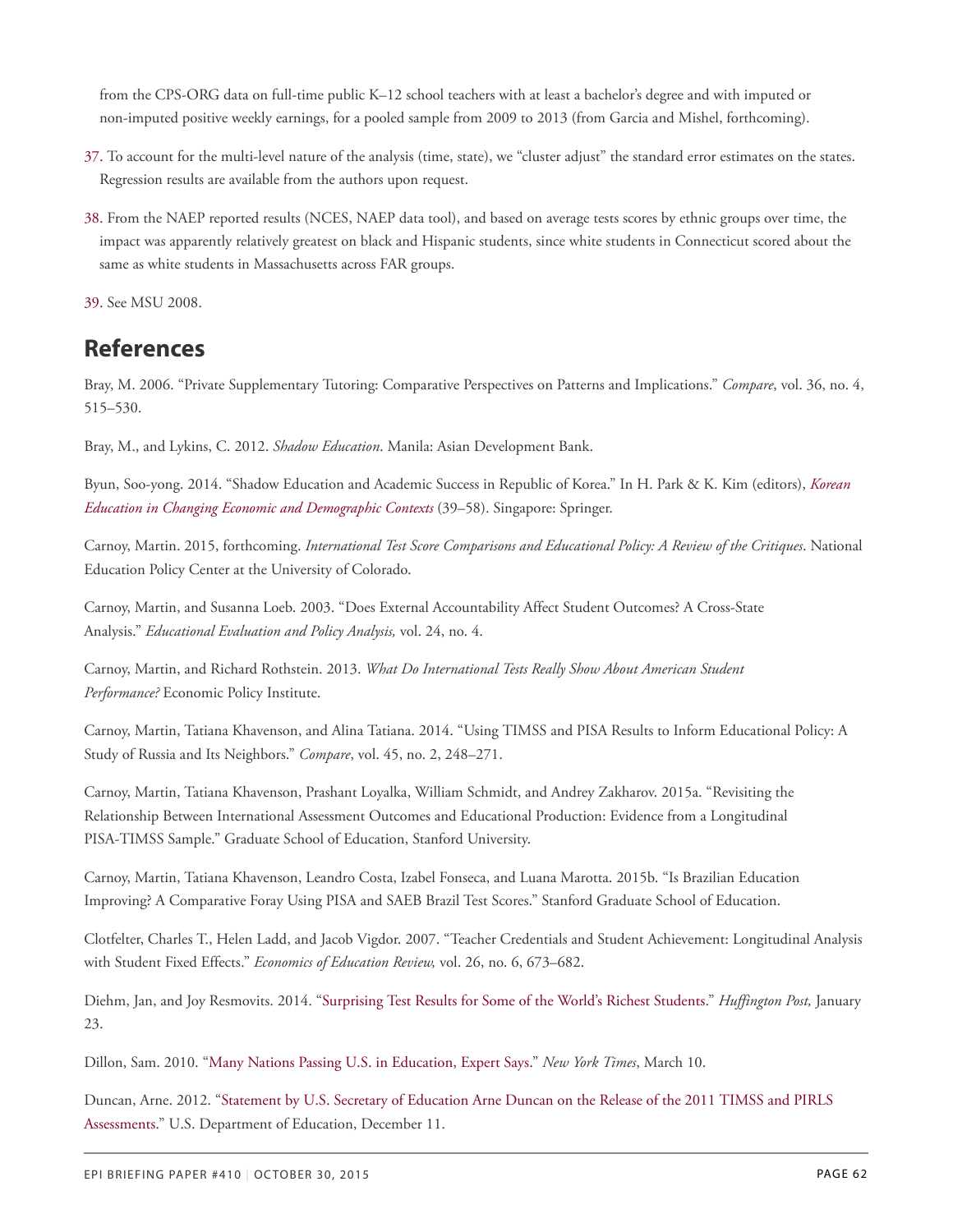Duncan, Arne. 2013. "The Threat of Educational Stagnation and Complacency: Remarks of U.S. Secretary of Education Arne Duncan at the Release of the 2012 Program for International Student Assessment (PISA)." U.S. Department of Education, December 3.

Figlio, David, and Cecilia Rouse. 2006. "Do Accountability and Voucher Threats Improve Low-Performing Schools?" *Journal of Public Economics*, vol. 90, nos. 1–2, 239–255.

García, Emma, and Lawrence Mishel. Forthcoming. *Unions and the Allocation of Teachers in Public Schools*. Economic Policy Institute.

Goldhaber, D.D., and D.J. Brewer. 2000. "Does Teacher Certification Matter? High School Teacher Certification Status and Student Achievement." *Education Evaluation and Policy Analysis*, vol. 22, 129–145.

Hanushek, E. 1986. "The Economics of Schooling: Production and Efficiency in Public Schools." *Journal of Economic Literature*, vol. 24, no. 3, 1141–1177.

Hanushek, E.A., and M.E. Raymond. 2001. "The Confusing World of Educational Accountability." *National Tax Journal*, vol. 54, 365–384.

Harvey, James. 2015. "[Ten Things You Need to Know About International Assessments.](http://www.washingtonpost.com/blogs/answer-sheet/wp/2015/02/03/ten-things-you-need-to-know-about-international-assessments/)" *Washington Post*, February 3.

Hiebert, J., R. Gallimore, H. Garnier, K. Givvin, H. Hollingsworth, J. Jacobs, A.M. Chui, D. Wearne, M. Smith, N. Kersting, A. Manaster, E. Tseng, W. Etterbeek, C. Manaster, P. Gonzales, and J. Stigler. 2003. *Teaching Mathematics in Seven Countries: Results from the TIMSS 1999 Video Study.* U.S. Department of Education National Center for Education Statistics.

Hoxby, Caroline. 1996. "How Teachers Unions Affect Education Production." *Quarterly Journal of Economics,* vol. 111, no. 3, 671–718.

Jakubowski, Maciej, Harry Patrinos, Emilio Ernesto Porta, and Jerzy Wisniewski. 2010. *The Impact of the 1999 Education Reform in Poland*. World Bank Policy Research, Working Paper No. 5263.

Klein, Ruben. 2011. "[A Reanalysis of PISA Results: Comparability Problems](http://dx.doi.org/10.1590/S0104-40362011000500002)." *Ensaio: Avaliação e Políticas Públicas em Educação*, vol. 19, no. 73, October/December.

Lee, J., and K.K. Wong. 2004. "The Impact of Accountability on Racial and Socioeconomic Equity: Considering Both School Resources and Achievement Outcomes." *American Educational Research Journal,* vol. 41, 797–832.

Loveless, Tom. 2013. "[PISA's China Problem](http://www.brookings.edu/research/papers/2013/10/09-pisa-china-problem-loveless)." Brookings Institution, *Brown Center Chalkboard,* October 9.

Loveless, Tom. 2014. "[Lessons from the PISA-Shanghai Controversy.](http://www.brookings.edu/research/reports/2014/03/18-pisa-shanghai-loveless)" Brookings Institution, *Brown Center Chalkboard,* March 18.

Loyalka, P., E. Kardanova, L. Liu, V. Novdonov, H. Shi, K. Enchicova, N. Johnson, and Liyang Mao. 2015. *Where Are the Skilled Engineers Coming From? Assessing and Comparing Skill Levels and Gains in Engineering Programs Across the US, China, and Russia*. Stanford University, working paper.

Lubienski, Sarah Theule. 2002. "A Closer Look at Black-White Mathematics Gaps: Intersections of Race and SES in NAEP Achievement and Instructional Practices Data." *The Journal of Negro Education*, vol. 71, no. 4, 269–287.

Lubienski, Christopher, and Sarah Theule Lubienski. 2014. *The Public School Advantage: Why Public Schools Outperform Private Schools*. Chicago: University of Chicago Press.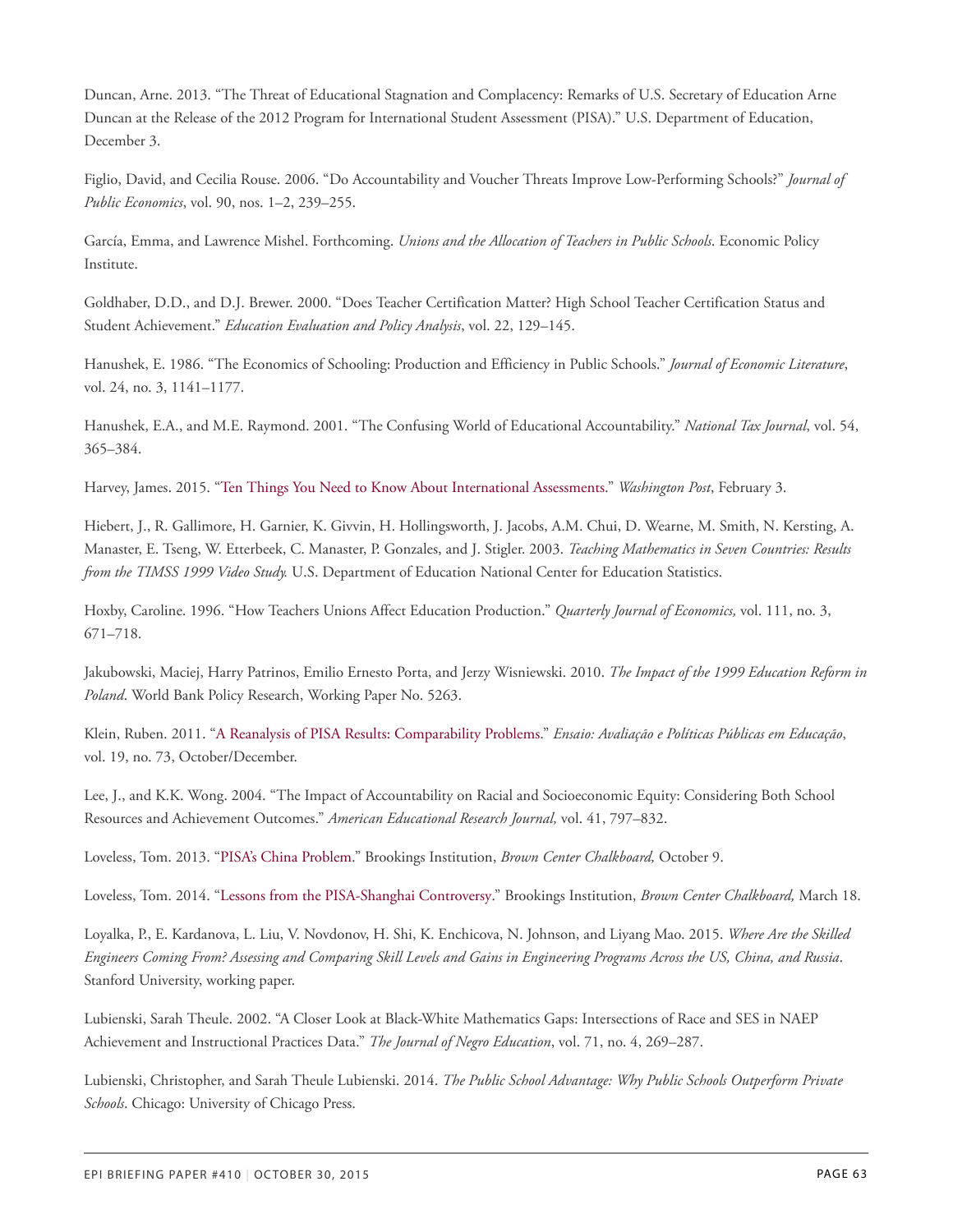Matloff, Norman. 2013. *[Are Foreign Students the 'Best and Brightest'?](http://www.epi.org/publication/bp356-foreign-students-best-brightest-immigration-policy)* Economic Policy Institute Briefing Paper.

Medrich, Elliott, and Jeanne Griffith. 1992. *International Mathematics and Science Assessment: What Have We Learned?* U.S. Department of Education, National Center for Educational Statistics, Office of Educational Research and Improvement.

Michigan State University (MSU). 2008. "MSU Scholars Help Minnesota Become Global Leader in Math." Press release, December 9.

Murnane, Richard, John Willett, and Frank Levy. 1995. "The Growing Importance of Cognitive Skills in Wages." *Review of Economics and Statistics*, vol. 77, no. 2, 251–266.

National Center for Education Statistics (NCES). 2013. *The Nation's Report Card: U.S. States in a Global Context: Results From the 2011 NAEP-TIMSS Linking Study.*

National Center for Education Statistics (NCES). Various years. NCES NAEP microdata [unpublished data].

Organization for Economic Cooperation and Development (OECD) Program for International Student Assessment (PISA). Various years. *[PISA International Database](http://pisa2012.acer.edu.au/)*.

Organization for Economic Cooperation and Development (OECD). 2011. *[Strong Performers and Successful Reformers in Education:](http://dx.doi.org/10.1787/9789264096660-en) [Lessons From PISA for the United States](http://dx.doi.org/10.1787/9789264096660-en)*.

Organization for Economic Cooperation and Development (OECD). 2013a. *PISA 2012 Results: What Students Know and Can Do: Student Performance in Mathematics, Reading and Science (Volume I).*

Organization for Economic Cooperation and Development (OECD). 2013b. *PISA 2012 Results: Excellence Through Equity: Giving Every Student the Chance to Succeed (Volume II).*

Organization for Economic Cooperation and Development (OECD). 2013c. *PISA 2012 Results: What Makes Schools Successful? Resources, Policies, and Practices (Volume IV).*

Organization for Economic Cooperation and Development (OECD). 2013d. *Strong Performers and Successful Reformers in Education: Lessons From PISA for the United States*.

Ravitch, Diane. 2013. ["My View of the PISA Scores.](http://dianeravitch.net/2013/12/03/my-view-of-the-pisa-scores/)" *Diane Ravitch's Blog,* December 3.

Ripley, A. 2013*. The Smartest Kids in the World.* New York*:* Simon and Shuster.

Schmidt, William H., Curtis C. McKnight, and Senta A. Raizen. 1997. *A Splintered Vision: An Investigation of U.S. Science and Mathematics Education.* Dordrecht, The Netherlands: Kluwer.

Schmidt, W.H., C. McKnight, R. Houang, H. Wang, D. Wiley. 2001. *Why Schools Matter: A Cross-National Comparison of Curriculum and Learning.* San Francisco: Jossey-Bass.

Stanat, P., D. Rauch, and M. Segeritz. 2010. "Schülerinnen und Schüler mit Migrationshintergrund." In E. Klieme, C. Artelt, J. Hartig, N. Jude, O. Köller, M. Prenzel, W. Schneider, and P. Stanat, editors. *PISA 2009. Bilanz nach einem Jahrzehnt.* Münster, Germany: Waxmann, 200–230.

Stewart, William. 2013. ["Is PISA Fundamentally Flawed?"](https://www.tes.co.uk/article.aspx?storycode=6344672) *Times Education Supplement Magazine,* July 26, updated September 27, 2014.